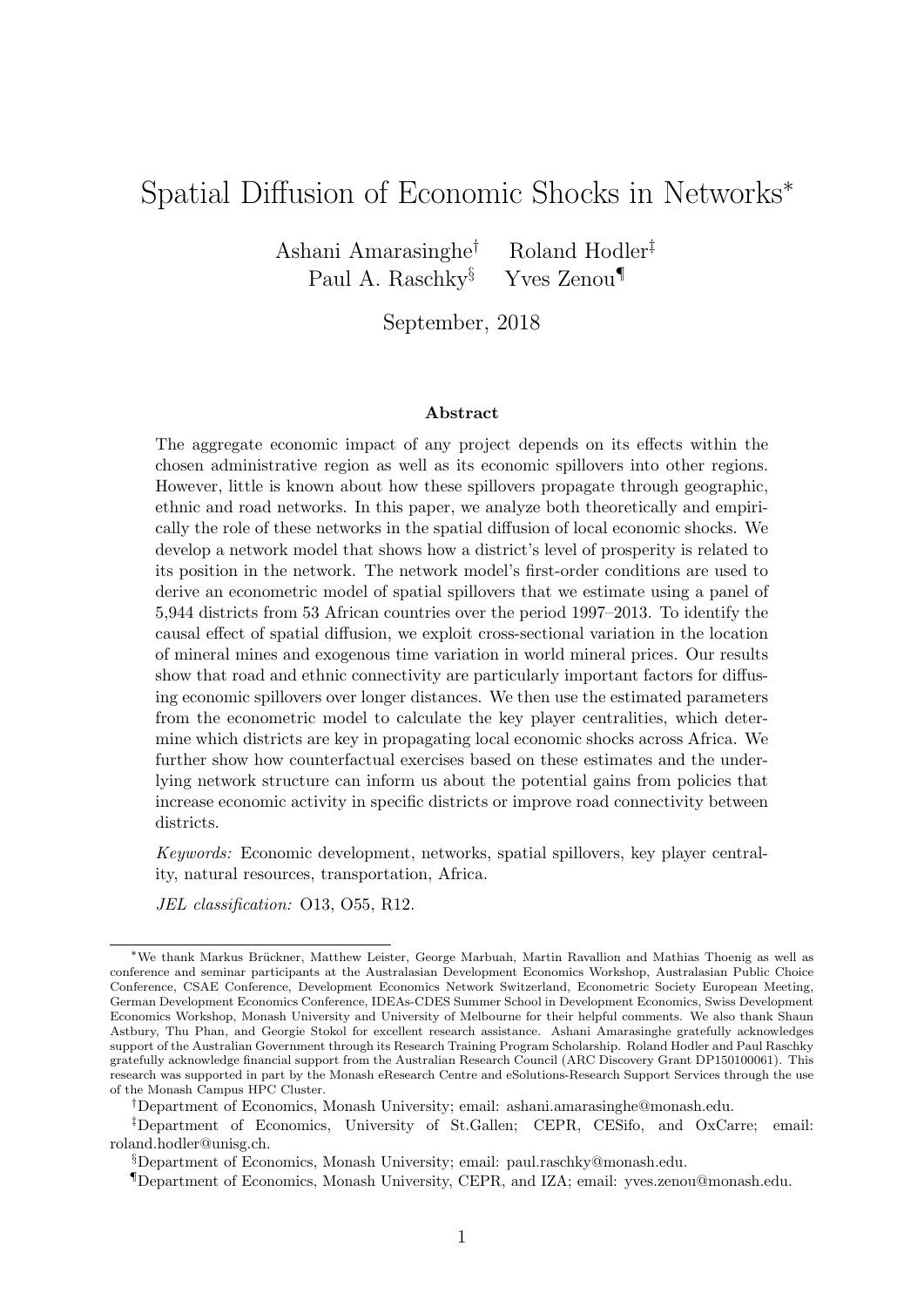# 1 Introduction

In recent decades, the majority of African countries have experienced an unprecedented period of aggregate economic growth. However, the gains from this rise in aggregate income have been unequally distributed between individuals and regions within those countries (Beegle et al., 2016). The reasons could be that in many African countries, economic activity is concentrated in a few geographic areas,<sup>1</sup> and that geography, poor transport infrastructure and ethnic heterogeneity may limit the extent of spatial economic spillovers (e.g., Easterly and Levine, 1997, Bloom et al., 1998, Brock et al., 2001, Masanjala and Papageorgiou, 2008, Crespo Cuaresma, 2011).

The aim of this paper is to estimate the extent of spatial economic spillovers between African districts, highlight the role of geographic, transport and ethnic networks in the context of regional economic development in Africa and to determine which districts are key in propagating local economic shocks across Africa. By doing so, we not only present a novel link between network theory and macro-level measures of economic activity, but (to the best of our knowledge) we are also the first to estimate a well-identified econometric model of spatial economic spillovers across an entire continent.

We first develop a simple theoretical model that describes how one district's prosperity depends on its economic activity and its connectivity with other districts in a multi-district network framework. The first-order conditions are used to estimate an econometric model of spatial spillovers in which the economic activity of one district depends on the economic activity of neighboring districts, which are defined in terms of geographic, ethnic and road connectivity networks.

We estimate this econometric model using a balanced panel dataset of 5,944 African districts (ADM2, second subnational level) and yearly data from 1997–2013. Our measure of local economic activity is nighttime light intensity. The basic econometric framework is a spatial Durbin model that allows for spatial autoregressive processes in the dependent

<sup>&</sup>lt;sup>1</sup>Masanjala and Papageorgiou (2008) show that African countries' GDPs heavily rely on mineral exports, which are highly localized. Ades and Glaeser (1995) and Henderson (2002) point out the importance of primate cities in general, while Storeygard (2016) empirically underpins this point for primate cities in Africa.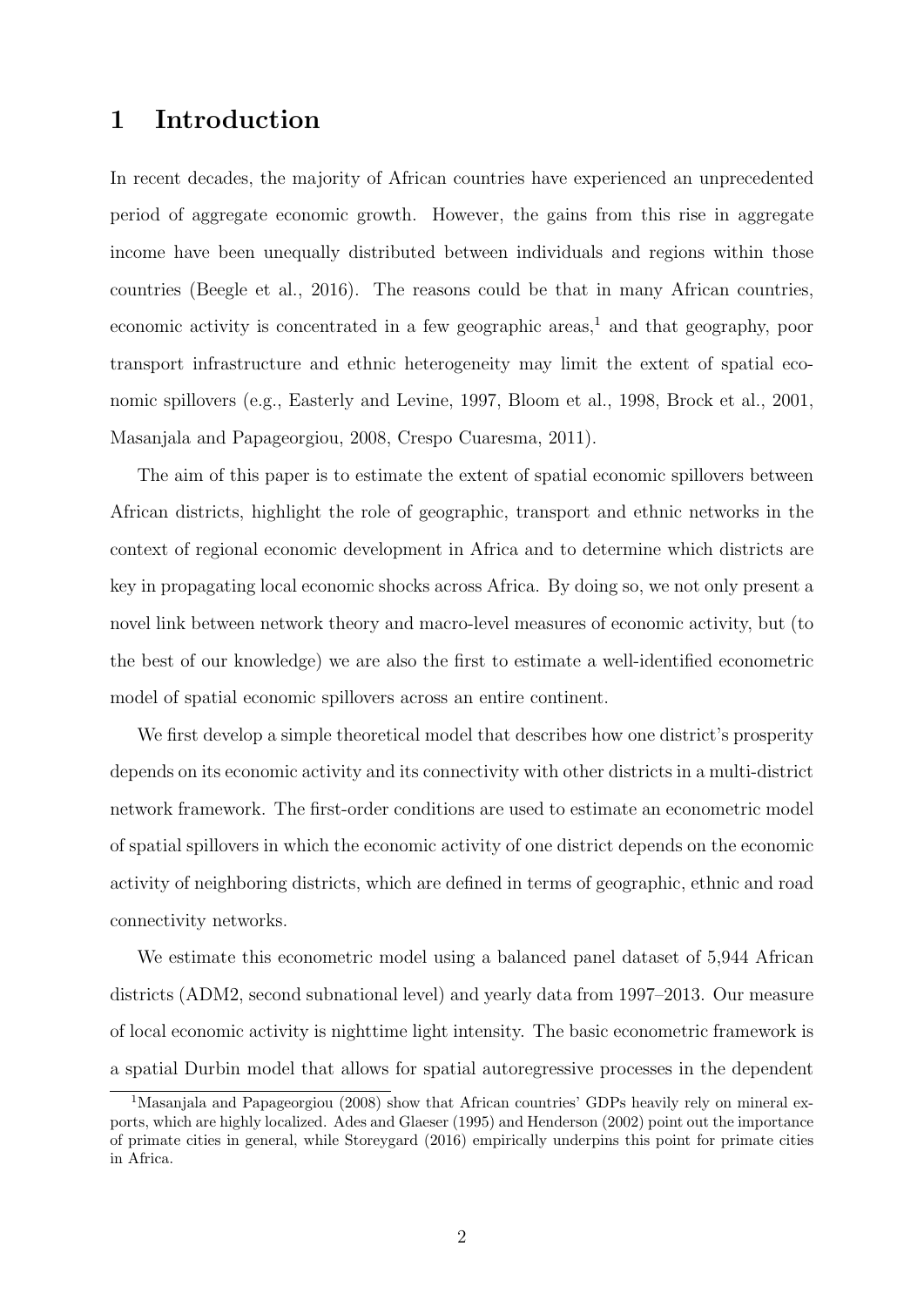and explanatory variables. We interpret the estimated coefficient of the spatial lag of the dependent variable in that model as the effect of a district's connectivity on its own economic activity. Our preferred specifications include time-varying controls as well as district and country-year fixed effects to account for all time-invariant differences across districts and country-year specific shocks that affect all districts in a country and year, respectively.

The major empirical challenge is that the estimated parameter is likely to be biased due to reverse causality and time-varying omitted variables. We address this problem by applying an instrumental variables (IV) strategy similar to that of Berman et al. (2017). This strategy relies on cross-sectional variation in the neighboring districts' mining opportunities and fluctuations in the world price of the minerals extracted in these districts as the source of exogenous temporal variation in these districts' performance.

One potential threat to our identification strategy is that mineral resources in Africa are often clustered in a number of neighboring districts. Hence, a positive price increase in a particular mineral may not only increase economic activity and prosperity in a district through spatial spillovers but could also directly impact prosperity in the district if this district happens to have an endowment of that particular mineral itself. Therefore, in our specifications we control for the mineral wealth of the district itself. A second concern is that changes in the neighboring districts' mineral wealth may systematically trigger violent conflict in these districts and these conflicts might spillover to other districts (Berman et al., 2017). We therefore control for conflict in a district and the neighboring districts. A third concern is that spatial spillovers may be fiscal rather than economic. Suppose the central government channels resource-based government revenues back to mining provinces (ADM1, first subnational level). In this case, non-mining districts belonging to a province in which there are some mining districts may well benefit from these government transfers, but we may not want to think of these transfers as economic spillovers. We therefore present specifications in which we compare spillovers to neighboring districts belonging to the same or different provinces.<sup>2</sup>

<sup>&</sup>lt;sup>2</sup>In addition to these concerns, notice that given this identification strategy, we estimate the local average treatment effect (LATE) of a particular type of economic shock for a particular subset of districts.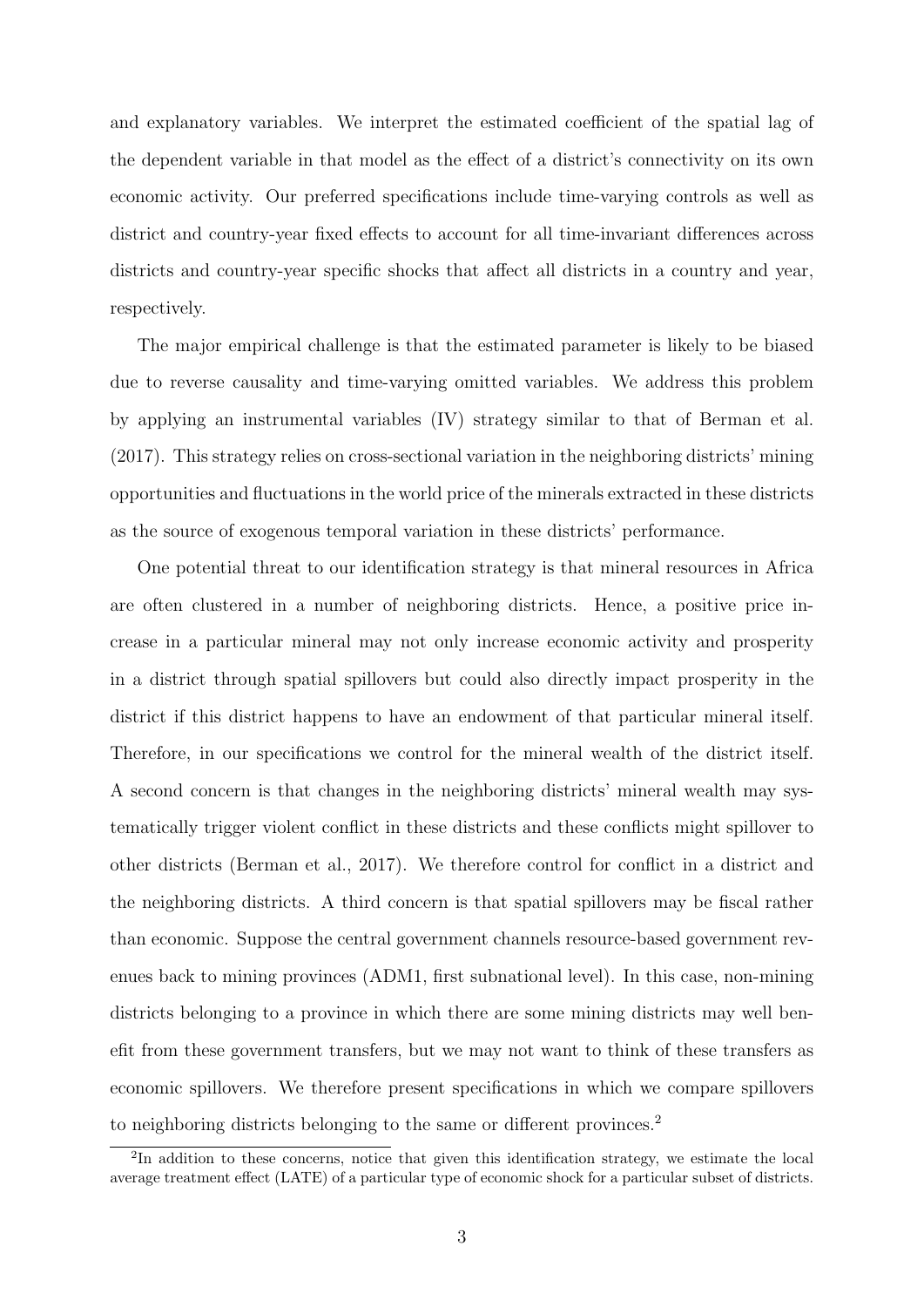Our estimation results are as follows: Individually, geographic, ethnic and road connectivity all increase local economic activity, but they impact local economic activity in different ways. With respect to geographic connectivity, positive economic shocks only seem to affect other districts within very close geographic proximity. A positive income shock in one district only systematically increases economic activity in districts that are within a 70km radius. The spillover effect is no longer statistically significant beyond this distance. Ethnic connectivity transmits positive economic shocks to other districts that share the same ethnicity but are not necessarily contiguous. Connectivity via major roads is the most important determinant of spatial spillovers and positive economic shocks diffuse to districts well beyond 100km if they are connected by better road infrastructure.

We then turn to measuring the network centrality of all the districts in Africa. Our simple model and the estimated coefficients on the spatial lag variable allow us to calculate Katz-Bonacich and key-player network centralities.<sup>3</sup> Based on the key-player centrality, we determine the "key" districts in African countries, i.e., the districts that contribute most to economic activity across Africa. These districts are typically characterized by high local economic activity as well as good connectivity.

We think that our approach has important implications for policymakers in Africa as well as international donors and development agencies. A planner who decides where to locate a particular developmental project or where to build a new or better road may need to consider many aspects, but one of them should be the potential of this project to generate spatial economic spillovers. Therefore, we conduct counterfactual exercises to show how the estimated coefficients and the underlying network structure can inform us about the aggregate economic effects of policies that increase economic activity in particular districts or improve road connectivity between districts. These counterfactual policy exercises illustrate how our approach and its results could help policymakers to design more informed economic policies.

Among other things, these specific economic shocks could generate both positive and negative spatial spillovers and, as such, we ultimately estimate the total net effect of the economic spillovers. We discuss these issues in more detail below.

<sup>&</sup>lt;sup>3</sup>We also calculate betweenness and eigenvector centrality. These two centrality measures are parameter free and only depend on the topology of the network (see e.g., Jackson, 2008).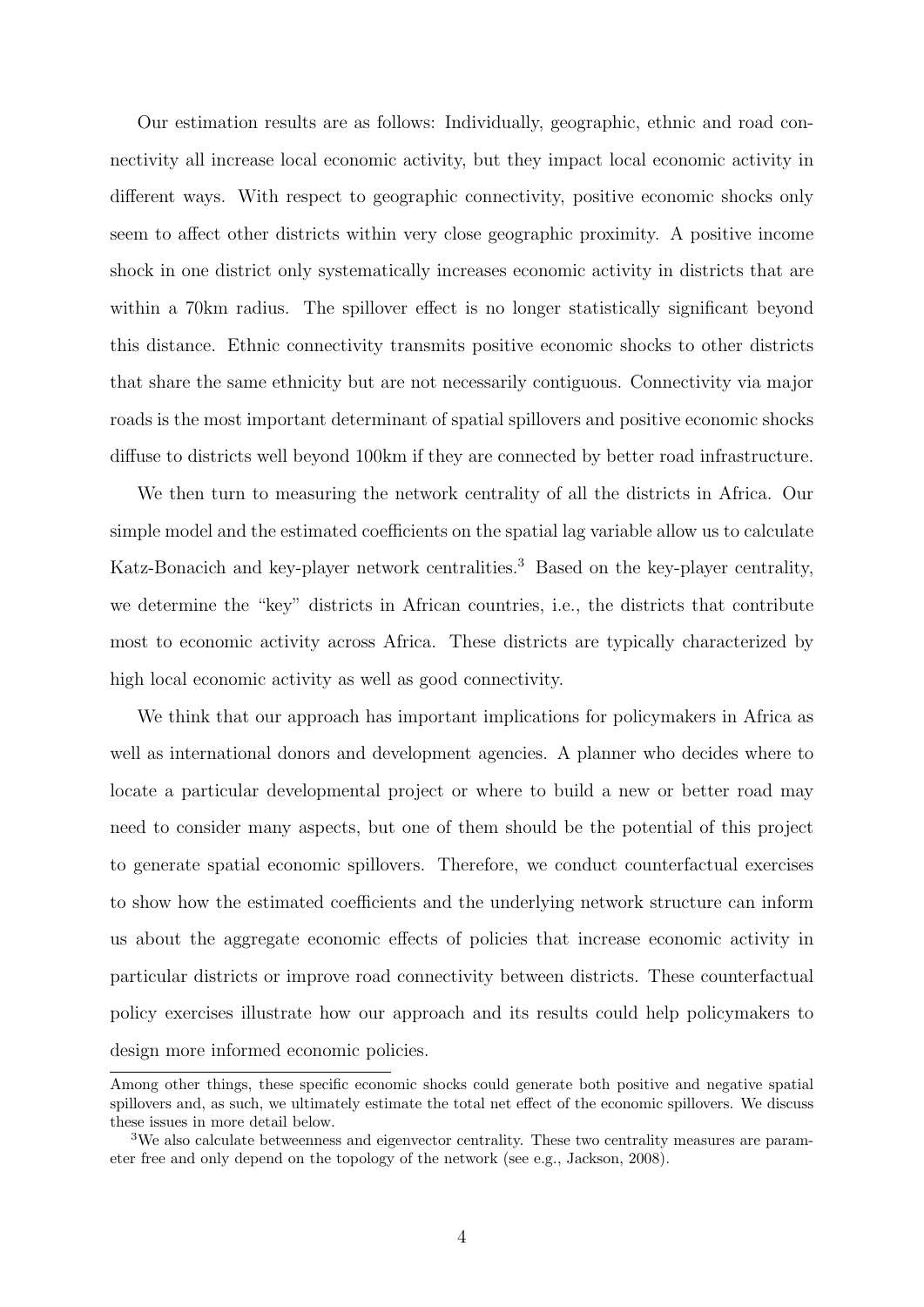The rest of the paper is structured as follows. In the next section, we highlight our contribution to the literature. In Section 3, we develop the formal model. We then describe the data in Section 4, discuss the empirical strategy in Section 5, and present the results from our estimates in Section 6. Using these results, we identify the districts that are the most central in Section 7 and discuss counterfactual policy exercises in Section 8. In Section 9, we briefly conclude.

# 2 Related Literature

Our paper contributes to four different strands of the literature. First, we contribute to the empirical literature on the effects of networks in economics.<sup>4</sup> This literature has so far mostly focused on using micro data to test predictions from network theory (see e.g., Calvó-Armengol et al., 2009, for education or Cawley et al., 2017, for obesity). A major challenge in these studies is the endogeneous sorting of agents in networks and the endogeneous formation of networks (see, in particular, Bramoullé et al., 2009, 2016, and Blume et al., 2011). There are also some recent papers that study network effects from a macroeconomic perspective (see, in particular, Acemoglu et al., 2012, 2015, Carvalho, 2015). These papers study production or supply chain networks and document that the structure of the production network (input-output matrix) is key in determining whether and how microeconomic shocks – affecting only a particular firm or technology along the chain – propagate throughout the economy and shape macroeconomic outcomes. For example, localized disturbances such as the 2011 earthquake in Japan, the financial crisis, the 2007–2009 recession (Carvalho, 2015) or natural disasters (Barrot and Sauvagnat, 2016) affect decisions by many firms. These micro decisions then propagate through the production network and the resulting synchronized behavior affects business cycles.

Our contribution to the network literature is twofold. First, compared to the microeconomic strand of the literature, we do not have the problem of endogenous network formation of agents since our unit of analysis is the geographical location of a district

<sup>4</sup>For overviews on the economics of networks, see Ioannides (2012), Jackson (2008, 2014), Jackson and Zenou  $(2015)$ , Bramoullé et al.  $(2016)$ , and Jackson et al.  $(2017)$ .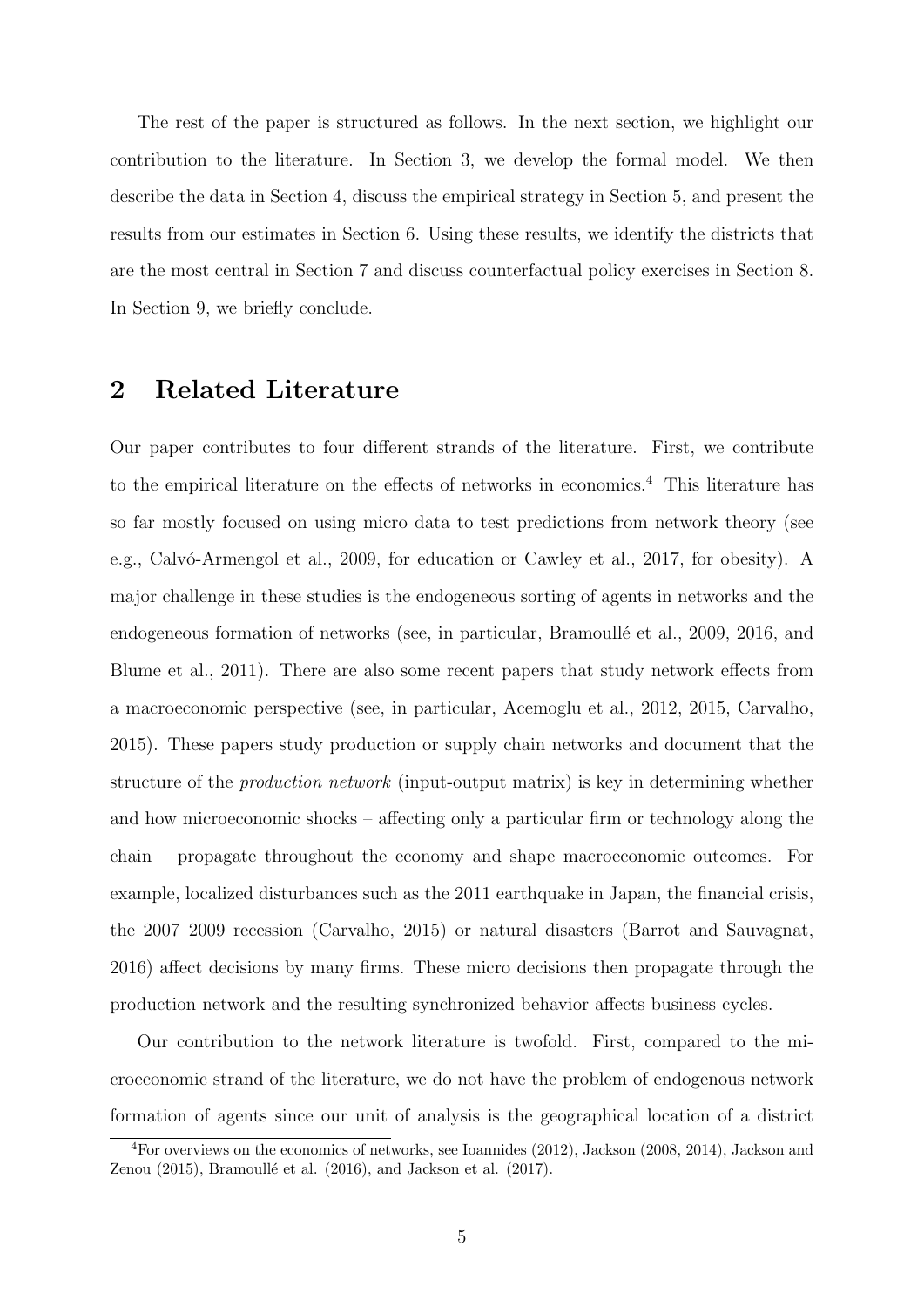in a country, which is clearly exogenous.<sup>5</sup> Also, we propose a credible IV strategy that deals with the reflection problem and the endogeneity of the spatial lag variable. Second, compared to the macroeconomic literature, we focus on the geographical location of districts rather than the location of firms in a production network. Moreover, we propose an explicit network analysis and determine the key districts in each country, i.e., the ones that need to be supported if the government wants to maximize total economic growth. In that sense, our paper may be closer to that of König et al.  $(2017)$ , who present a key player analysis for the conflict in the Democratic Republic of the Congo. We, however, believe that ours is the first study that looks at the role of networks in explaining spatial economic spillovers across an entire continent.

A second literature to which we contribute is the one on the economic effects of natural resource revenues. This literature has traditionally focused on whether and when natural resources are a curse for a country's economic development (e.g., Sachs and Warner, 2001, van der Ploeg, 2011). More recently, the focus of this literature has turned to the local effects of resource extraction. The local economic effects may be positive if the extractive industries hire local workers or if their presence leads to an increase in the demand for locally produced goods and services (e.g., Aragon and Rud, 2013). The effects may also be positive if the central government channels a disproportioned share of the taxes and fees paid by the extractive industry back to the governments of the resource-rich provinces or districts (e.g., Caselli and Michaels, 2013). Resource extraction may have negative effects on the local economy if it causes environmental pollution (e.g., Aragon and Rud, 2016) or conflict (Berman et al., 2017).

In our paper, we focus on spatial spillovers of local economic shocks originating from the mining sector. Positive spatial spillovers may also result from an increased demand or increased fiscal transfers to the province in which the mining activity takes place, while conflict could lead to negative spatial spillovers. To date, there has been little research on spatial spillovers of local resource extraction. A notable exception is Aragon and

<sup>&</sup>lt;sup>5</sup>The ethnic network that we use is exogenous as well since we rely on maps of traditional ethnic homelands. The road network is exogenous to the extent that the contemporary network of major roads in Africa largely originates from roads which were built by colonial powers based on their own needs (Rodney, 1982).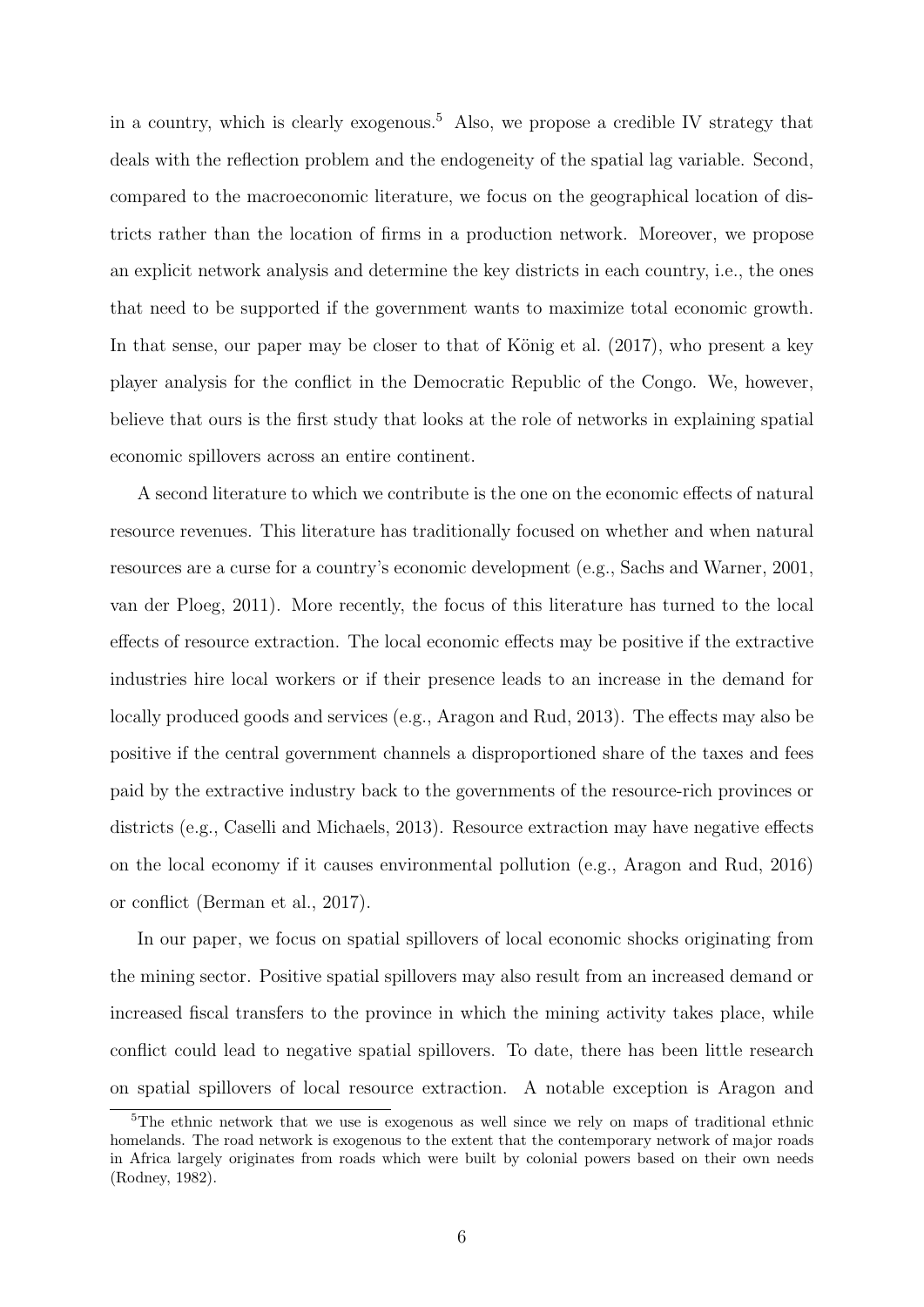Rud's (2013) study on the spillovers from a large gold mine in Peru. Closer to us, Mamo et al. (2017) look at spatial spillovers from mine discoveries in Africa. They find little evidence for spatial spillovers. Our analysis differs from theirs by focusing on resource price fluctuations rather than less frequent mine discoveries, by using an IV strategy, by using ethnic and road networks in addition to geographic networks, and by letting a network-theoretic framework guide our empirical approach, which allows us to determine key districts.

Third, we contribute to the literature that studies the importance of transport networks and, more broadly, market access for subnational economic development in Africa. Studies in this area often focus on the construction of new highways in, e.g., China or India (Banerjee et al., 2012, Faber, 2014, Alder, 2015). Like us, Storeygard (2016), Bonfatti and Poelhekke (2017), and Jedwab and Storeygard (2018) focus on road networks in Africa. Storeygard (2016) and Jedwab and Storeygard (2018) investigates the effect of transportation costs on the income of African cities. Bonfatti and Poelhekke (2017) document that African roads typically connect mines directly to the coast and study how this pattern affects bilateral trade with neighboring versus overseas countries. We differ from these papers by focusing on the importance of roads in shaping the spatial diffusion of economic shocks across Africa. Those spillover effects could be driven by increased market access (e.g. Donaldson 2018, Donaldson and Hornbeck 2016, Jedwab and Storeygard 2018) which is of importance in particular for the road and geographic networks. However, economic spillovers also occur because of a numerous other channels such as technology diffusion or transfer payments and our aim is to estimate the aggregate spill-over effects of those various channels.

Fourth, we contribute to the literature on the effects of ethnic diversity on aggregate outcomes (e.g., Easterly and Levine, 1997, Alesina et al., 2003, Alesina and La Ferrara, 2005). Traditionally, this literature has focused on the ethnic composition at the country level. More recently, two strands have developed that take the information about the spatial distribution of different ethnic groups into account. A first strand uses this information to explain differences in economic outcomes across ethnic homelands (e.g.,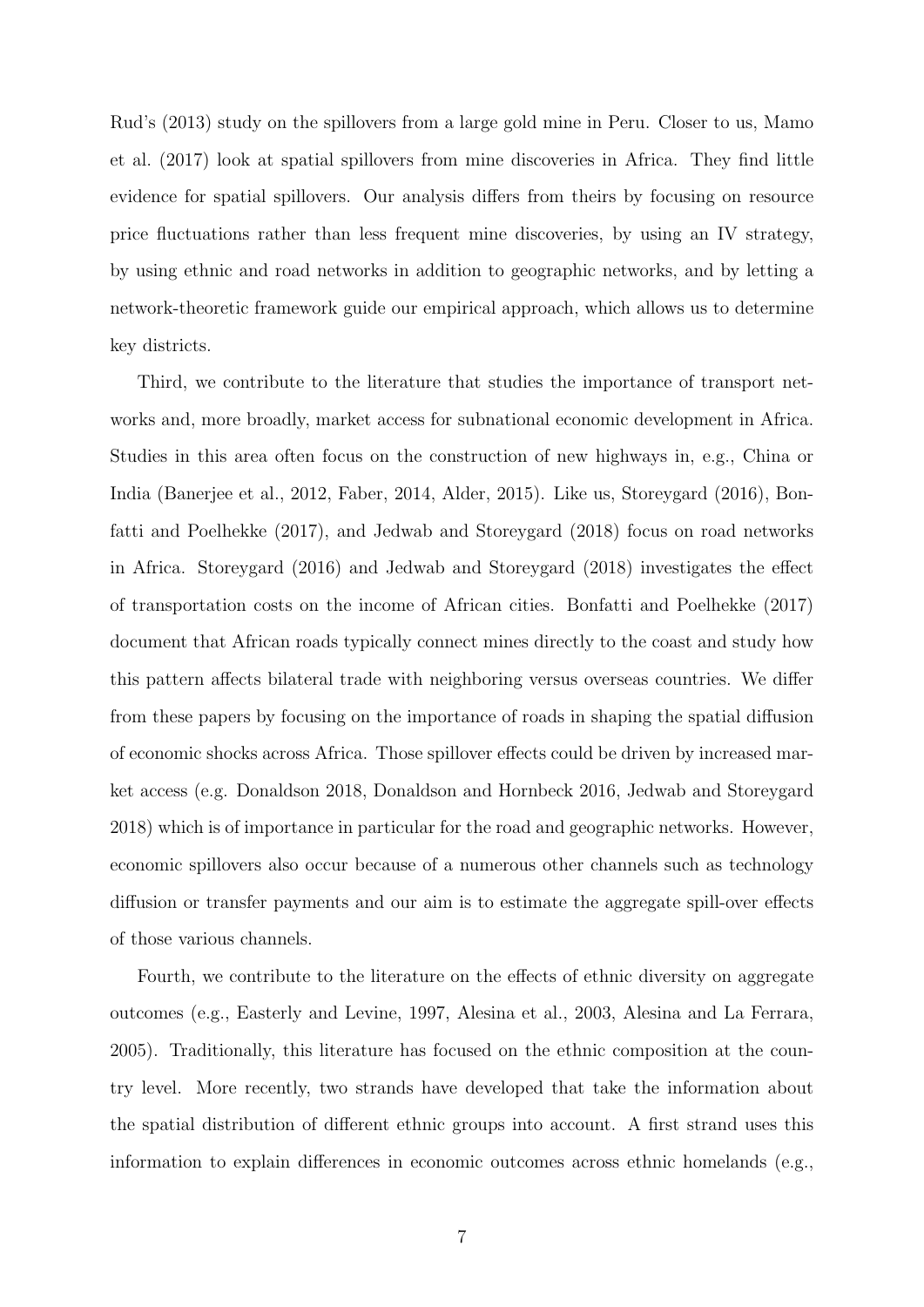Michalopoulos and Papaioannou, 2013, Burgess et al., 2015, Dimico, 2017, Hodler and Raschky, 2017, De Luca et al., 2018). A second strand is more macro in nature. It uses information about the spatial distribution of ethnic groups to develop country-level measures of ethnic segregation (Alesina and Zhuravskaya, 2011, Hodler et al., 2017) or ethnic inequality (Alesina et al., 2016) and shows how these measures correlate with aggregate economic outcomes. Like these two strands, we also use information on the spatial distribution of economic groups. However, we link the more micro literature to the macro one using subnational regions as units of analysis, but with a focus on how economic shocks propagate through the ethnic network and thereby affect economic development outside these small units.

At a more general level, we relate to the growing number of empirical studies analyzing the differences in economic development between and within subnational units rather than countries (e.g., Gennaioli et al., 2014, Henderson et al., 2018, Michalopoulos and Papaioannou, 2017, and some of the studies cited above). Within this strand of literature, a few studies investigate the role of spatial spillovers on regoinal development using spatial econometric techniques (e.g., Crespo-Cuaresma et al., 2014, Higgins et al., 2006, Mamo et al., 2017). A common problem in this context is the potential endogeneity of the spatial lag variable. To the best of our knowledge, we are the first to address this issue by employing an IV approach to estimate the spatial spillover effects in the context of regional economic development.<sup>6</sup>

# 3 A simple model

## 3.1 The case of a single network

Consider a network linking different districts. A network (graph)  $\omega$  is the pair  $(N, E)$ consisting of a set of nodes (here districts)  $N = \{1, \ldots, n\}$  and a set of edges (links)  $E \subset N \times N$  between them. The neighborhood of a node  $i \in N$  is the set  $N_i = \{j \in N :$  $(i, j) \in E$ . The adjacency matrix  $\mathbf{\Omega} = (\omega_{ij})$  keeps track of direct links so that  $\omega_{ij} \in [0, 1]$ 

<sup>6</sup>Harari and La Ferrara (2018) employ a similar approach in a robustness check. However, they focus on spillovers in conflict rather than economic development.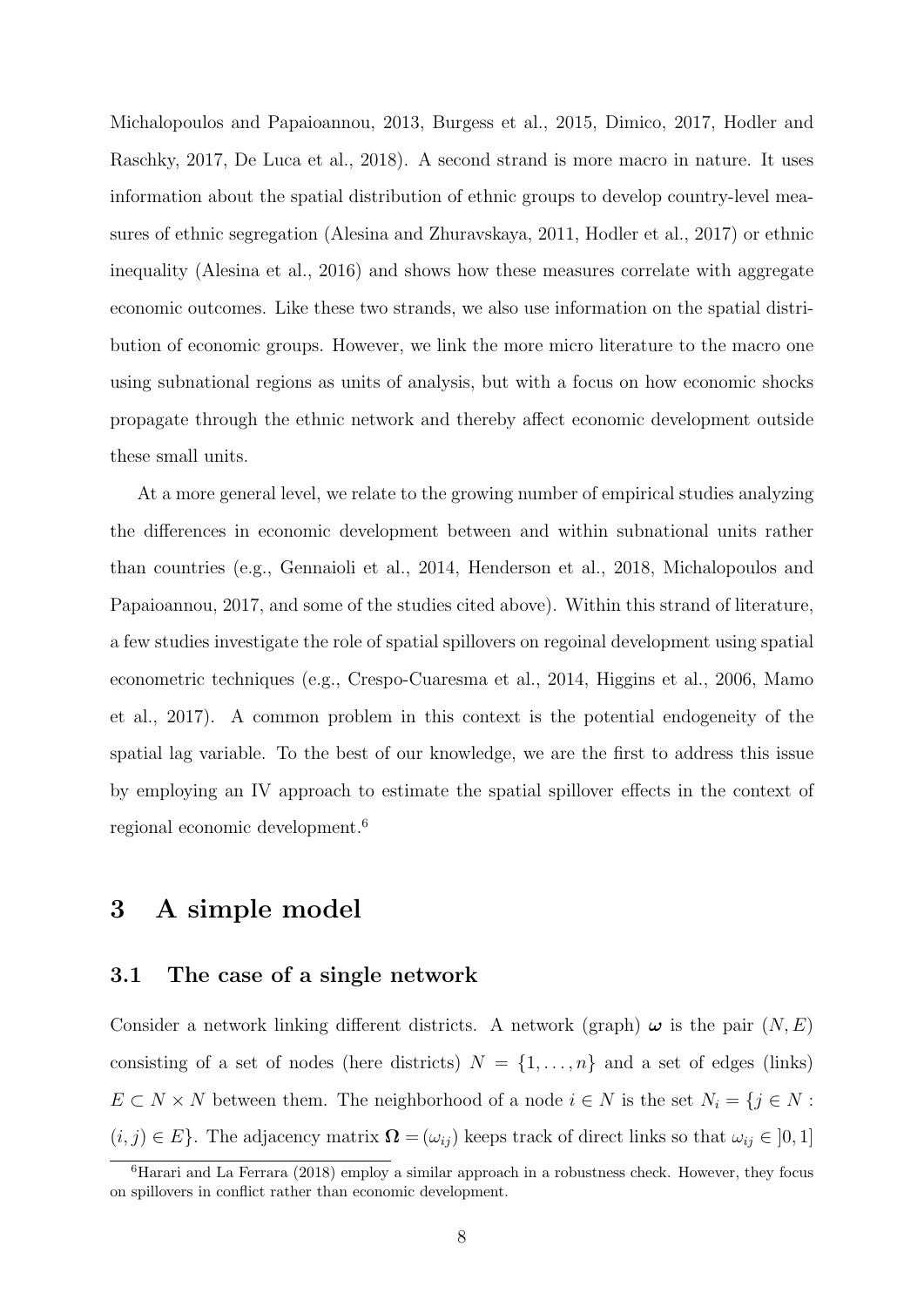if a link exists between districts i and j, and  $\omega_{ij} = 0$  otherwise.<sup>7</sup> We assume that the adjacency matrix  $\Omega$  is row-normalized so that the sum of each of its rows is equal to 1, i.e.,  $\sum_j \omega_{ij} = 1$  for all i.<sup>8</sup> In the data,  $\mathbf{\Omega} = (\omega_{ij})$  will capture connectivity based on geography, the road network or ethnicity (see Section 4.2).

The level of prosperity  $p_i$  of a district i is given by:

$$
p_i = X_i l_i + \rho l_i \sum_{j=1}^{J} \omega_{ij} l_j + l_i \varepsilon_i
$$

where  $l_i$  is the economic activity in district i,  $X_i$  captures the characteristics of district i that determine the marginal effect of its own economic activity on its own prosperity, and  $\rho > 0$  captures the cross (spillover) effects between own prosperity and the neighbors' activities since

$$
\frac{\partial^2 p_i}{\partial l_i \partial l_j} = \rho \omega_{ij}.
$$

Finally,  $\varepsilon_i$  is the error term. In sum, the prosperity level of a district is determined by the district's observable and unobservable characteristics, the economic activity of the district, and the spillover effects of the economic activity of neighboring districts.

Each district  $i$  or, more exactly, the local politicians in charge of the district choose the district's own economic activity level  $l_i$ , taking as given the choices of all the other districts. The utility function of district  $i$  is given by:

$$
U_i = p_i - \frac{1}{2}l_i^2 = X_i l_i + \rho l_i \sum_{j=1}^{J} \omega_{ij} l_j + l_i \varepsilon_i - \frac{1}{2}l_i^2
$$
 (1)

The first-order condition yields:

$$
l_i = \rho \sum_{j=1}^{J} \omega_{ij} l_j + X_i + \varepsilon_i,
$$
\n(2)

or in matrix form:

$$
\mathbf{l} = (\mathbf{I} - \rho \mathbf{\Omega})^{-1} (\mathbf{X} + \boldsymbol{\varepsilon}) =: \mathbf{C}_{\mathbf{X} + \boldsymbol{\varepsilon}}^{BO}(\rho, \boldsymbol{\omega})
$$
(3)

<sup>&</sup>lt;sup>7</sup>In spatial econometrics, the adjacency matrix is called the "connectivity matrix." Throughout the paper, we will use these terms interchangeably.

<sup>8</sup>All our theoretical results hold if the adjacency matrix is not row-normalized.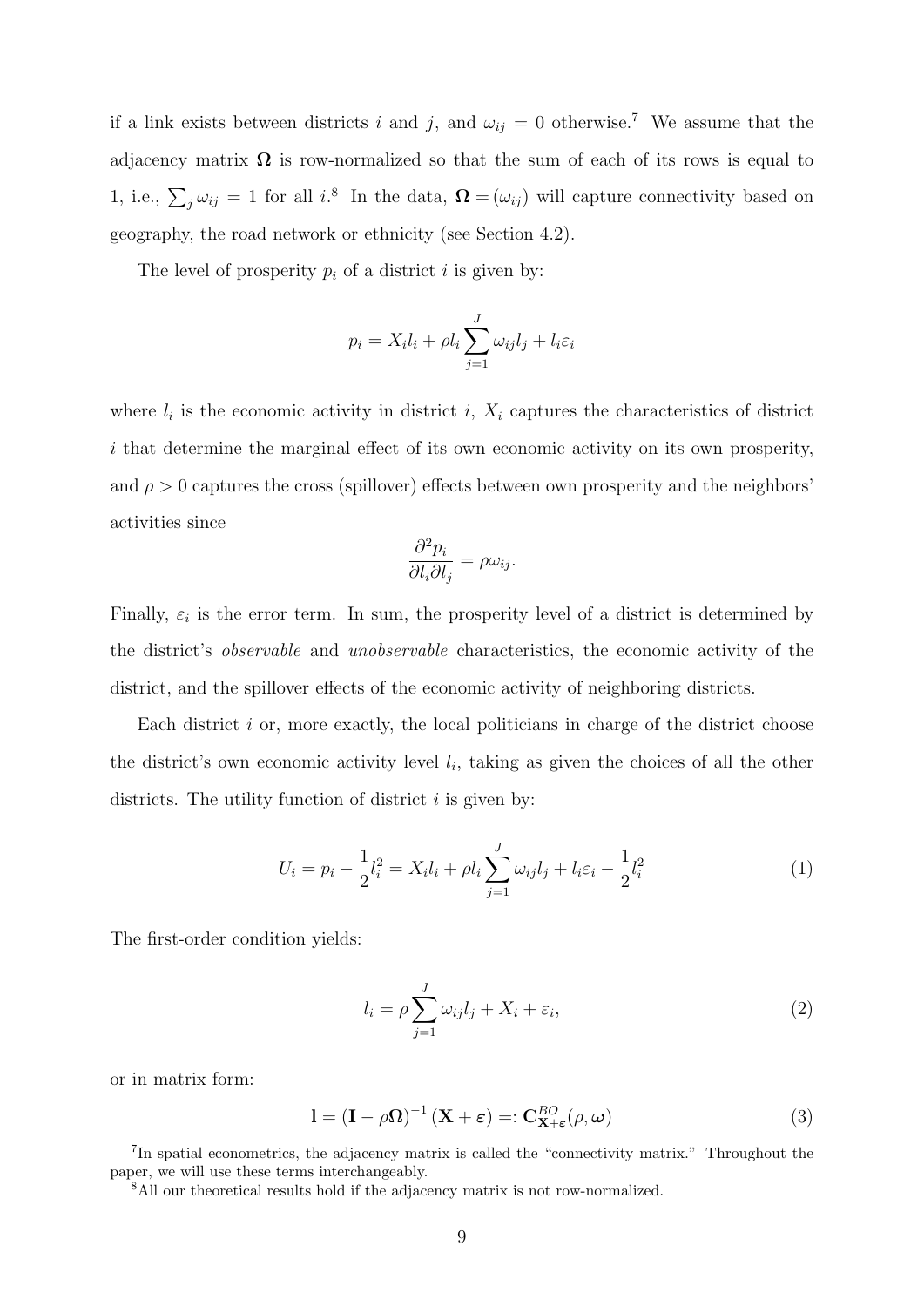where l is a column-vector of  $l_i$ s, I is the identity matrix, and X and  $\epsilon$  are the vectors corresponding to the  $X_i$ s and  $\varepsilon_i$ s, respectively. In (3),  $\mathbf{C}_{\mathbf{X}+\varepsilon}^{BO}(\rho,\omega)$ , whose *i*th row is  $C_{i,X_i+\varepsilon_i}^{BO}(\rho,\omega)$ , is the weighted Katz-Bonacich centrality (due to Bonacich, 1987, and Katz, 1953), where the weights are determined by the sum of  $X_i$  and  $\varepsilon_i$  for each district i. Denote by  $\mu_1(\Omega)$  the spectral radius of  $\Omega$ . Then, if  $\rho\mu_1(\Omega) < 1$ , there exists a unique interior equilibrium given by (2) or (3). Since the adjacency matrix  $\Omega$  is assumed to be rownormalized, it holds that  $\mu_1(\Omega) = 1$ . Thus, the condition for existence and uniqueness can be written as  $\rho < 1$ .

Interestingly,  $\rho$  has an easy interpretation. In social networks, it is called the social or network multiplier. Here, it is the strength of spillovers in terms of nighttime lights between neighboring districts. To illustrate this, consider the case of a dyad (two districts, i.e.,  $N = 2$ ). For simplicity, assume that the two districts are ex ante identical so that  $X_1 + \varepsilon_1 = X_2 + \varepsilon_2 = X + \varepsilon$ . In that case, if there were no network (empty network) so that the two districts were not linked, the unique Nash equilibrium would be given by:

$$
l_1^{empty} = l_2^{empty} = X + \varepsilon
$$

Consider now a network where the two districts are linked to each other (i.e.,  $\omega_{12} = \omega_{21} =$ 1). Then, if  $\rho < 1$ , the unique interior Nash equilibrium is given by:

$$
l_1^{dyad} = l_2^{dyad} = \frac{X + \varepsilon}{1 - \rho}
$$

In other words, because of complementarities, in the dyad, the level of activity of each district is much higher than when the districts are not connected. The factor  $1/(1-\rho) > 1$ is the *network multiplier*.<sup>9</sup>

Observe that the way we modeled spillover effects (see  $(2)$ ) is similar to the way urban economists have been modeling agglomeration effects. For example, in Ahlfeldt et

$$
\left(\begin{array}{c} l_1\\ l_2 \end{array}\right) = \frac{1}{(1-\rho^2)} \left(\begin{array}{c} X_1 + \varepsilon_1 + \rho \left(X_2 + \varepsilon_2\right) \\ X_2 + \varepsilon_2 + \rho \left(X_1 + \varepsilon_1\right) \end{array}\right)
$$

<sup>&</sup>lt;sup>9</sup>Observe that if we keep the ex ante heterogeneity, we have that, if  $\rho < 1$ , then the unique interior Nash equilibrium is equal to: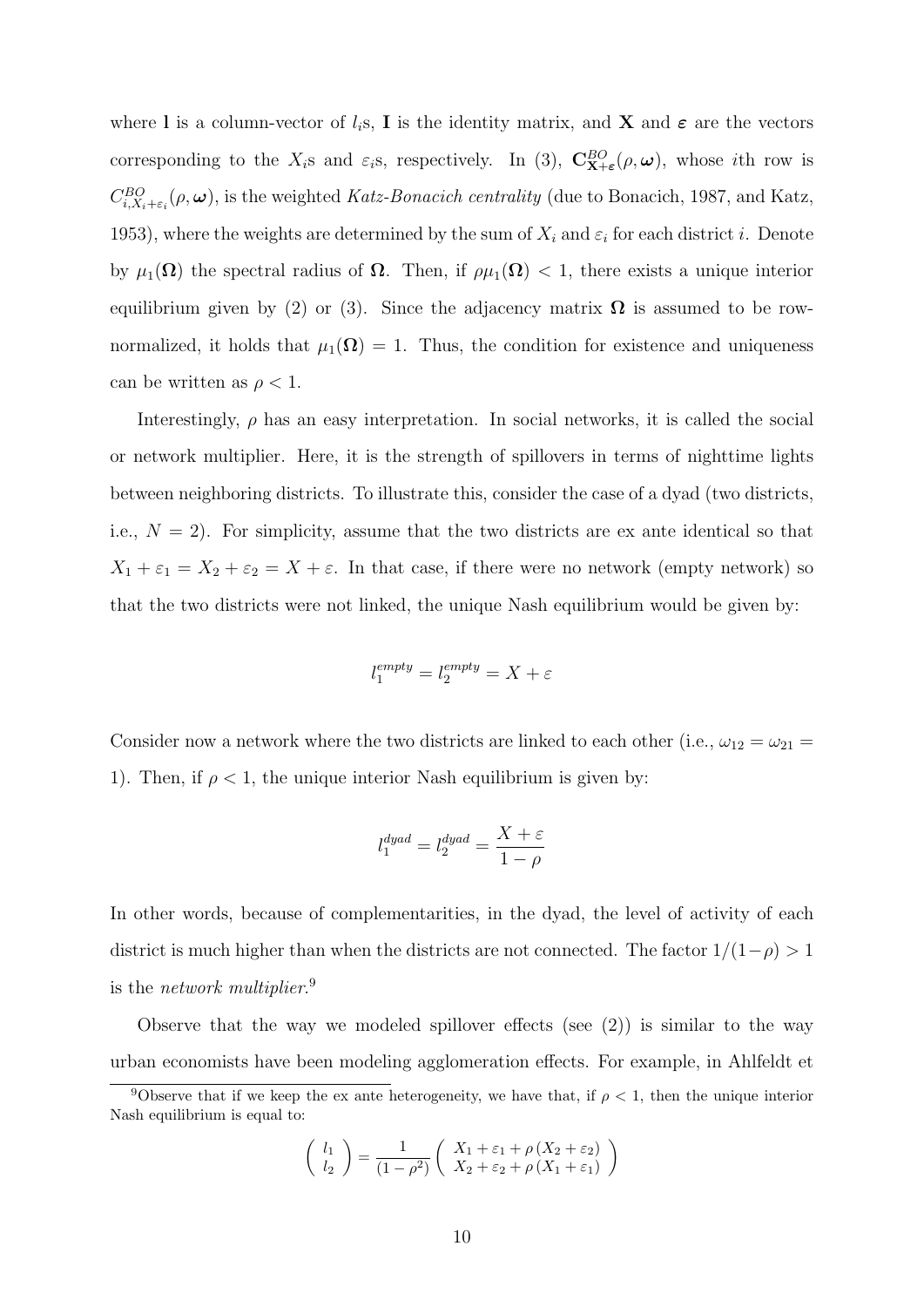al. (2015), agglomeration effects are modeled as production externalities. In our case, spillover effects might capture those effects but could also be driven by other effects as well.<sup>10</sup>

So far, we have assumed that  $\rho > 0$ , which implies strategic complementarities. However, it may be the case, especially in Africa, that there are negative spillovers on neighboring districts so that  $\rho < 0$ . For example, if a district i has a high activity level, then it may be that the neighboring districts are negatively affected by this because their residents may move to district  $i$ , which is more prosperous. The equilibrium activity levels are still given by  $(2)$  or  $(3)$ . In that case, the condition for the existence and uniqueness of equilibrium is no longer given by  $\rho\mu_1(\mathbf{\Omega}) < 1$  but by  $\rho\mu_{\min}(\mathbf{\Omega}) > -1$ , where  $\mu_{\min}(\mathbf{\Omega})$  is the *lowest* eigenvalue of  $\Omega$ .

## 3.2 The case of multiple spillover effects

In the real world, there is more than one type of spillovers between districts. For example, in our main specifications below, we use different adjacency matrices  $\mathbf{\Omega} = (\omega_{ij})$  that keep track of the (inverse) spatial distance between districts, the road network and the proximity in terms of ethnicity. As a result, we now assume that:<sup>11</sup>

$$
p_i = X_i l_i + \rho_1 l_i \sum_{j=1}^{J} \omega_{1,ij} l_j + \rho_2 l_i \sum_{j=1}^{J} \omega_{2,ij} l_j + \rho_3 l_i \sum_{j=1}^{J} \omega_{3,ij} l_j + l_i \varepsilon_i
$$
 (4)

where  $\rho_1 > 0$ ,  $\rho_2 > 0$  and  $\rho_3 > 0$ . We now have three adjacency matrices  $\Omega_1 = (\omega_{1,ij}),$  $\Omega_2 = (\omega_{2,ij})$  and  $\Omega_3 = (\omega_{3,ij})$ , which are all assumed to be row-normalized. This means that the prosperity of a district is affected differently by the different ways we measure the "proximity" between neighborhoods. Remember that  $\mu_1(A)$  denotes the spectral radius of a matrix A. Thus, we have the following result:

**Proposition 1.** Consider a model where the prosperity of a district is given by  $(4)$ . Then,

<sup>10</sup>See the overviews by Duranton and Puga (2004) and Fujita and Thisse (2013) who provide different micro-foundations of spillover effects in the context of urban agglomeration.

<sup>&</sup>lt;sup>11</sup>Our analysis extends straightforwardly to the case of n adjacency matrices.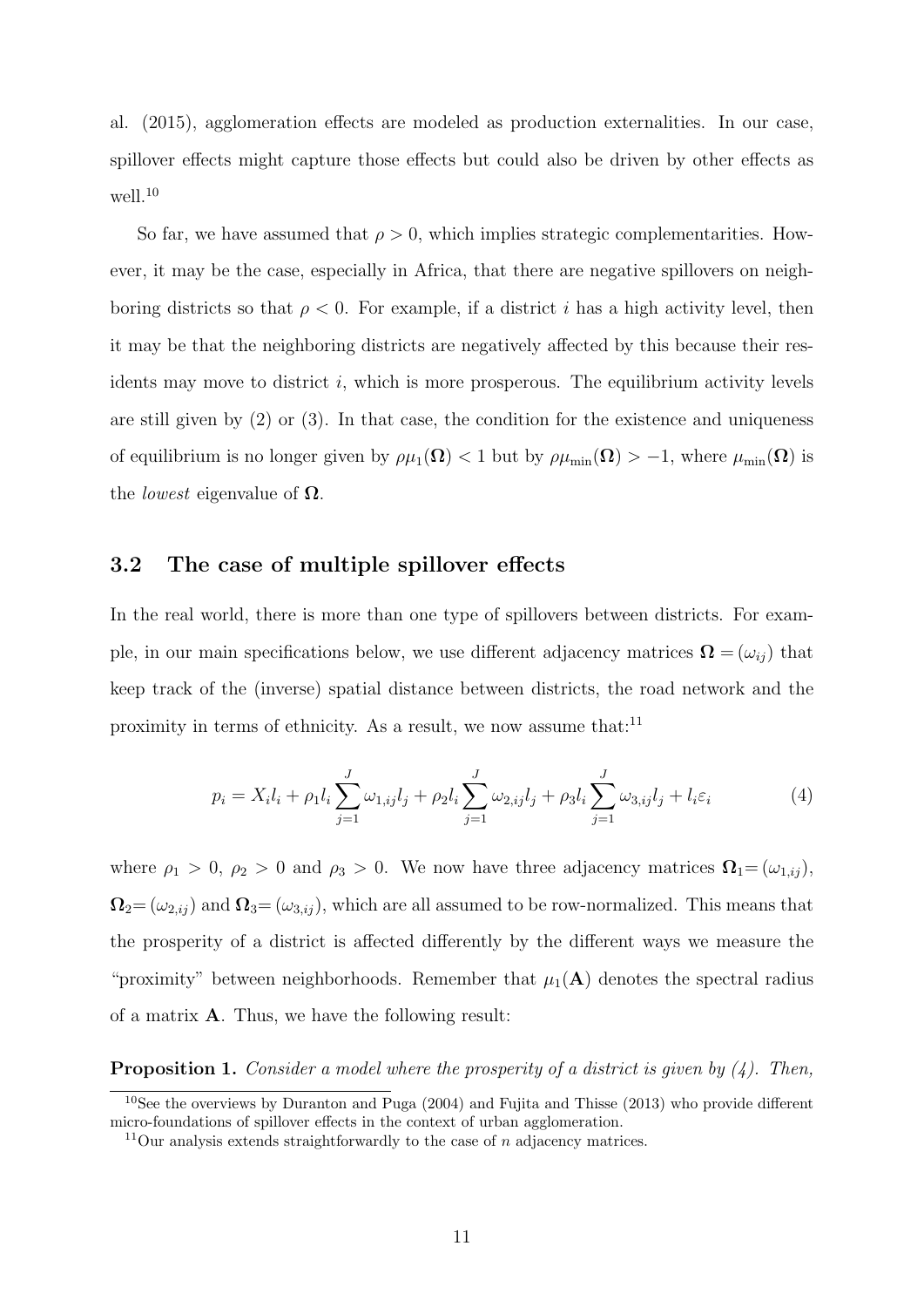if  $\mu_1$   $(\rho_1 \Omega_1 + \rho_2 \Omega_2 + \rho_3 \Omega_3)$  < 1, there exists a unique interior equilibrium given by:

$$
l_i = \rho_1 \sum_{j=1}^{J} \omega_{1,ij} l_j + \rho_2 \sum_{j=1}^{J} \omega_{2,ij} l_j + \rho_3 \sum_{j=1}^{J} \omega_{3,ij} l_j + X_i + \varepsilon_i
$$
(5)

or, in matrix form,

$$
I = (I - \rho_1 \Omega_1 - \rho_2 \Omega_2 - \rho_3 \Omega_3)^{-1} (X + \varepsilon)
$$

**Proof:** We need to show that **I**-A is non-singular (i.e., invertible), where  $A \equiv \rho_1 \Omega_1 +$  $\rho_2\Omega_2+\rho_3\Omega_3$ . We know that **I**-**A** is non-singular if  $\mu_1(\mathbf{A}) := \mu_1(\rho_1\Omega_1 + \rho_2\Omega_2 + \rho_3\Omega_3) < 1$ (see, e.g., Meyer, 2000, p. 618). From the first-order condition (5), we see that the solution is always interior.

In terms of empirical implications, the models with a single and multiple spillovers are very different, as we discuss in detail when interpreting the results of our econometric model of spatial spillovers (see Section 6.1).

# 4 Data

Our units of observation are administrative units at the second subnational level (ADM2), which we call districts.<sup>12</sup> The final dataset consists of yearly observations for 5,944 districts from 53 African countries over the period  $1997-2013$ .<sup>13</sup> The average (median) size of a district is  $39 \text{km}^2$  (6km<sup>2</sup>) and the average (median) population is around  $150,000$  (55,000).

For our purpose, there are a number of advantages of using administrative units rather than other grid cells (e.g., Berman et al., 2017, Henderson et al., 2018) or ethnic homelands (Michalopoulos and Papaioannou, 2013, 2014). First and foremost, policymakers operating within a country's administrative framework typically take their project allocation decisions based on administrative units. Second, changes in economic activity in the African hinterland, e.g., agricultural production or mining, may often be reflected

<sup>&</sup>lt;sup>12</sup>The shapefile containing the ADM boundary polygons comes from the GADM database of Global Administrative Areas, version 1, available at http://gadm.org. Boundary polygons at the ADM2 level are available for all African countries, except Egypt and Libya, for which they are only available at the ADM1 level. Figure A1 in the Online Appendix shows the boundaries of each district in Africa.

<sup>&</sup>lt;sup>13</sup>Table A1 in the Online Appendix lists all the African countries in our sample and provides the number of districts per country.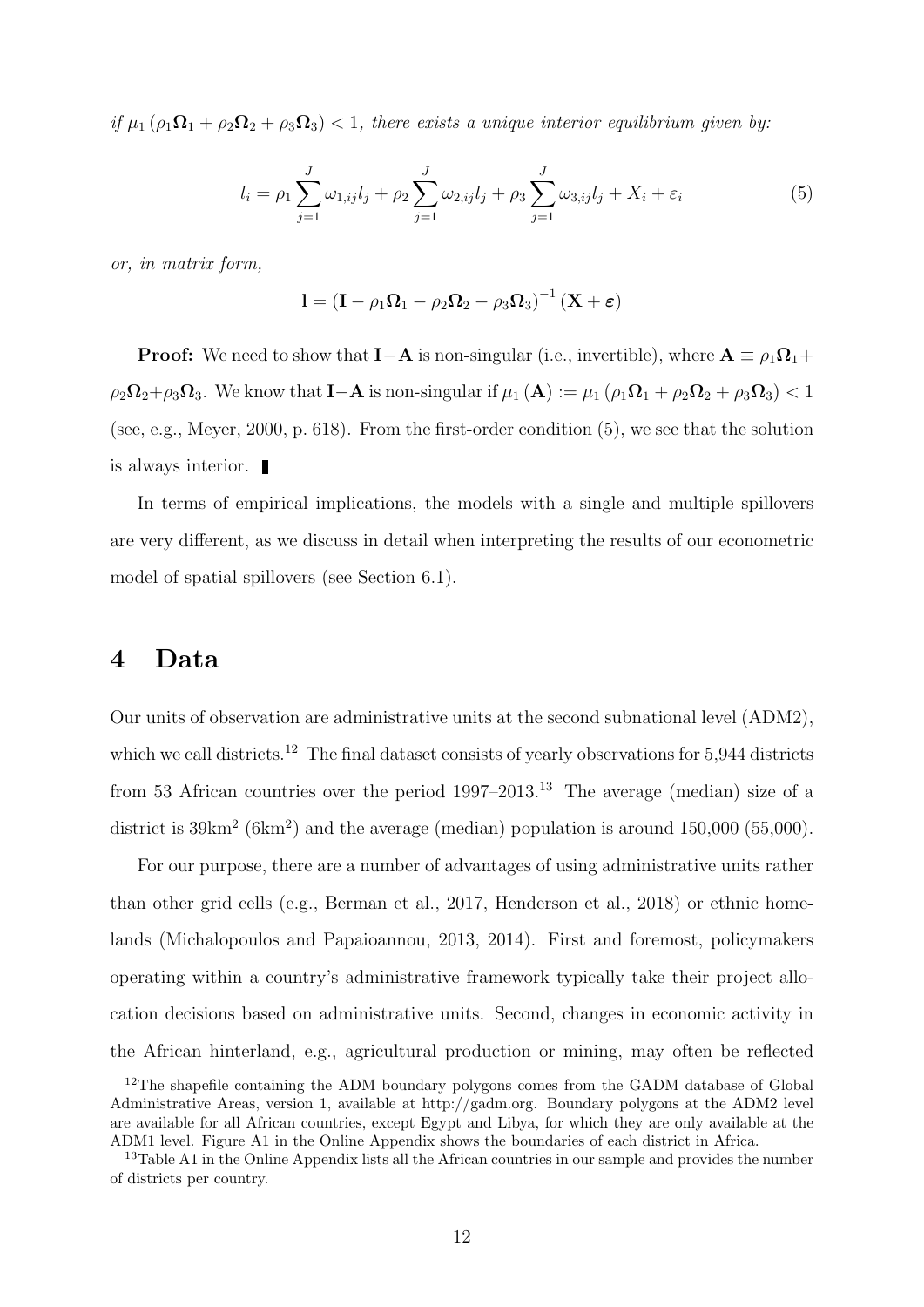by changes in nighttime lights in a district's urban hub. We thus want to ensure that a district's urban hub belongs to the same spatial units as its hinterland.<sup>14</sup>

# 4.1 Dependent variable: Nighttime lights

Satellite data on the intensity of nighttime lights comes from the the National Oceanic and Atmospheric Administration (NOAA). Weather satellites from the US Air Force circle the earth 14 times per day and measure light intensity. The NOAA uses evening observations during the dark half of the lunar cycle in seasons when the sun sets early, but removes observations affected by cloud coverage, or northern or southern lights. It further processes the data by setting readings that are likely to reflect fires, other ephemeral lights or background noise to zero.<sup>15</sup> The objective is that the reported nighttime lights are primarily man-made. The NOAA then provides annual data for the time period from 1992 onwards for output pixels that correspond to less than one square kilometer. The data come on a scale from 0 to 63, with higher values implying more intense nighttime lights.

Nighttime lights are a proxy for economic activity, as most forms of consumption and production in the evening require light. Moreover, public infrastructure is often lit at night. It is, therefore, not surprising that Henderson et al. (2012) and Hodler and Raschky (2014) find a high correlation between changes in nighttime light intensity and GDP at the level of countries and subnational administrative regions, respectively. Using data from Gennaioli et al. (2014), we also find a high correlation between nighttime lights and subnational GDP for 82 subnational administrative regions from nine African countries (see Table B1 in the Online Appendix).

To construct our dependent variable,  $Light_{ict}$ , we take the logarithm of the average nighttime light pixel value in district  $i$  of country  $c$  in year  $t$ . To avoid losing observations with a reported nighttime light intensity of zero, we follow Michalopoulos and

<sup>&</sup>lt;sup>14</sup>In a robustness test presented in Table G1 in the Online Appendix, we use  $0.5 \times 0.5$  degree grid cells instead of ADM2 regions and show that all our results are qualitatively the same.

<sup>&</sup>lt;sup>15</sup>Readings due to fires and other ephemeral lights are identified by their high brightness and infrequent occurrence. Background noise is identified by setting light intensity thresholds based on areas expected to be free of detectable lights (Baugh et al., 2010).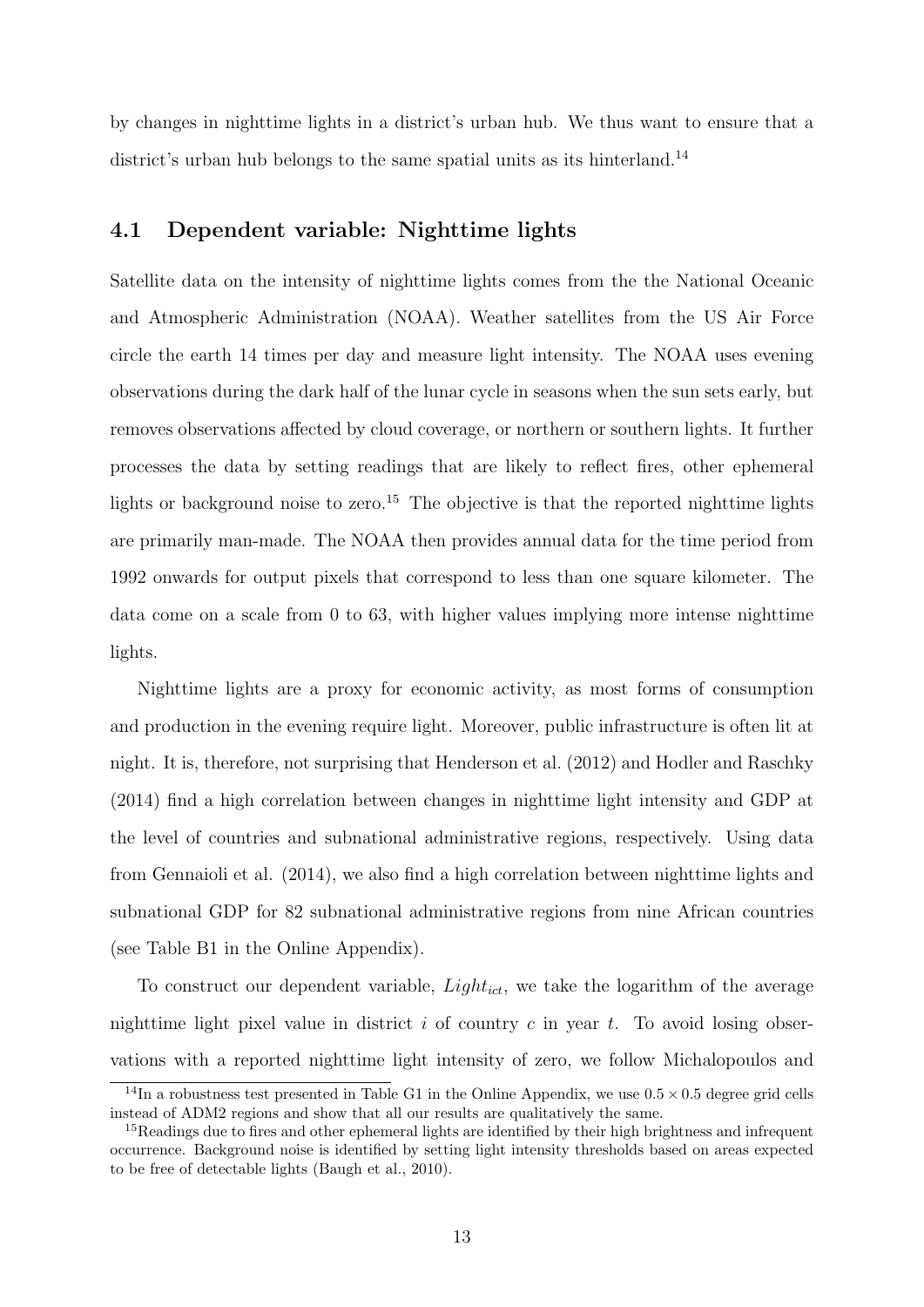Papaioannou (2013, 2014) and Hodler and Raschky (2014) in adding 0.01 before taking the logarithm.

## 4.2 Connectivity matrices

We construct three connectivity matrices to measure spatial spillovers.

#### 4.2.1 Ethnic connectivity

Africa is known for its ethnic diversity. Members of the same ethnic group share similar cultural traits and behavioral norms, which may influence their ability to cooperate and their willingness to maintain economic relations. The work by Murdock (1958) documents the spatial distribution of ethnic homelands in Africa and subdivides the continent into over 800 ethnic homelands.<sup>16</sup>

To measure ethnic connectivity between districts, we first overlay the district (ADM2) boundaries with the boundaries of the ethnic homelands from Murdock. Each district is assigned the ethnicity of the ethnic homeland in which it is located. For districts that fall into more than one ethnic homeland, we assign the ethnicity of the ethnic homeland that covers the largest part of the district. We then construct our ethnic connectivity matrix,  $\omega_{ic,jc}$ , where elements are 1 if the ethnicity in district *i* is the same as the ethnicity in district  $j$ , and 0 otherwise.

#### 4.2.2 Geographic connectivity

We base the weighting matrix for geographic connectivity on geographic distance. We construct this weighting matrix as follows: First, we calculate the centroid of each district. Second, we calculate the geodesic distance  $d_{ic,jc}$  connecting the centroids of districts i and j. Third, following Acemoglu et al. (2015), we measure the variability of altitude,  $e_{ic,jc}$ , along the geodesic connecting the centroids of districts  $i$  and  $j$ . We use elevation data from GTOPO30. Finally, we calculate the inverse of the altitude-adjusted geodesic distance as  $d_{ic,jc} = 1/d_{ic,jc} (1 + e_{ic,jc}).$ 

 $16$ Figure A2 in the Online Appendix shows the digitized version of Murdock's original map.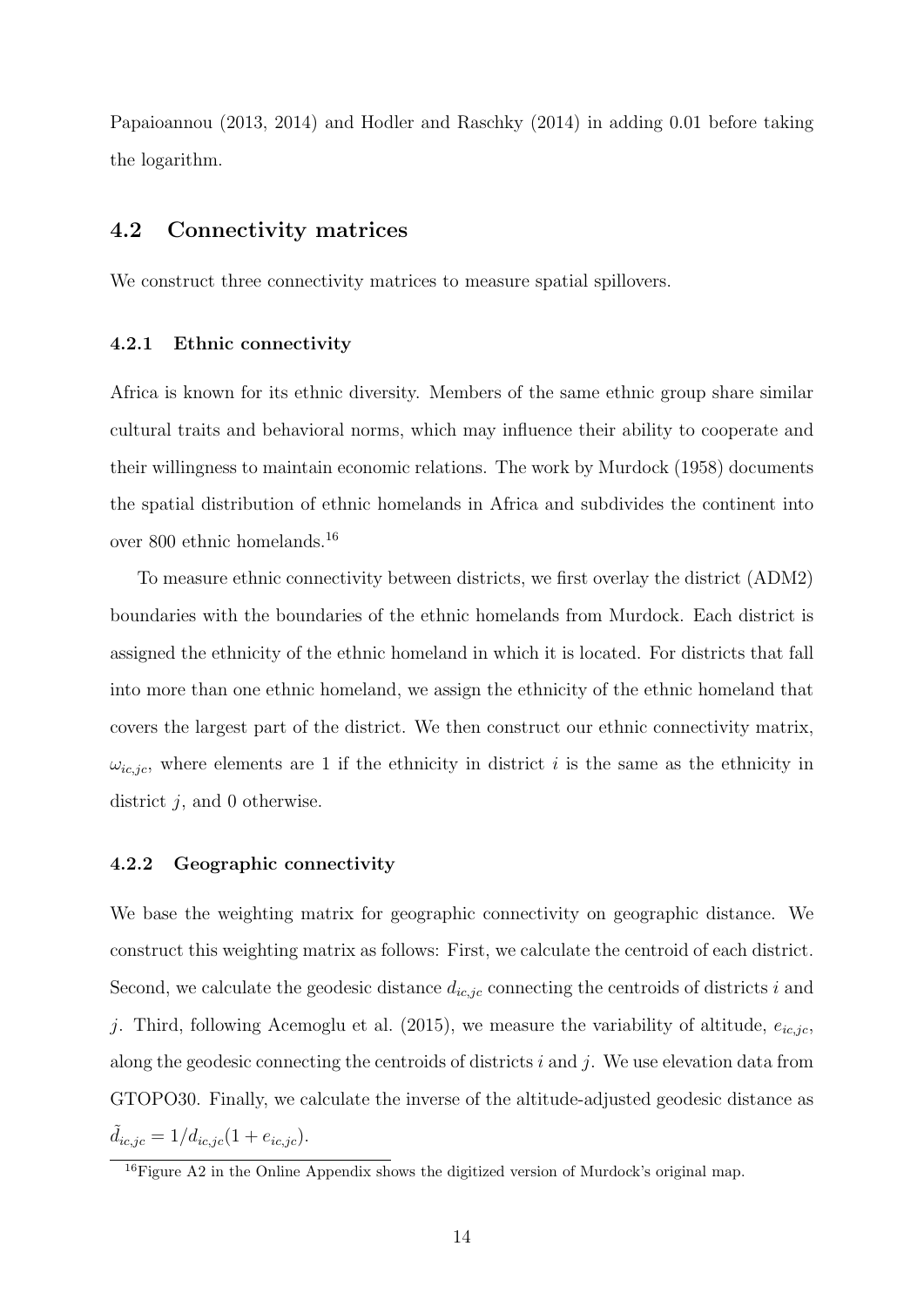Defining geographic connectivity using the inverse altitude-adjusted distance as opposed to contiguity proves advantageous on three accounts.<sup>17</sup> First, by incorporating all districts within a given radius, connectivity is extended to districts beyond those merely sharing a common border or a point. Second, by incorporating variability in altitude,  $e_{ic,ic}$ , we account for the topology of the landscape. Districts separated by a mountainous terrain, for example, receive a lower connectivity weight, as opposed to districts connected via a flat surface. Third, measuring geographic connectivity based on geodesic distance allows truncation at different distances, enabling the determination of the extent of spillovers. Leveraging this advantage, we construct different weighting matrices by varying the distance considered in defining a district's neighbors. The main specification will use a cutoff of 70km (for reasons made explicit below). In this case, we set the spatial weight as  $\omega_{ic,jc} = 1/\tilde{d}_{ic,jc}$  if the geodesic distance  $d_{ic,jc}$  is less than 70km, and  $\omega_{ic,jc}=0$ otherwise.

#### 4.2.3 Road connectivity

Roads are, arguably, a key form of connectivity between districts. Roads enable noncontiguous districts to connect with one another and allow connectivity to extend to greater distance. Moreover, while the inverse distance matrix assumes that all districts within a given (altitude-adjusted) distance are by default connected, the road network presents an actual mechanism of connectivity, which can lead to a more realistic quantification of spillovers.

To construct connectivity via the road network we obtained data from OpenStreetMap (OSM).<sup>18</sup> We accessed the OSM data in early 2016 and extracted information about major

<sup>&</sup>lt;sup>17</sup>As an alternative we construct a weighting matrix for geographic connectivity based on contiguity. The contiguity matrix indicates whether districts  $i$  and  $j$  share a common border or, at least, a common point along their borders. We report estimates based on the contiguity matrix in Table J1 in the Online Appendix. Further, we report estimates based on geodesic distances but without adjustment for the variability in altitude in Table K1 in the Online Appendix.

<sup>18</sup>OSM is an open-source mapping project where information about roads (and other objects) is crowd-sourced by over two million volunteers worldwide, who can collect data using manual surveys, handheld GPS devices, aerial photography, and other commercial and government sources. (See https://openstreetmap.org for more information and https://geofabrik.de for the shapefiles.) We opted for the OSM instead of the World Bank's African Infrastructure Country Diagnostic (AICD) database because the AICD data does not contain information for countries with Mediterranean coastline as well as Djibouti, Equatorial Guinea, Guinea-Bissau, and Somalia.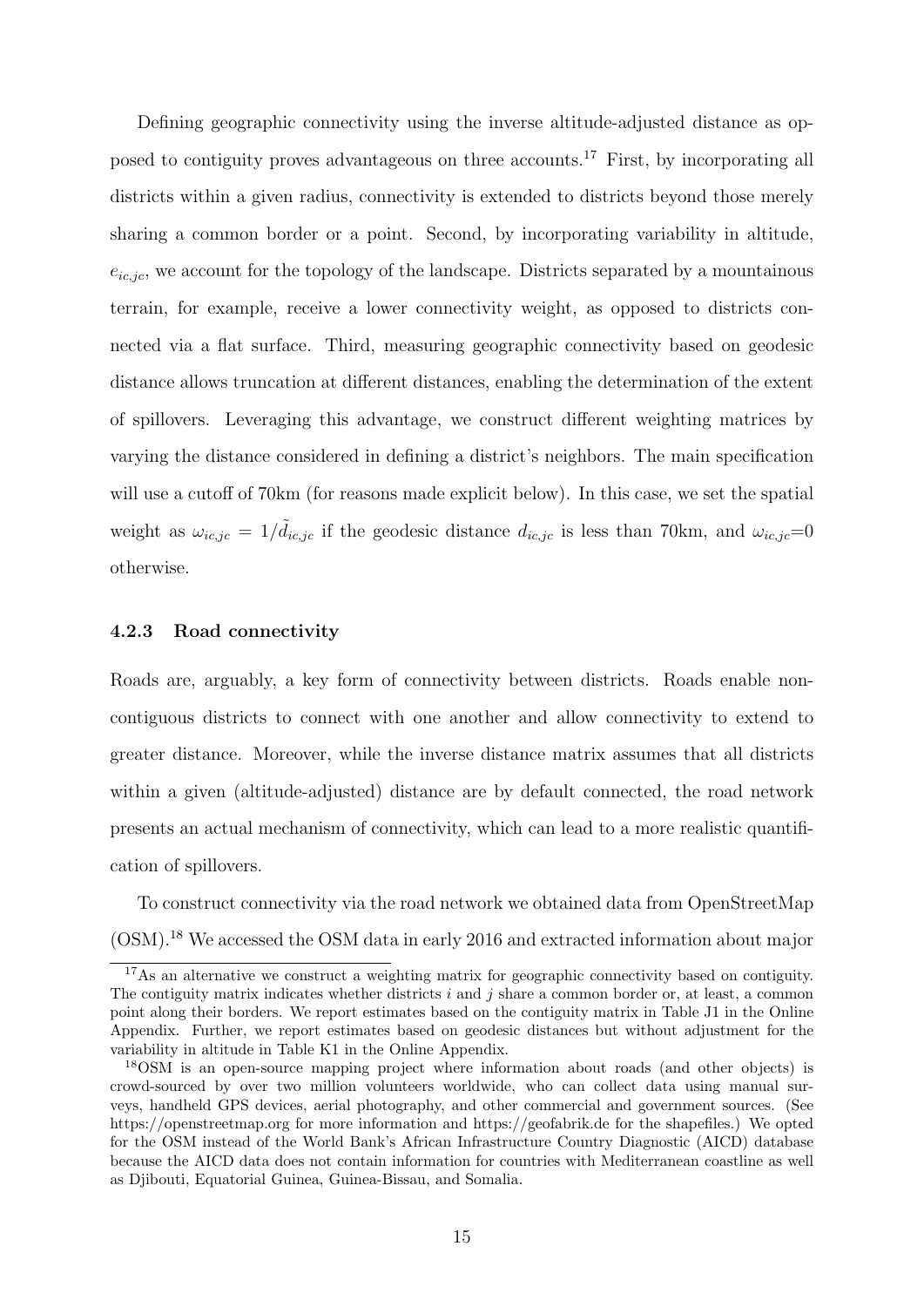roads (e.g., highways and motorways) for the African continent.<sup>19</sup> We intersect these roads with the district boundary polygons and generate a network graph of the road network.<sup>20</sup> In a first step, the road polylines are split into segments whenever they intersect with a district boundary. For each segment (edge), we then calculate the road travel distance in km between each intersection (node).<sup>21</sup> In the second step, we identify the shortest path on the road segments between each district and calculate the distance on that path. If districts A and B are adjacent and connected via a major road, we assign a distance value of 1km. If districts A and B are not adjacent, but connected via the road network, they are assigned the road distance between the closest road and district boundary node of A and the closest road and district boundary node of B (i.e., the road travel distance through all the district that one has to cross to get from district A to district B).

The road connectivity matrix assigns a value equal to the inverse of the road distance in km between districts  $i$  and  $j$  if they are connected via a major road, and 0 if they are not connected. We again construct different weighting matrices by truncating at different distance cutoffs.

Table 1 shows the correlation structure of the three connectivity matrices.

#### [Table 1 about here]

Note that these connectivity matrices capture spillover effects within and between countries, because in our main analysis we are interested in capturing the overall economic spillovers between African districts. However, in a robustness analysis<sup>22</sup> we construct new connectivity matrices that take into account national borders.

# 4.3 Mining data and instrumental variables

Our identification strategy makes use of cross-sectional information on the location of mining projects and temporal variation in the world prices of the corresponding minerals.

 $19$ Figure A3 in the Online Appendix shows the road network.

<sup>&</sup>lt;sup>20</sup>The road connectivity analysis between ADM2 polygons was conducted in ArcMap 10.2 using arcpy. The python scripts are available upon request.

<sup>&</sup>lt;sup>21</sup>If the road starts/ends in a district, we calculate the distance between the start/end point and the intersection.

<sup>22</sup>See Section M in the Online Appendix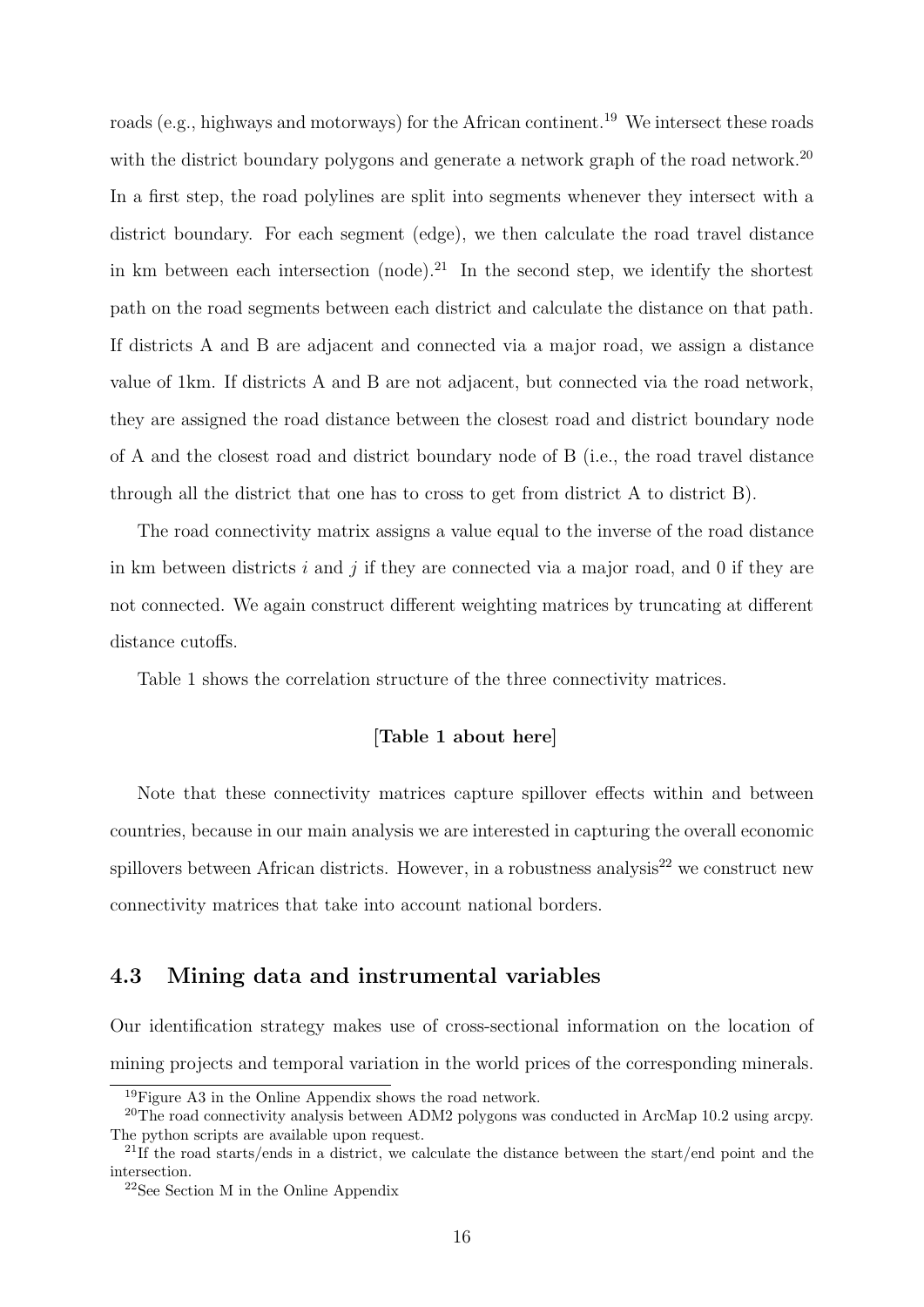We describe the construction of the respective variables in turn.

Our information on mining activity comes from the SNL Minings & Metals database. This database covers 3,487 mining projects across Africa that were active during our sample period. For each project, it contains information about the point location, i.e., the geographic coordinates, and the (potentially multiple) resources extracted at this location.<sup>23</sup>

We use the point locations to assign the mining projects to districts and identify all districts where a mine was active for at least one year during our sample period. Across Africa,  $4\%$  of all districts are mining districts. The indicator variable  $Min_{ic}^{r}$  is equal to one if district i of country c has a mining project that extracts resource  $r$  and is active for at least one year during our sample period. Following Berman et al. (2017), the underlying idea is that this time-invariant variable should capture a district's suitability for mining, in particular its geology, rather than endogenous decisions on production or the opening and closing of mines.<sup>24</sup>

Data on world prices of minerals are sourced from the World Bank, IMF, USGS and SNL (see Table A2 in the Online Appendix for more information on the data sources).  $Price<sub>t</sub><sup>r</sup>$  is the logarithm of the yearly nominal average price of resource r in USD.

## 4.4 Control variables

Our main time-varying control variable at the district level is  $Population_{ic}$ . It measures a district's total population (in logs) and is derived based on the population data from the Center for International Earth Science Information Network (CIESIN).

In most specifications, we further control for conflicts using data extracted from the PRIO/Uppsala Armed Conflict Location and Event Database (ACLED). This is a georeferenced database on dyadic conflict from 1997 to 2015. It includes nine different types of conflict-related events, including battles and violence against civilians as well as some non-violent events. We use the indicator variable  $Conflict_{ict}$ , which takes a value of one

<sup>&</sup>lt;sup>23</sup>Figure A4 in the Online Appendix shows the spatial distribution of mining projects across Africa.

<sup>24</sup>Berman et al. (2017) restrict their sample to grid cells where a mine operates in all years or no year. This methodology significantly reduces the number of mining districts in our case and thus weakens the relevance of the instrumental variable.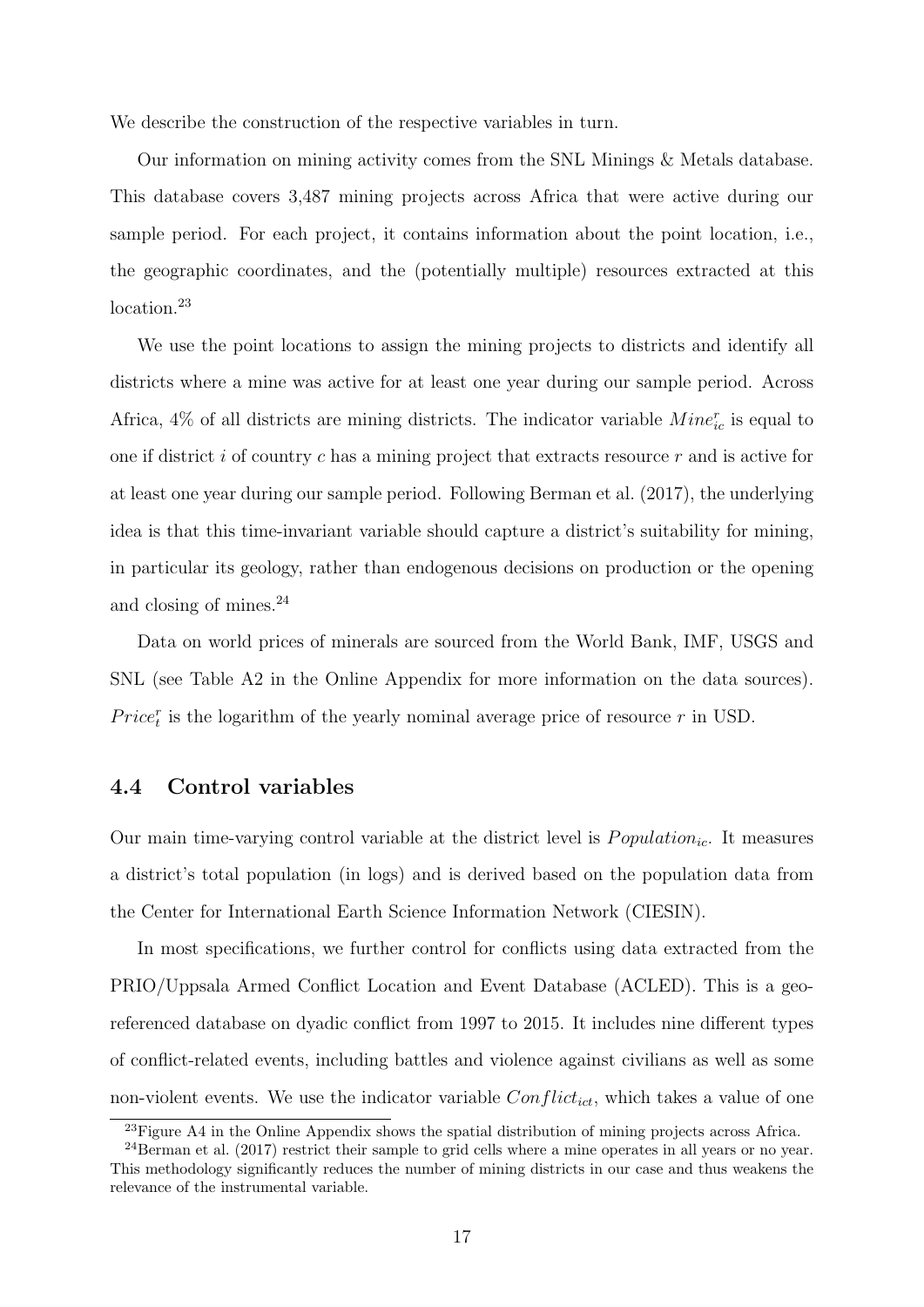if any conflict-related event occurred in district  $i$  in year  $t$ , and zero otherwise.

Table 2 provides the descriptive statistics for our key variables.

## [Table 2 about here]

# 5 Empirical strategy

The aim of the empirical analysis is to estimate equation (5) from the theoretical model. By inserting county subscript  $c$  and time subscript  $t$ , the equation can be written as:

$$
l_{ict} = \rho_1 \sum_{j=1}^{J} \omega_{1, ic, jc} l_{jct} + \rho_2 \sum_{j=1}^{J} \omega_{2, ic, jc} l_{jct} + \rho_3 \sum_{j=1}^{J} \omega_{3, ic, jc} l_{jct} + X_{ict} + \varepsilon_{ict}
$$
(6)

where  $\omega_{1,ic,jc}$  is the  $(ic, jc)$  cell of the adjacency matrix based on geographic connectivity,  $\omega_{2,ic,jc}$  is the  $(ic,jc)$  cell of the adjacency matrix based on road connectivity, and  $\omega_{3,ic,jc}$ is the  $(ic, ic)$  cell of the adjacency matrix based on ethnic connectivity. For the sake of the exposition, we rewrite equation (6) in a more compact form:

$$
l_{ict} = \sum_{k=1}^{3} \sum_{j=1}^{J} \rho_k \omega_{k, i c, j c} l_{jct} + X_{ict} + \varepsilon_{ict},\tag{7}
$$

Denote by  $\mathbf{X}_{ict} = (X_{ict}^1, ..., X_{ict}^M)$  the  $(1 \times M)$  vector of time-variant, district-level characteristics and by  $\boldsymbol{\beta} = (\beta^1, ..., \beta^M)^T$  a  $(M \times 1)$  vector of parameters. Then, using  $Light_{ict}$  to measure the level of economic activity  $l_{ict}$  and adding district and country-year fixed effects to equation (7), we get the following econometric specification:

$$
Light_{ict} = \sum_{k=1}^{3} \sum_{j=1}^{J} \rho_k \omega_{k, ic, jc} Light_{ict} + \mathbf{X}_{ict} \boldsymbol{\beta} + \alpha_i + CT_{ct} + \epsilon_{ict}
$$
\n(8)

where  $\alpha_i$  and  $CT_{ct}$  are district and country-year fixed effects, respectively, and  $\epsilon_{ict}$  is an error term that is assumed to be  $\epsilon_{ict} \sim N(0, \sigma^2 I_n)$ . As is standard in spatial econometrics, we row-normalize the adjacency matrices, i.e., we normalize them so that the sum of each row becomes equal to 1.

The specification in equation (8) assumes that local spillovers to other districts only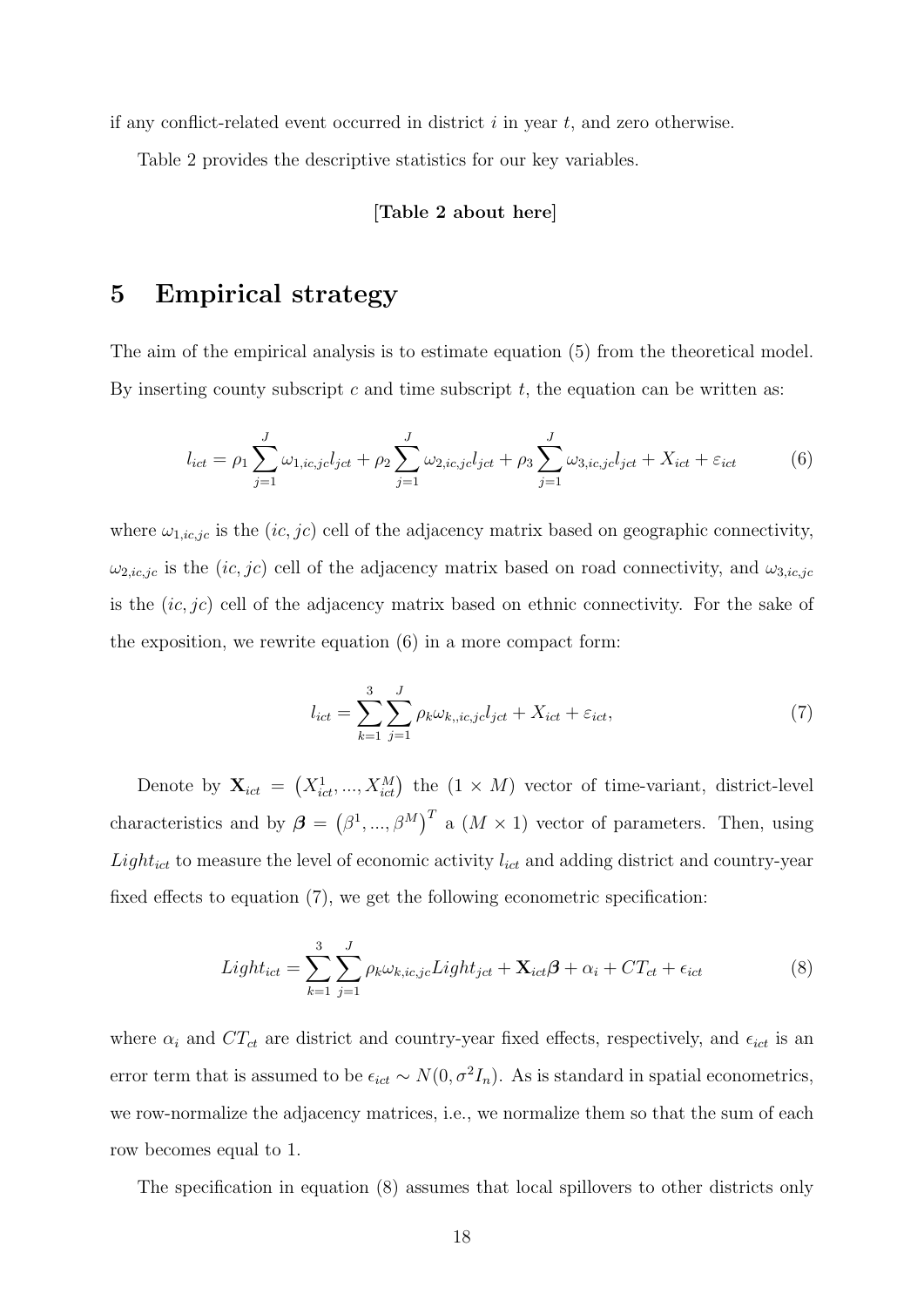operate through the spatial lag of the dependent variable. However, it is possible that spillover effects occur due to spatial autoregressive processes in the explanatory variables as well. To account for this, we extend the model in equation (8) to a Spatial Durbin Model by including spatial lags of the explanatory variables,  $\omega_{k, ic, jc} X_{jet}^m$ :

$$
Light_{ict} = \sum_{k=1}^{3} \sum_{j=1}^{J} \rho_k \omega_{k, ic, jc} Light_{jet} + \mathbf{X}_{ict} \boldsymbol{\beta} + \sum_{k=1}^{3} \sum_{j=1}^{J} \sum_{m=1}^{M} \rho_k^{m} \omega_{k, ic, jc} X_{jet}^{m} + \alpha_i + CT_{ct} + \epsilon_{ict} \tag{9}
$$

where  $\rho_k^m$  are the coefficients of the spatial lags.

In the spatial context, spillovers might not only run from district  $j$  to  $i$  but also from  $i$ to j. In addition, economic activity (and therefore  $Light_{jet}$ ) might also be simultaneously determined by other unobserved shocks. Therefore, estimating equation (9) using OLS can yield biased and inconsistent estimates.

Traditionally, scholars have either used a quasi-maximum likelihood estimation procedure (e.g., Anselin, 1988, Lee, 2004) or a GMM instrumental variable (IV) approach that uses internal instruments (including higher order spatial lags of contiguity matrices) and estimates the model using a standard 2SLS approach (e.g., Kelejian and Prucha, 1998, Kelejian and Robinson, 1993). However, Gibbons and Overman (2012) criticize both approaches because the validity assumption is often unlikely to hold. They propose the use of exogenous instruments (as opposed to internal instruments) in a standard spatial IV specification.

We follow their suggestion and estimate a 2SLS model that exploits exogenous variation in the economic value of mineral resources in the mining districts. The idea is that more valuable mining districts increase spillover effects such that the level of economic activity in neighboring districts will be positively affected. In particular, in the first stage we use interaction terms between time-invariant indicators of mining activity and time-variant exogenous world prices for minerals as instrumental variables:

$$
Light_{jet} = \gamma MP_{jet} + \mathbf{X}_{jet}\boldsymbol{\beta} + \sum_{k=1}^{3} \sum_{i=1}^{J} \sum_{m=1}^{M} \rho_k^m \omega_{k,jc,ic} X_{ict}^m + \alpha_j + CT_{ct} + u_{jet}
$$
 (10)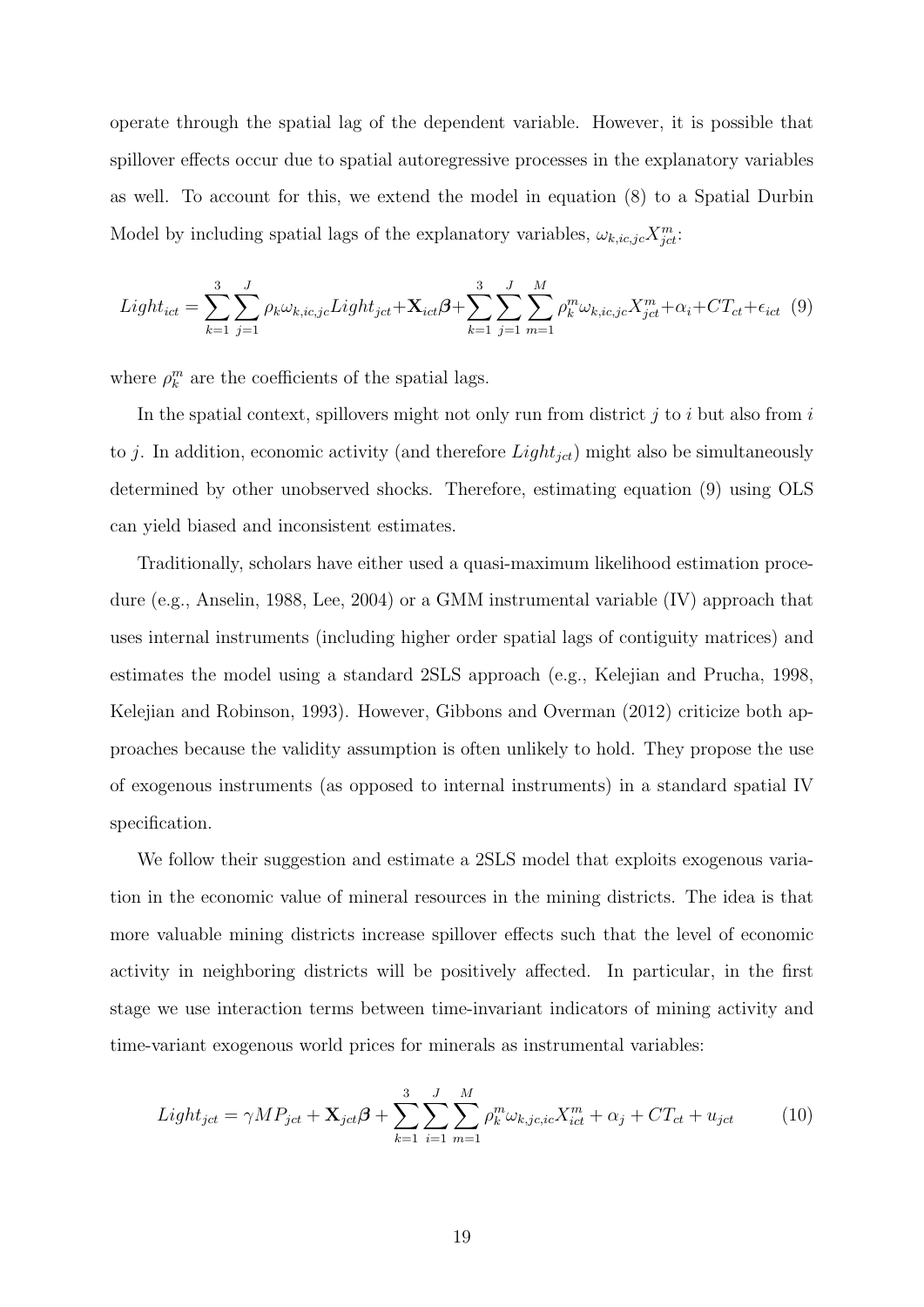where

$$
MP_{ict} \equiv \frac{1}{R_{jc}} \sum_{r=1}^{R_{jc}} (Mine_{jc}^r \times Price_t^r)
$$
 (11)

with  $R_{jc} = \sum_{r} Min e_{jc}^{r}$  being the number of different minerals extracted in district j of country c. Hence, for each mining region, this instrumental variable captures the average of the world prices (in logs) of all the minerals that are extracted in this district at some time during the sample period. For all other districts, this instrumental variable is zero.

This IV strategy was used by Berman et al. (2017), who focus on the effect of exogenous variation in the economic value of mines on the likelihood of local conflict. The use of the time-invariant indicator  $Min_{j_c}^{r}$  addresses the potential endogeneity between economic activity and mining activity. Hence, our identification strategy operates as a differencesin-differences estimator, which exploits between-variation in a district's suitability for extracting specific minerals, combined with the exogenous time variation in the world price of these minerals.

For this instrument to be relevant, it is key that fluctuations in world mineral prices have a first-order effect on the mining districts' economies. Even though only 4% of all districts are mining districts, minerals account for a large proportion of export earnings in many African countries, especially strategically important minerals such as diamonds, gold, uranium and bauxite. For example, in countries such as Botswana and Congo, minerals account for over 80% of export income (USGS, 2014). Given the small number of mining districts and the importance of minerals at the country level, it seems plausible to assume that fluctuations in world mineral prices are relevant for mining districts.

With respect to the instrument's validity, our identification strategy rests upon the assumption that price shocks in the mining sector in district j affects  $Light_{ict}$  in district i only through  $Light_{jet}$ . We take a number of measures to mitigate the risk that the exclusion restriction is violated. First, we include district fixed effects in equation (10), which absorbs all time-invariant characteristics at the district level, including suitability for mining activity. The vector of country-year fixed effects accounts for any time-variant factors that might simultaneously drive mineral prices and aggregated economic development. Second, the work by Berman et al. (2017) shows that mining activity could lead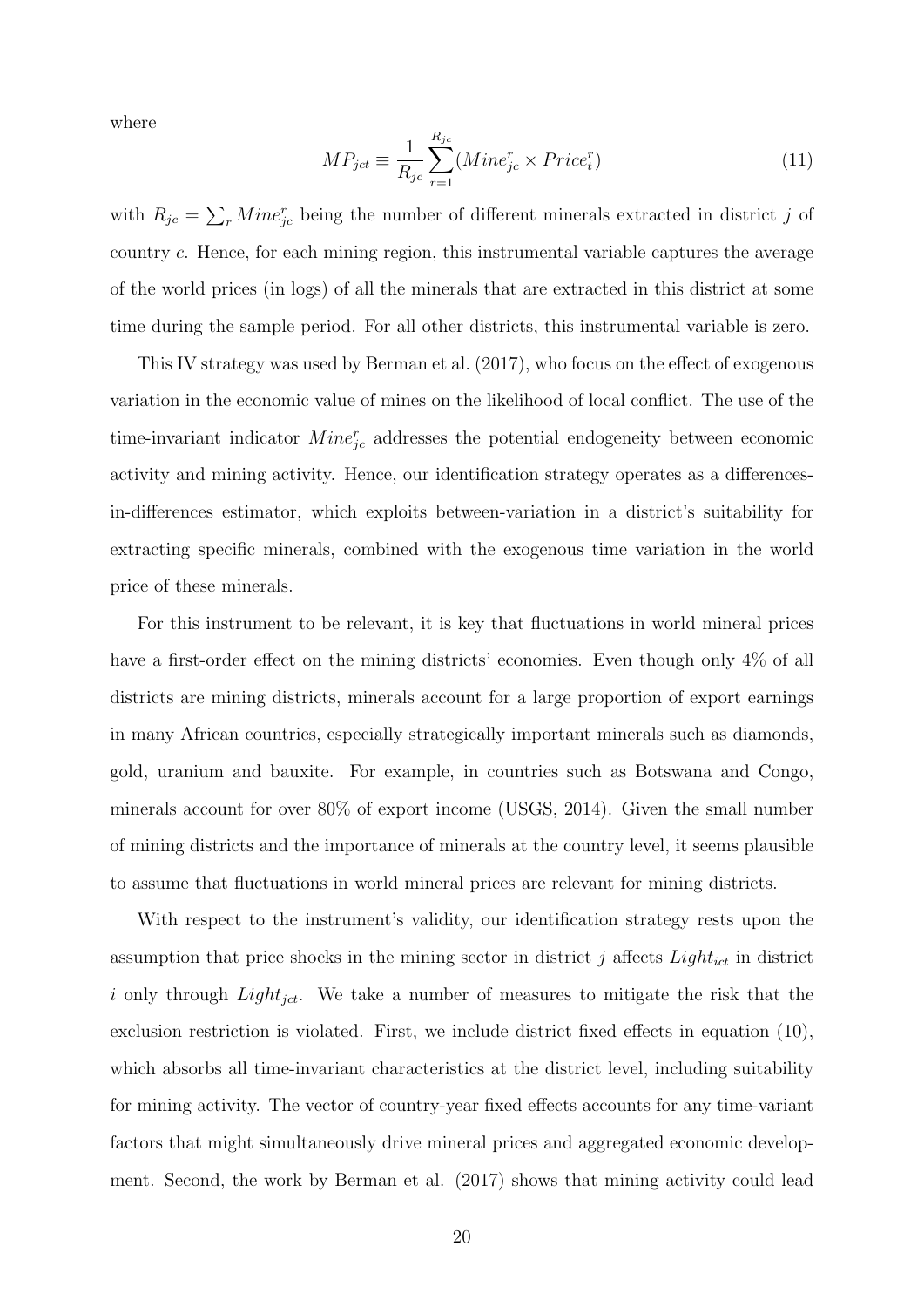to increased conflict as parties dispute over ownership of lucrative mines. This, in turn, could adversely affect economic activity. Therefore, we control for district-level conflict events in our specifications. Third, the exclusion restriction also relies on the assumption of exogeneity of world prices, i.e., no single district can affect the world price of a commodity. For this reason, we conduct a robustness check of our specification by excluding countries in the top ten list of producers for any mineral.

The statistical inference in our setting is further complicated by the clustering structure of the error terms in our econometric model. The traditional spatial clustering approach proposed by Conley (1999) allows for both cross-sectional spatial clustering and location-specific serial correlation in the error terms. This approach imposes the same spatial kernel (geographic distance) to all units in the sample. However, our empirical model does not only assume dependence based on geographic distance but also relatedness through ethnic and road networks. As such, Conley-type spatial clustering might not adequately capture unobserved correlation due to common shocks to districts which are linked by ethnicity or major roads. To address this problem we apply a novel estimator developed by Colella et al. (2018) that allows us to account for dependence across our observations' error terms in a more flexible form.<sup>25</sup> In practice, we correct for clustering at the network level where observations are assumed to belong to the same cluster once they are linked through at least one of the three networks (geography, ethnicity, roads).<sup>26</sup>

Our setting implies that we estimate the local average treatment effect (LATE) of economic shocks related to windfalls in natural resource rents. These shocks and the resulting spatial spillovers may have very particular effects on consumption, investment and government expenditure. Moreover, we estimate the LATE for districts with a certain network proximity to mining districts. In our sample, 31% of all districts are within a geodesic or road distance of less than 70km to a mining districts or share an ethnic connection with a mining district. These districts might systematically differ from the average African district. For these reasons, one needs to be careful when drawing more

<sup>25</sup>This procedure was implemented in Stata 14 using the "acreg" command by Colella et al. (2018).

 $26$ Table F1 in the Online Appendix shows that applying the traditional Conley-type spatial clustering approach (Conley 1999) yields smaller standard errors.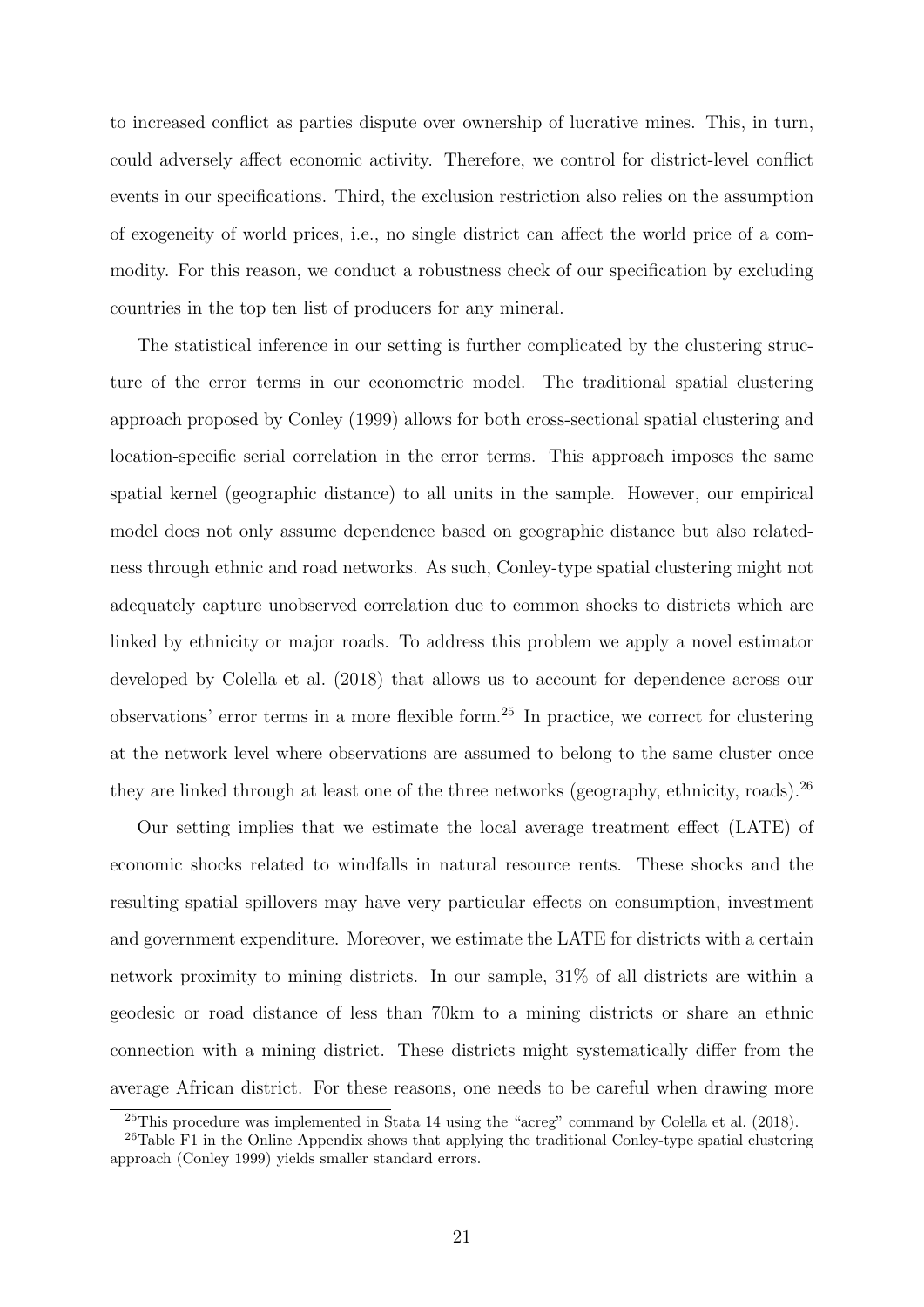general policy conclusions based on the estimated spatial spillover effects.

In addition, it is a priori unclear whether mining-related income shocks only generate positive spillover effects for other districts. Windfalls in natural resource rents in one district could lead to migration of labor and capital from other, connected, districts into the mining district. A mining boom could also lead the government to shift public expenditure and infrastructure projects away from nearby districts into the mining district. As such, the estimated parameters of the spatial lags represent the net effect from mining-related economic shocks in connected districts.

# 6 Estimation results

## 6.1 Main results

Table 3 presents our estimates of equations  $(9)$  and  $(10).^{27}$ 

### [Table 3 about here]

We start with specifications that include each weighting matrix individually. First, we analyze the spillover effects using the spatial weighting matrix based on ethnic connectivity. Column (1) provides the results of the OLS estimates, while column (2) provides the comparable IV estimates. Both columns include district fixed effects and countryyear fixed effects to filter out time-invariant district-specific features and country-specific time-varying characteristics. The OLS estimates show that coefficient  $\rho_1$ , i.e., the coefficient on *Ethnicity W Light<sub>jct</sub>*, is positive and statistically significant at the 1% level, suggesting that economic activity in districts inhabited by the same ethnic group indeed has a positive impact on economic activity in district *i*. However, endogeneity concerns restrict us from drawing causal inference based on these OLS estimates. In column (2), we thus present comparable IV estimates. The coefficient of interest in the *first stage* of the IV estimate,  $\gamma$ , is positive and statistically significant at the 1% level. This, along with the high  $F$  statistics of the first stage, indicates that our instrumental variable is a

<sup>&</sup>lt;sup>27</sup>Table 3 only reports the coefficients on the variables of main interest to improve the readability of the table. Table C1 in the Online Appendix reports the coefficients on the control variables.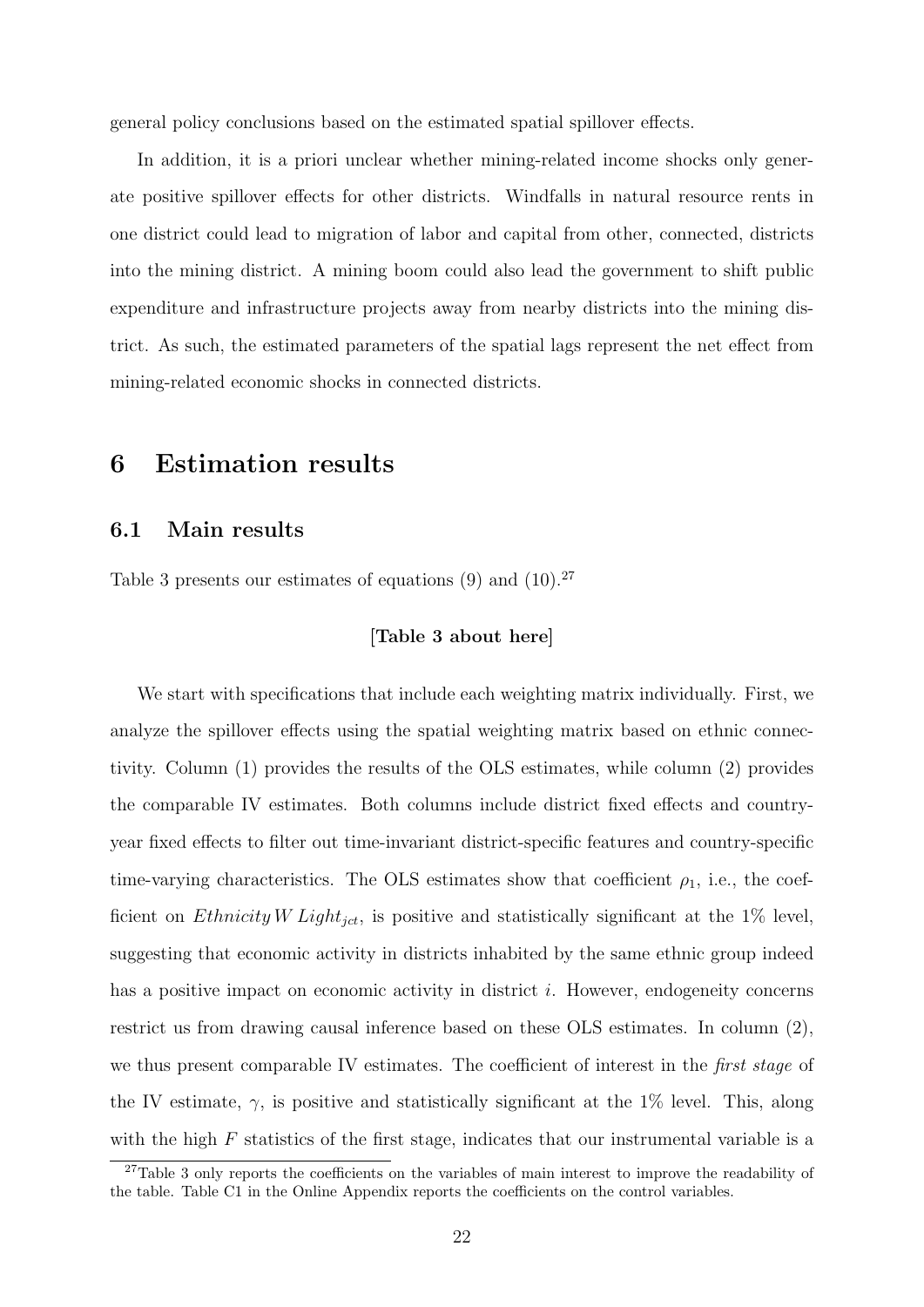strong predictor of economic activity in district  $j$ . The coefficient of interest of the second stage,  $\rho_1$ , is positive but not statistically significant at conventional levels.

Second, in Figure 1, we show that the coefficient of interest from the IV estimates declines in magnitude in the cutoff distance and become statistically insignificant for cutoff distances beyond 70km. As a result, in all our estimations, we will truncate the adjacency matrix at 70km. In columns (3) and (4) of Table 3, we focus on geographic connectivity and therefore use the weighting matrix based on the inverse of the altitudeadjusted geodesic distance between districts  $i$  and  $j$ , truncating the matrix at 70km. The coefficient of interest,  $\rho_2$ , is positive and statistically significant at the 1% level in both the OLS and the IV estimates.

#### [Figure 1 about here]

Third, in columns (5) and (6), we focus on road connectivity based on our matrix of inverse road distances, again truncating the matrix at 70km. The coefficient of interest,  $\rho_3$ , is positive and statistically significant at the 1% level in both the OLS and the IV estimates. As in Figure 1, the coefficient of interest from the IV estimates would remain positive and statistically significant for cutoff distances of 100km and beyond, indicating that the extent of positive spillovers spreads farther when focusing on actual transport infrastructure rather than just geography.

Finally, the last two columns of Table 3 include spatial lags with weights based on ethnic, geographic and road connectivity. That is, they report our estimates of the whole model as described in equations (9) and (10). We observe that three coefficients of interest, i.e.,  $\rho_1$ ,  $\rho_2$  and  $\rho_3$ , are all positive and statistically significant at the 1% level in the OLS estimates. The same holds true for the IV estimates except that the spatial spillovers via purely geographic connectivity are only statistically significant at the 10% level. The coefficient estimates further suggest that geographic connectivity tends to be less important than ethnic and road connectivity.

Figure 1 presents the coefficient estimates for  $\rho_2$  and  $\rho_3$ , i.e., the coefficients on Inv Dist W Light<sub>jct</sub> and Inv Road W Light<sub>jct</sub>, and the corresponding 90% confidence intervals from re-running our main IV specification (corresponding to column (8) of Table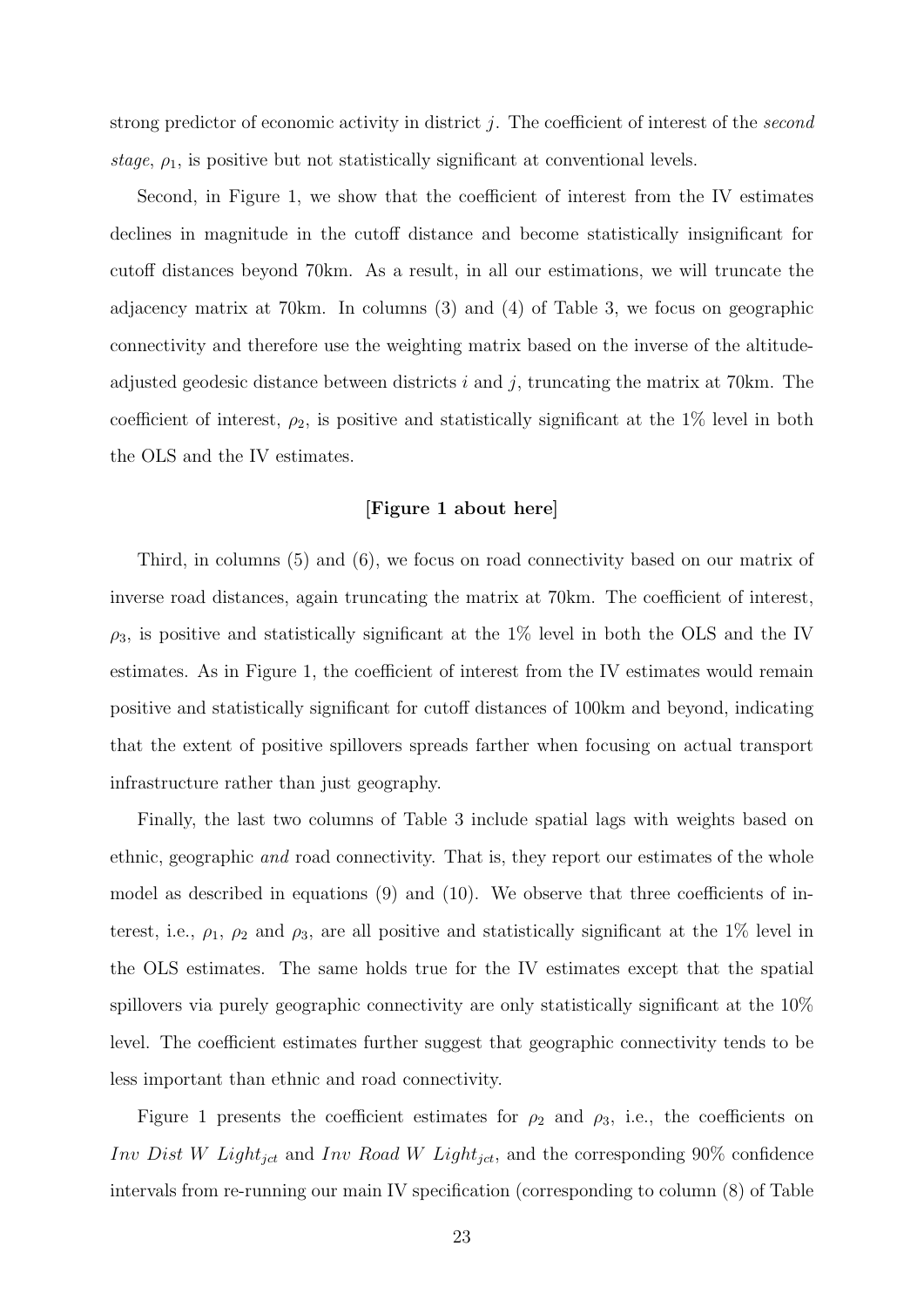3) for various cutoff distances. Spatial spillovers via purely geographic connectivity are decreasing in the cutoff distance and become statistically insignificant for cutoffs above 70km, while spatial spillovers via the road network remain large in magnitude and statistically significant even for considerably larger cutoff distances. For the subsequent analysis, we use IV estimates that are based on the largest cutoff distance at which the three coefficients of interest, i.e.,  $\rho_1$ ,  $\rho_2$  and  $\rho_3$ , are all positive and statistically significant at the 10% level. That is, we use the estimates from column (8) in Table 3, where the cutoff distance is at 70km.

To better interpret the magnitude of the coefficients in this specification, we provide a simple example with three districts, labeled 1, 2 and 3. First, let us consider a model with only one adjacency matrix  $\Omega$ . Denote the initial matrix by  $\tilde{\Omega}$  and the row-normalized one by  $\Omega$ . Assume that the network is *complete*. We have:

$$
\widetilde{\Omega} = \left( \begin{array}{ccc} 0 & 1 & 1 \\ 1 & 0 & 1 \\ 1 & 1 & 0 \end{array} \right) \text{ so that } \Omega = \left( \begin{array}{ccc} 0 & 1/2 & 1/2 \\ 1/2 & 0 & 1/2 \\ 1/2 & 1/2 & 0 \end{array} \right)
$$

Assume  $\rho = 0.271$  (which corresponds to the estimated  $\rho_1$  for the ethnic network in column (2) of Table 3) so that  $\rho = 0.271 < \mu_1(\Omega) = 1$ . Then, given the districts' observable and unobservable characteristics, a 10% increase of the nighttime lights in district  $i = 1, 2, 3$ increases the nighttime lights in each of the other two districts by 1.355%.<sup>28</sup>

Consider, now, the case of three adjacency matrices  $\Omega_1$ ,  $\Omega_2$  and  $\Omega_3$  and assume that the networks are different so that each row-normalized network is equal to:

$$
\mathbf{\Omega}_{1} = \left(\begin{array}{ccc} 0 & 1/2 & 1/2 \\ 1/2 & 0 & 1/2 \\ 1/2 & 1/2 & 0 \end{array}\right), \ \mathbf{\Omega}_{2} = \left(\begin{array}{ccc} 0 & 1/2 & 1/2 \\ 1 & 0 & 0 \\ 1 & 0 & 0 \end{array}\right) \text{ and } \mathbf{\Omega}_{3} = \left(\begin{array}{ccc} 0 & 1 & 0 \\ 1 & 0 & 0 \\ 0 & 0 & 0 \end{array}\right) \tag{12}
$$

 $\Omega_1$  represents an ethnicity network in which all districts share the same ethnicity;  $\Omega_2$  is

<sup>&</sup>lt;sup>28</sup>Indeed, we have  $l_1 = (0.271) \left( \frac{l_2 + l_3}{2} \right) + X_1 + \varepsilon_1 = 0.1355 l_2 + 0.1355 l_3 + X_1 + \varepsilon_1$ . Thus an increase of 10% of the nighttime light of district 2 (or district 3) will increase the nighttime light of district 1 by 1.355%. The same is true for all the other districts since the network is complete.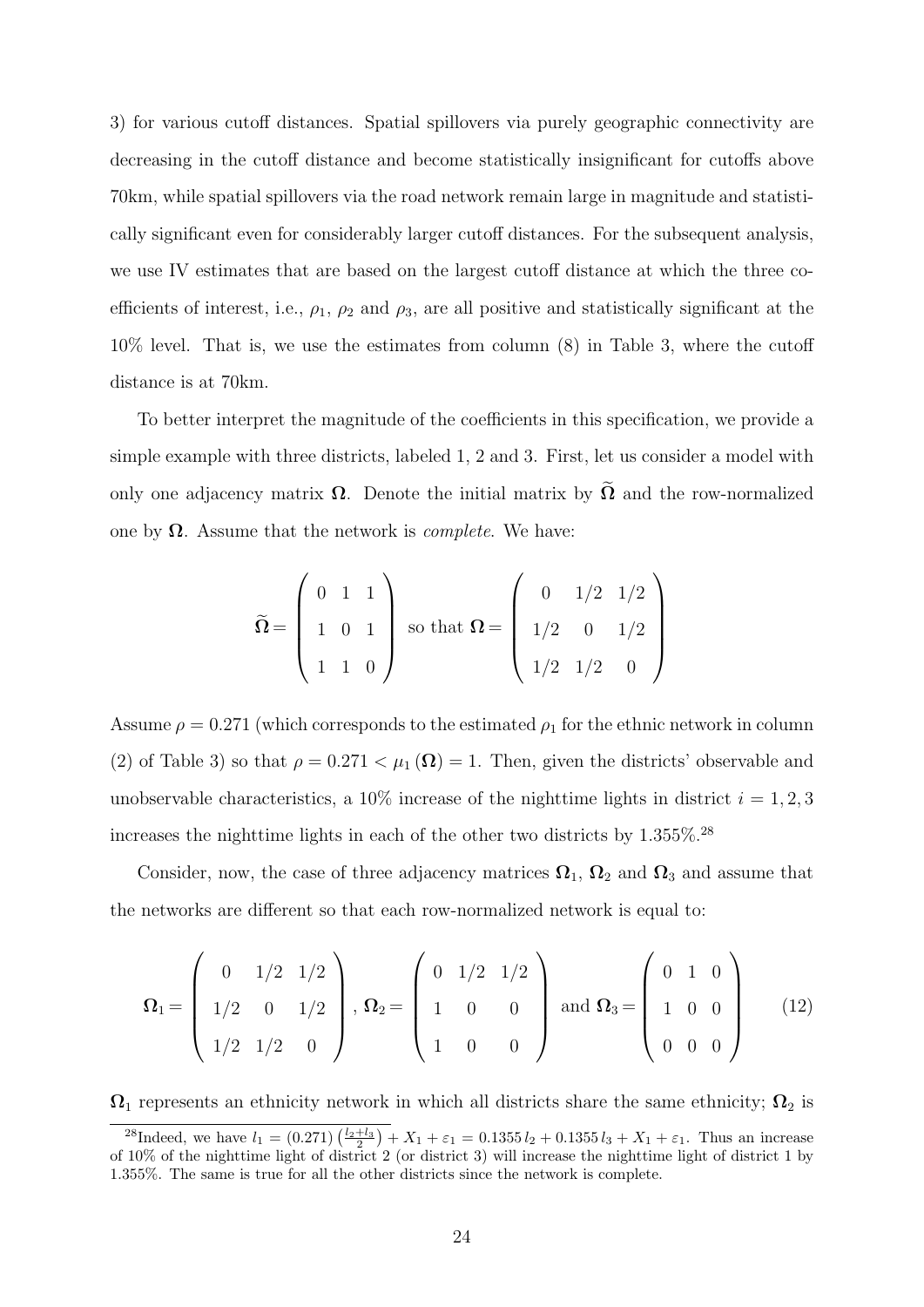a geographic network in which the geodesic distance between district 1 and each of the other districts is within 70km, whereas the distance between districts 2 and 3 exceeds 70km; and  $\Omega_3$  is a road network with a single road between districts 1 and 2.<sup>29</sup> Using the estimates from column (8) of Table 3, assume  $\rho_1 = 0.342$ ,  $\rho_2 = 0.305$  and  $\rho_3 = 0.361$ . It is easily verified that

$$
\rho_1 \Omega_1 + \rho_2 \Omega_2 + \rho_3 \Omega_3 = \begin{pmatrix} 0 & 0.685 & 0.333 \\ 0.837 & 0 & 0.171 \\ 0.476 & 0.171 & 0 \end{pmatrix}
$$

so that

$$
\mu_1 \left( \rho_1 \mathbf{\Omega}_1 + \rho_2 \mathbf{\Omega}_2 + \rho_3 \mathbf{\Omega}_3 \right) = 0.934 < 1
$$

Let us now interpret equation (5). For district 1, we have:

$$
l_1 = (0.342 + 0.305) \left(\frac{l_2 + l_3}{2}\right) + 0.361 l_2 + X_1 + \varepsilon_1 = 0.685 l_2 + 0.333 l_3 + X_1 + \varepsilon_1
$$

Similarly, for the two other districts, we obtain:

$$
l_2 = 0.342 \left(\frac{l_1 + l_3}{2}\right) + (0.305 + 0.361) l_1 + X_2 + \varepsilon_2 = 0.837 l_1 + 0.171 l_3 + X_2 + \varepsilon_2
$$
  

$$
l_3 = 0.342 \left(\frac{l_1 + l_2}{2}\right) + 0.305 l_1 + X_3 + \varepsilon_3 = 0.476 l_1 + 0.171 l_2 + X_3 + \varepsilon_3
$$

We can now interpret the different coefficients as follows. Given the observable and unobservable characteristics of districts 2 and 3, a 10% increase of the nighttime lights in district 1 increases the nighttime lights by 8.37% and 4.76% in districts 2 and 3, respectively. The increase in nighttime lights is larger in district 2 because it is better connected to district 1 due to the road connecting these two districts.

<sup>&</sup>lt;sup>29</sup>This is a simple theoretical example. In the data, the adjacency matrices  $\Omega_2$  and  $\Omega_3$  are weighted by the inverse distance between the two districts.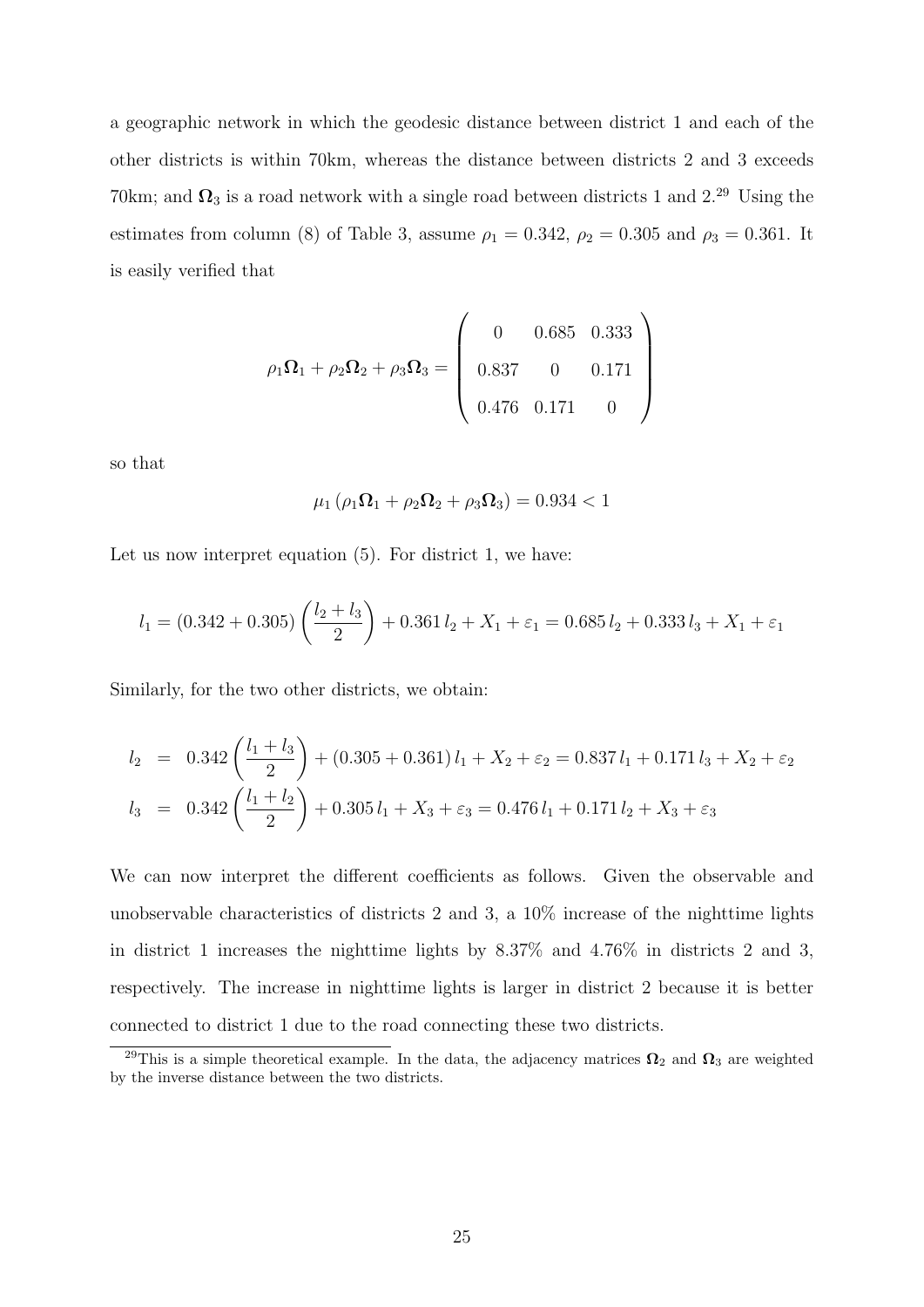# 6.2 Robustness checks

We now discuss a number of robustness checks. The Online Appendix (Sections D–M) presents the corresponding tables.

A first set of checks show that our results are robust to small changes in the empirical specification. Table D1 replaces the country-year fixed effects with province-year fixed effects, thereby controlling for province-specific economic and political variation over time. If anything, the coefficients become larger in our IV estimates. Table E1 adds a temporal lag to the spatial lag of the explanatory variables as spatial spillovers may occur in the future period. Results remain quantitatively similar. Table F1 shows that standard errors become smaller when using the traditional Conley-type spatial clustering approach (Conley, 1999). Table G1 is based on the exactly same specification as our main results, but the unit of observations are rectangular grid cells of  $0.5 \times 0.5$  degrees (i.e., around  $55 \times 55$  km at the equator) instead of ADM2 regions. Results remain similar, but suggest a slightly more (less) important role of road (geographic) connectivity for the spatial economic spillovers.

A second set of robustness checks tackles potential threats to our identification strategy. In our IV estimates, we exploit the variation of world mineral prices as a source of exogenous shocks, which is then propagated amongst neighbors based on different levels of connectivity. Our identification relies on the assumption that mining activity in a single unit does not influence world mineral prices. Given that our units are subnational districts, this assumption appears reasonable. Nevertheless, Table H1 excludes the districts which belong to countries that are among the top ten producers for any mineral under consideration. Results remain qualitatively similar, but the impact of geographic connectivity decreases. Table I1 shows that our results are not driven by fiscal spillovers. Fiscal spillovers would occur if non-resource-extractive districts benefit from economic activity in resource-extractive districts belonging to the same province purely because government revenues get channeled to resource-rich provinces. To control for fiscal spillovers, we add an additional connectivity matrix that captures whether two districts belong to the same province. The results suggest that the spatial lag related to this new connectivity matrix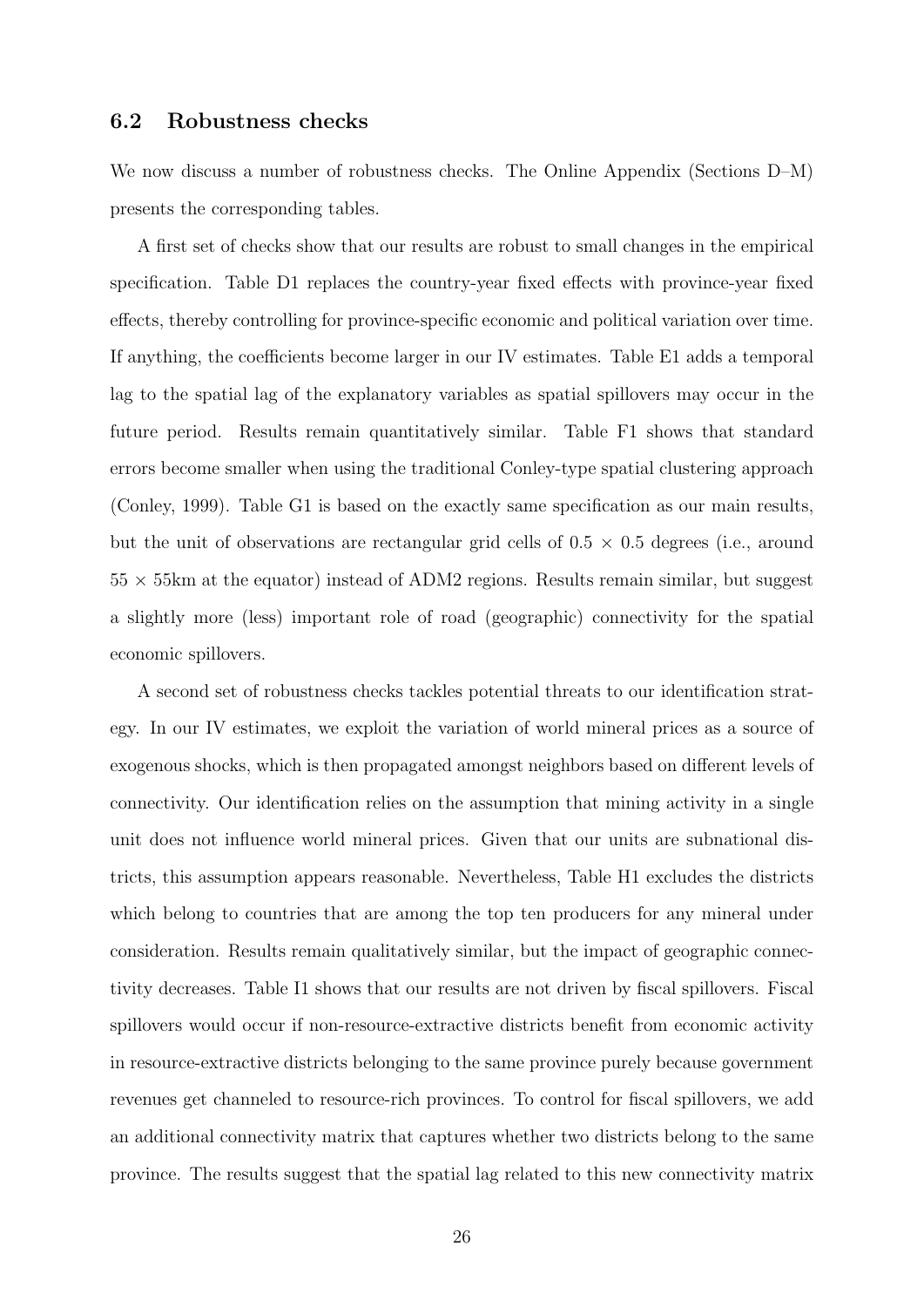matters as well and, therefore, that fiscal spillovers may be present. More importantly for our purpose, we see that the spatial lags of our three main connectivity matrices remain quantitatively similar when controlling for fiscal spillovers.

A third set of robustness checks is based on different definitions of the three connectivity matrices. Tables J1 and K1 present results when geographic connectivity is proxied by contiguity and by inverse geodesic distance without adjustment for variability in altitude along the geodesic, respectively. Results remain similar. Table L1 replaces our binary ethnic connectivity matrix with a matrix that suggests an intermediate level of connectivity between districts of related ethnic groups. In particular, a pair of districts is still assigned a value of 1 if they share the same ethnicity, but a value of 0.5 if they do not share the same ethnicity, but belong to the same culture group according to Murdock (1969). A pair of districts that belong to different culture groups still get a value of 0. The coefficient estimates suggest a drop in the importance of the ethnic network, which is consistent with the idea that it is primarily co-ethnicity that matters for spatial economic spillovers.

Lastly, so far, we have made no difference between the spillovers from connected districts within the same country and spillovers from connected districts located in other countries. National borders are likely to affect the magnitude of the spatial economic spillovers, and the impact of borders might be different for each connectivity type. Therefore, we construct two new sets of connectivity matrices: one includes only connected districts in the same country (Table M1), and the other only connected districts in other countries (Table M2). The results in Tables M1 and M2 reveal that road connectivity is the primary source of within country spillovers, while ethnic and geographic connectivity is more important for between country spillovers.

# 7 Most central districts

We now use our theoretical model, our connectivity matrices and our estimates of the spillover effects to calculate various centrality measures and determine the districts that play a key role in African economies due to their connectivity.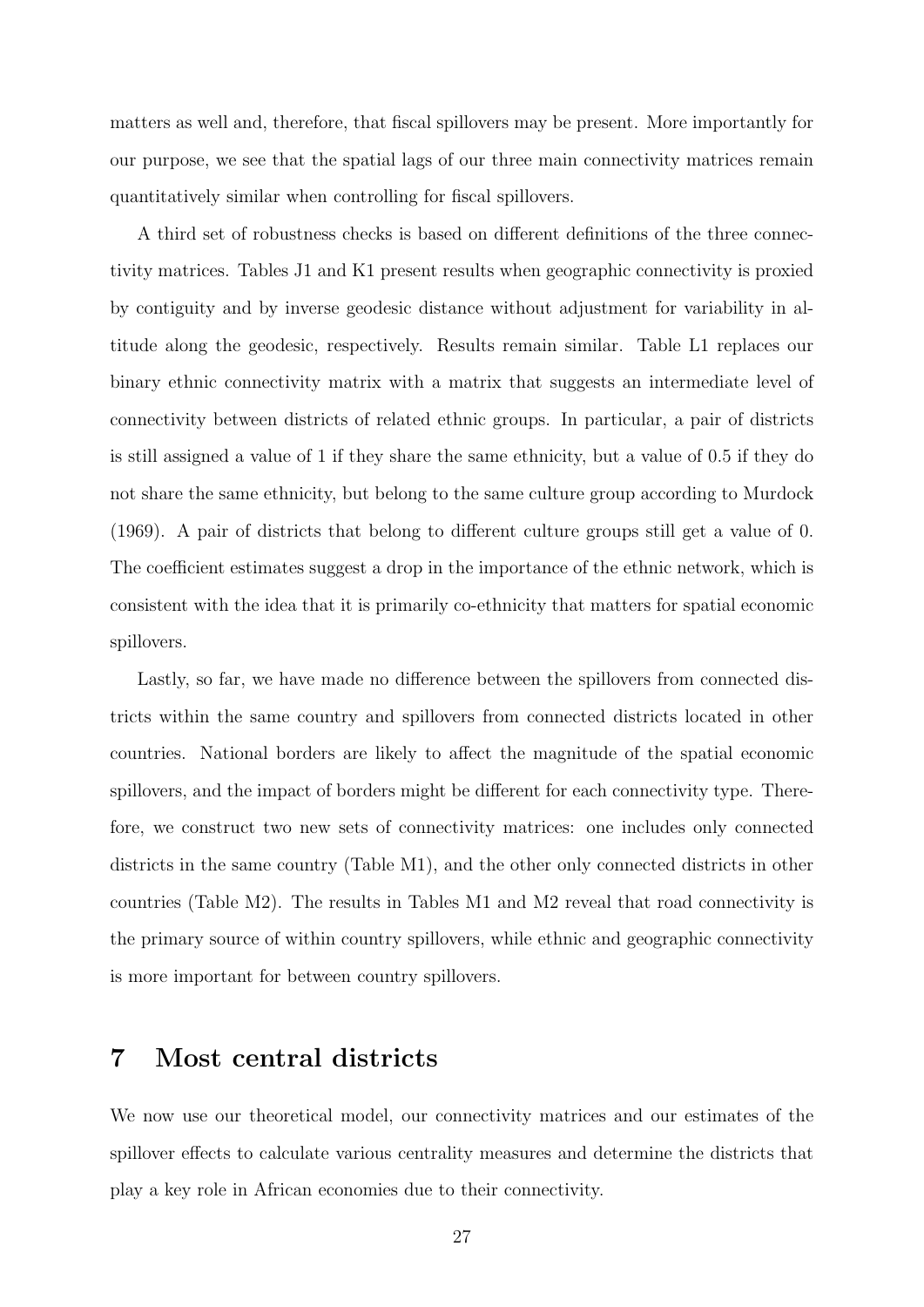# 7.1 Theory: Different definitions of node centralities

There are different centrality measures (see Jackson, 2008, for an overview). We first introduce two non micro-founded, purely topological centrality measures and then two micro-founded measures that are strongly linked to our simple model.

#### 7.1.1 Non micro-founded centrality measures

The two most commonly used individual-level measures of network centrality are betweenness centrality and eigenvector centrality.

The *betweenness centrality*,  $C_i^{BE}(\boldsymbol{\omega})$ , describes how well located an individual district in the network in terms of the number of shortest paths between other districts that run through it. Denote the number of shortest paths between districts  $j$  and  $k$  that district  $i$ lies on as  $P_i(jk)$ , and let  $P(jk)$  denote the total number of shortest paths between districts j and k. The ratio  $P_i(jk)/P(jk)$  tells us how important district i is for connecting districts j and k to each other. Averaging across all possible jk pairs gives us the betweenness centrality measure of district i:

$$
C_i^{BE}(\boldsymbol{\omega}) = \sum_{j \neq k: i \notin \{j,k\}} \frac{P_i(jk)/P(jk)}{(n-1)(n-2)/2}
$$

It has values in [0, 1].

The *eigenvector centrality*,  $C_i^E(\boldsymbol{\omega})$ , is defined using the following recursive formula:

$$
C_i^{E}(\boldsymbol{\omega}) = \frac{1}{\mu_1(\Omega)} \sum_{j=1}^n g_{ij} C_j^{E}(\boldsymbol{\omega})
$$
\n(13)

where  $\mu_1(\Omega)$  is the largest eigenvalue of  $\Omega$ . According to the Perron-Frobenius theorem, using the largest eigenvalue guarantees that  $C_i^E(\boldsymbol{\omega})$  is always positive. In matrix form, we have:

$$
\mu_1(\Omega) \mathbf{C}^E(\boldsymbol{\omega}) = \Omega \mathbf{C}^{\mathbf{E}}(\boldsymbol{\omega})
$$
\n(14)

The eigenvector centrality of a district assigns relative scores to all districts in the network based on the concept that connections to high-scoring districts contribute more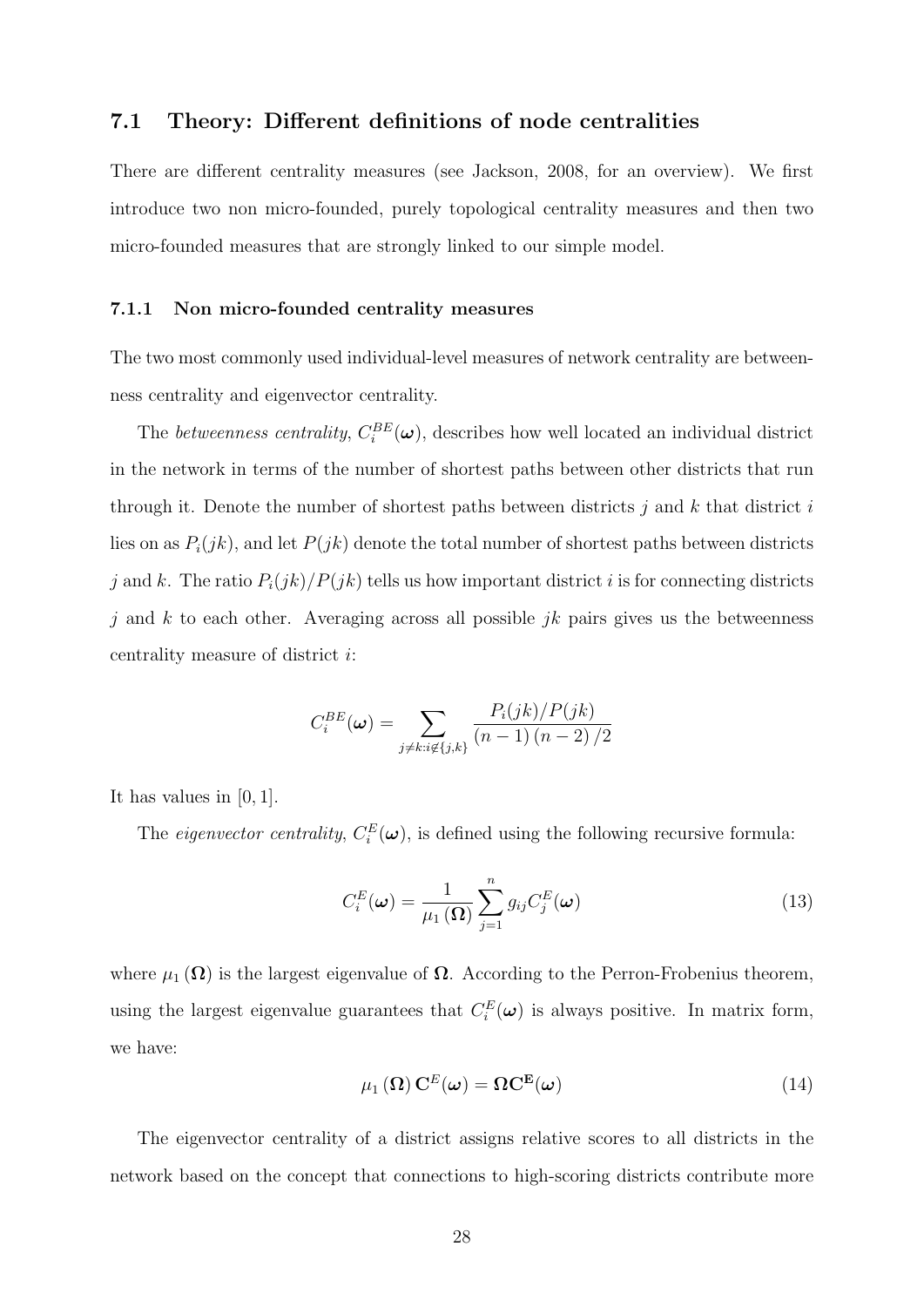to the score of the district in question than equal connections to low-scoring agents.

#### 7.1.2 Katz-Bonacich centrality

In our theoretical model (Section 3), we have shown that the unique Nash equilibrium of our game in terms of nighttime lights is equal to the Katz-Bonacich centrality of the district. As a result, the level of nighttime lights in district  $i$  is given by its weighted Katz-Bonacich centrality, defined in (3), i.e.

$$
\mathbf{C}^{BO}_{\mathbf{X}+\boldsymbol{\varepsilon}}(\rho,\boldsymbol{\omega}) =: \left(\mathbf{I} - \rho \boldsymbol{\Omega}\right)^{-1} \left(\mathbf{X} + \boldsymbol{\varepsilon}\right)
$$

Importantly, in order to calculate the Katz-Bonacich centrality of each district  $i$ , we need to know the value of  $\rho$ . We will use the estimated value of  $\rho$  (IV estimates). We also need to check that the condition  $\rho\mu_1(\mathbf{\Omega}) < 1$  is satisfied.

#### 7.1.3 Key-player centrality

The Katz-Bonacich centrality was based on the outcome of a Nash equilibrium. Let us now focus on the planner's problem. The key question is as follows: Which district, once removed, will reduce total nighttime lights the most? In other words, which district is the key player? Ballester et al. (2006) have proposed a measure, key-player centrality, that answers this question.<sup>30</sup> For that, consider the game with strategic complements developed in the theory section (Section 3) for which the utility is given by (1), and denote  $L^*(\boldsymbol{\omega}) = \sum_{n=1}^{\infty}$  $i=1$  $l_i^*$  the total equilibrium level of activity in network  $\boldsymbol{\omega},$  where, assuming  $\phi\mu_1(\omega)$  < 1,  $l_i^*$  is the Nash equilibrium effort given by (2) or (3). Also, denote by  $\omega^{[-i]}$ the network  $\omega$  without district *i*. Then, in order to determine the key player, the planner will solve the following problem:

$$
\max\{L^*(\boldsymbol{\omega}) - L^*(\boldsymbol{\omega}^{[-i]}) \mid i = 1, ..., n\}
$$
\n(15)

<sup>30</sup>For an overview of the way the key player is determined in different areas, see Zenou (2016).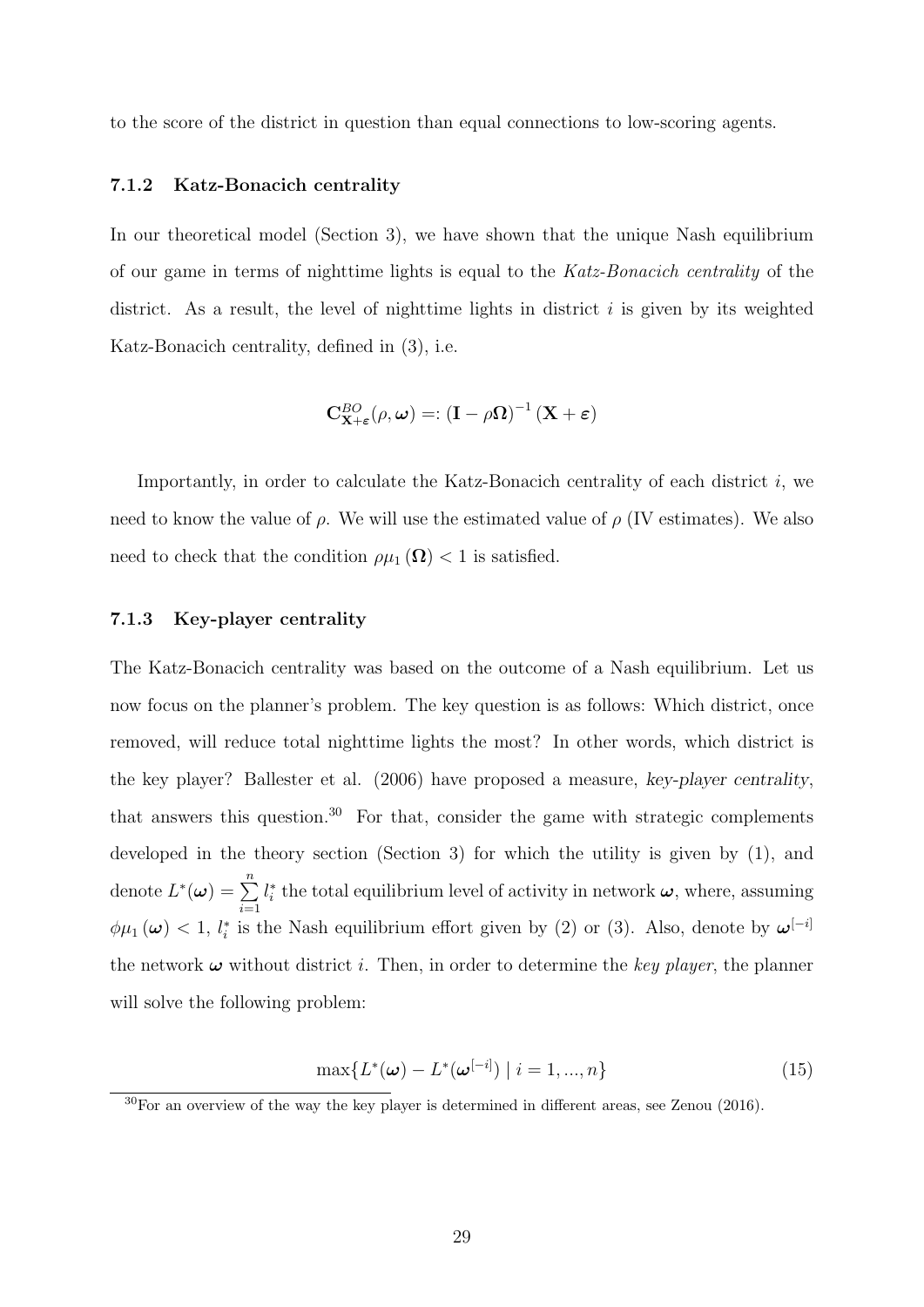Then, the *intercentrality* or the *key-player centrality*  $C_i^{KP}(\rho, \omega)$  of district *i* is defined as follows:

$$
C_{i,u_i}^{KP}(\rho,\omega) = \frac{C_{i,u_i}^{BO}(\rho,\omega) \sum_j m_{ji}(\rho,\omega)}{m_{ii}(\rho,\omega)}
$$
(16)

where  $C_{i,u_i}^{BO}(\rho,\omega)$  is the weighted Katz-Bonacich centrality of district i (see equation (3)) and  $m_{ij}(\rho,\omega)$  is the  $(i, j)$  cell of the matrix  $\mathbf{M}(\rho,\omega) = (\mathbf{I} - \rho \mathbf{\Omega})^{-1}$ . Ballester et al. (2006, 2010) have shown that the district  $i^*$  that solves (15) is the key player if and only if  $i^*$ is the district with the highest *intercentrality* in  $\boldsymbol{\omega}$ , that is,  $C_{i^*,u_i}^{KP}(\rho,\boldsymbol{\omega}) \ge C_{i,u_i}^{KP}(\rho,\boldsymbol{\omega})$ , for all  $i = 1, ..., n$ . The intercentrality measure (16) of district i is the sum of i's centrality measures in  $\omega$ , and its contribution to the centrality measure of every other district  $j \neq i$ also in  $\omega$ . It accounts both for one's exposure to the rest of the group and for one's contribution to every other exposure. This means that the key player  $i^*$  in network  $\omega$  is given by  $i^* = \arg \max_i C_{i,u_i}^{KP}(\rho, \omega)$ , where<sup>31</sup>

$$
C_{i^*,u_i}^{KP}(\rho,\omega) = L^*(\omega) - L^*\left(\omega^{[-i]}\right). \tag{17}
$$

## 7.2 Empirical results

We compute these four different centrality measures for all 5,444 districts from the 53 African countries in our sample. In our discussion, we focus on two large countries that feature prominently in the literature: Nigeria and Kenya. Table 4 presents information on the ten most central districts (according to the key-player centrality) of each of these two countries; and Figure 2 maps with information on these two countries' districts.<sup>32</sup>

#### [Table 4 and Figure 2 about here]

Column (4) of Table 4 presents the main ranking of interest, i.e., the key-player ranking based on the geographic network, the road network and the ethnicity network. The

<sup>&</sup>lt;sup>31</sup>Ballester et al. (2006) define the key player in (16) only when the adjacency matrix  $\Omega$  is not rownormalized. Since we use row-normalized adjacency matrices when estimating the  $\rho$ s, we will determine the key player numerically based on its definition in (17).

<sup>&</sup>lt;sup>32</sup>Table N1 in the Online Appendix presents information on the ten most central districts for the five most populous African countries besides Nigeria. These countries are (in decreasing order of their population): Ethiopia, Egypt, the Democratic Republic of the Congo, South Africa, and Tanzania. The rankings for all other African countries are available upon request.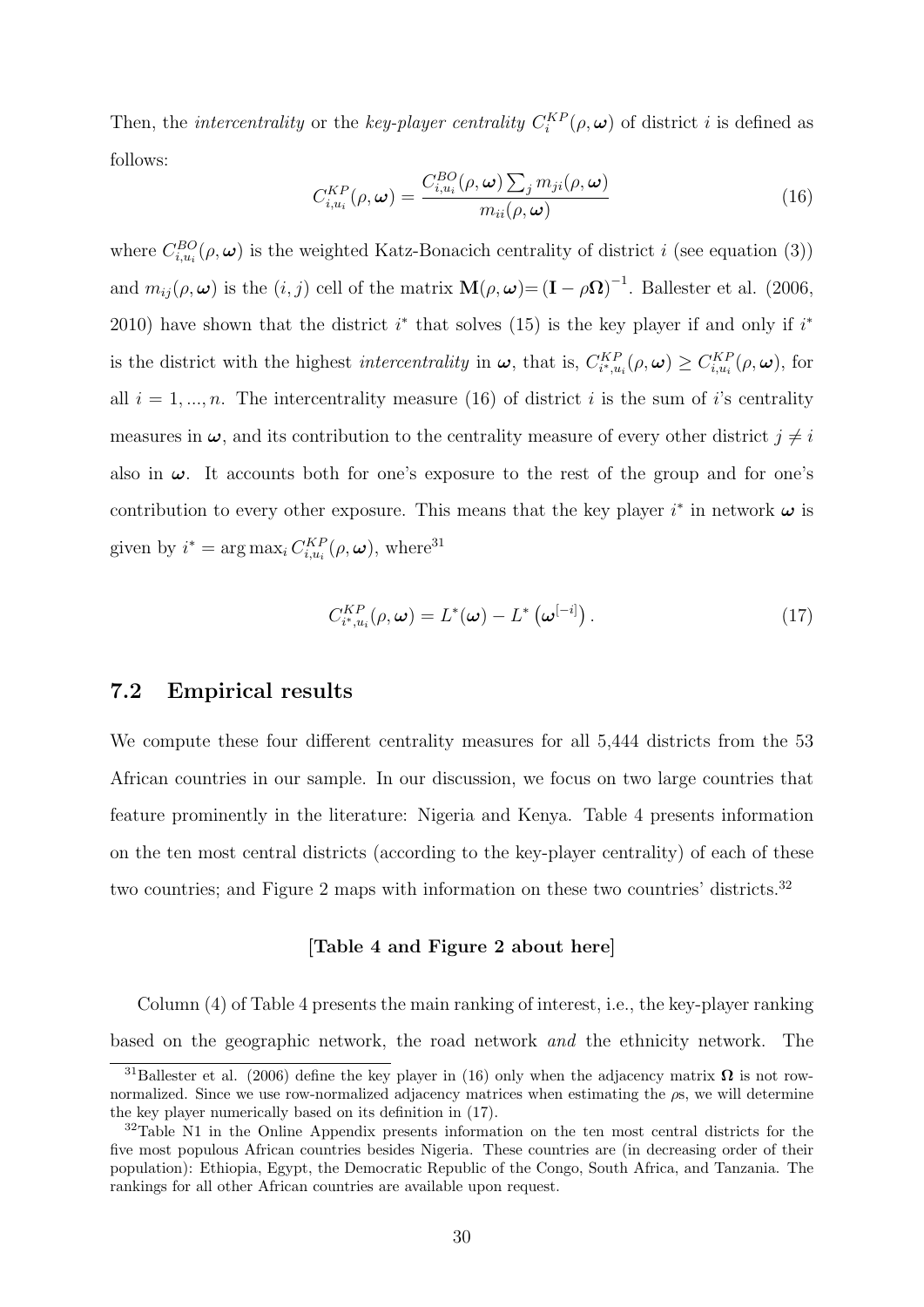underlying computation thus uses the coefficient estimates, in particular the estimated  $\rho$ 's, reported in column (8) of Table 3. The district with the highest key-player centrality is Ikeja, which is part of the Lagos metropolitan area (often simply called Lagos) and the capital of Lagos State (province). Lagos is the primate city of Nigeria and its economic hub. Seven other districts belonging to the top-ten key districts of Nigeria are also part of Lagos State. The two remaining districts in the key-player ranking belong to the Kano metropolitan area (often simply Kano) in Kano State. Kano is the second largest metropolitan area in Nigeria and the economic hub of the country's northern part. The left column of Figure 2 compares key-player centrality of Nigerian districts (top row) with the districts' average nighttime light intensity (middle row) and population density (bottom row). In general, the most central districts are also districts that are more developed and more densely populated districts themselves but we see that there are still important differences between the three different indicators.

Nigeria is no exception in this respect. The key district in Kenya is Nairobi, which is the capital and the primate city. It is followed by Mombassa, which is Kenya's second largest city and home to Kenya's largest seaport (see the right column of Figure 2). The key districts encompass or are part of the primate city in many other African countries as well, including Ethiopia (Addis Ababa) and South Africa (Johannesburg). The overall pattern suggests that primate cities tend to be the key districts for economic development in Africa. This finding resonates with findings on the importance of primate cities for development. Ades and Glaeser (1995) and Henderson (2002) point out the importance of primate cities in general, while Storeygard (2016) empirically highlights the importance of primate cities in Africa. In addition, Henderson et al. (2017) document high spatial inequality in late-developing countries, with one or a few urban areas being much more economically developed than the rest of these countries. The finding that primate cities are the key districts suggests that they are not only characterized by higher local economic activity but that they also tend to cause more spatial economic spillovers than other districts.

Column (5) in Table 4 shows the ranking for the Katz-Bonacich centrality, again based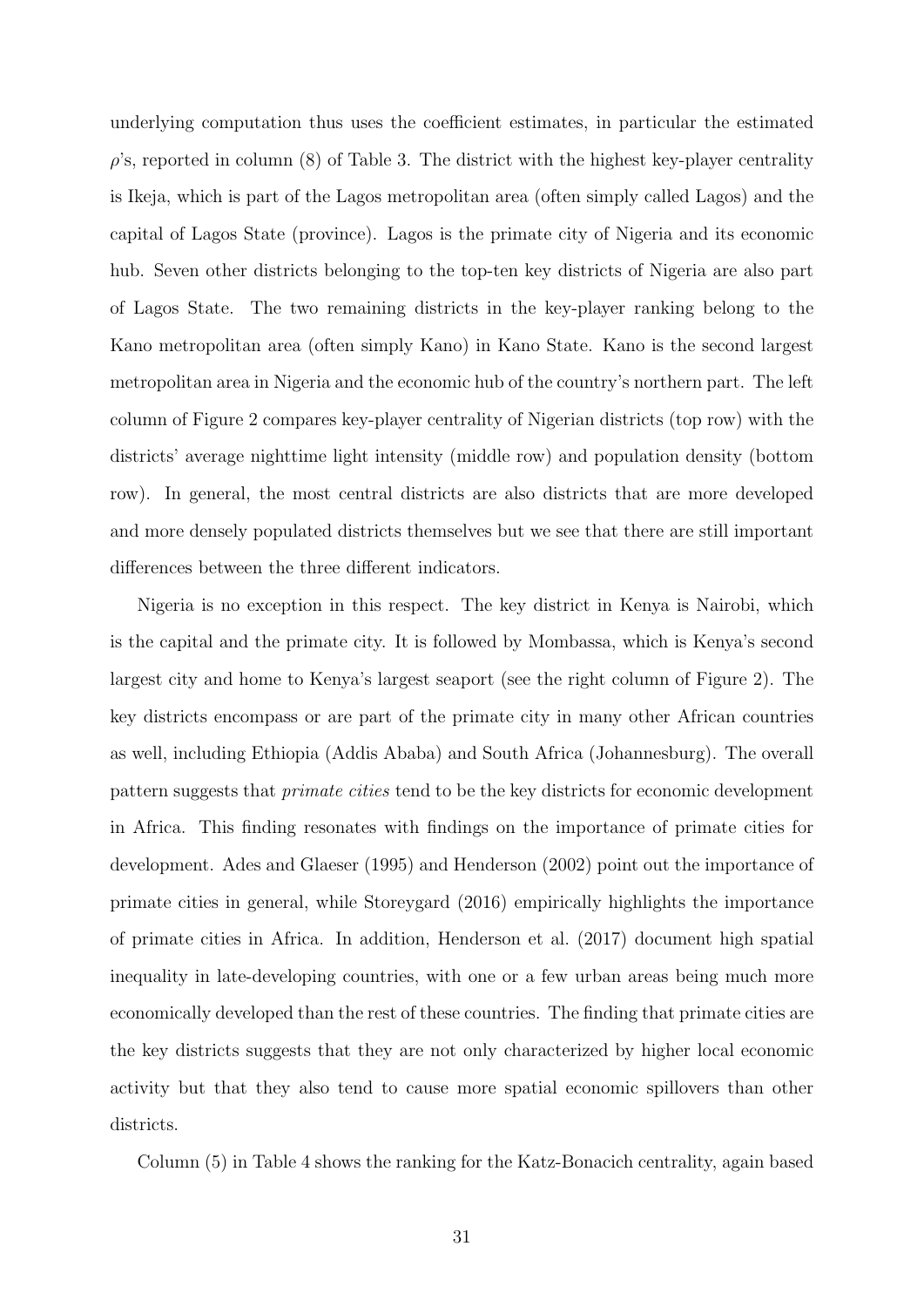on the estimates taking the geographic network, the road network and the ethnicity network into account. We see that the districts that rank high in terms of key-player centrality also tend to rank high in terms of Katz-Bonacich centrality in Nigeria, but not in Kenya. This is because Katz-Bonacich and key-player centralities capture different aspects of centrality. The former is a recursive measure highlighting the importance of being connected to central districts while the latter is a welfare measure that also takes into account the negative impact of cutting links on neighboring districts.

Columns (6) and (7) show the rankings for the two other centrality measures: betweenness and eigenvector centrality. Looking at Nigeria, we see that the districts from Lagos State that are top ranked in terms of key-player centrality tend to rank poorly in terms of these alternative centrality measures. This is not surprising given that the betweenness and eigenvector centralities are pure topological measures, which capture either the number of paths that go through a district (betweenness centrality) or the links to other central districts (eigenvector centrality), and Lagos State is situated at the coast in the country's south-east bordering Benin. For other countries, including Kenya, the districts that rank high in terms of key-player centrality also tend to rank high in terms of eigenvector centrality, but less so in terms of betweenness centrality. These findings suggest that it is not easy to determine the key districts with simple topological measures since the key-player centrality depends on the districts' local economic activity, i.e., their nighttime lights, and the spatial spillovers they generate to connected districts.

Columns (8)-(10) also give rankings of key-player centrality, but in each of these columns we compute the ranking based on the coefficient estimates from regressions including one network only. Ikeja, which is top ranked in Nigeria when looking at all three networks jointly, is also top ranked when focusing just on the road network (column (9)). It is also highly ranked when focusing just on the ethnicity network (column (8)) or the geographic network (column (10)). More generally, we see that all Nigerian districts that rank high in overall key-player centrality also rank high in any type of single-network key-player centrality. This pattern holds true for many other countries, including Kenya. This suggests that most key districts are important due to their geographic, ethnic and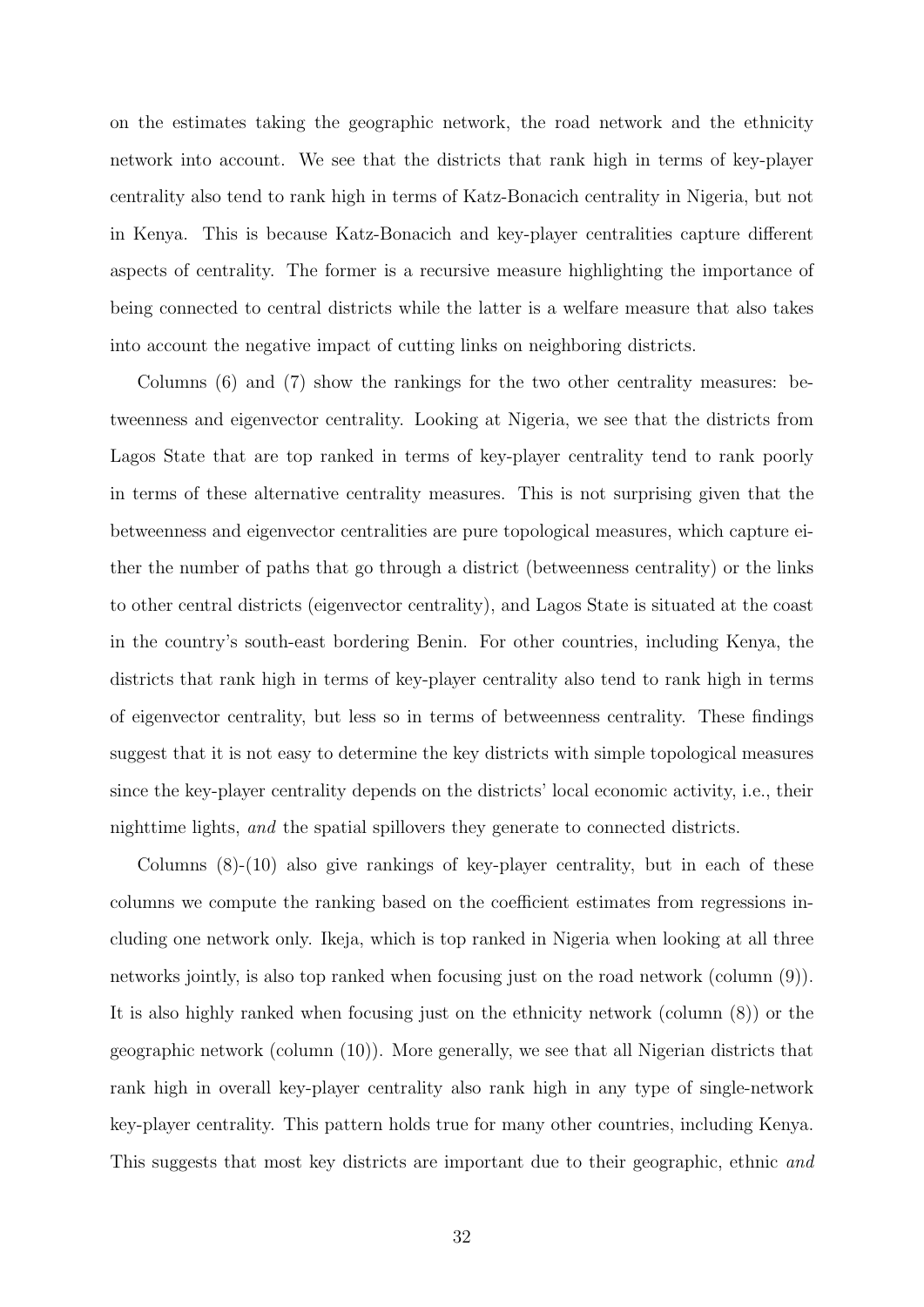road connectivity. For many countries, including Nigeria but not Kenya, the overall keyplayer centrality is most highly correlated with the key-player centrality based on the road network, which indicates that road connectivity may be of particular importance.

# 8 Policy experiments

The key-player rankings are valuable in showing which districts are most economically important. However, relying on key-player rankings for policymaking has two disadvantages. First, the key districts are typically economically active and well connected while policymakers may be interested in the benefits from either promoting local economic activity or improving the network structure, e.g., by building roads. Second, key-player rankings capture the total effect of having a particular district while policymakers are generally better advised to focus on the "marginal" effects of increasing local economic activity or improving the network structure. In this section, we thus illustrate how our approach allows for counterfactual exercises that can inform policymakers.

At a general level, there are two types of counterfactual exercises that we can pursue. First, we can study how changes within one or more districts propagate through the geographic, ethnic and road networks and, thereby, how these changes affect all other districts. Such an exercise provides insights that go beyond the sometimes more narrow policy evaluations that only focus on the local benefits of local policies. In Section 8.1, we perform such an analysis by computing the aggregate effect of increasing economic activity, i.e., nighttime lights, in each single district, one at a time. The second type of counterfactual exercise is based on changing the network structure. In Section 8.2, we study the aggregate economic effect of linking neighboring districts by a major road.

A few comments are in order before presenting these two policy experiments: First, the socially optimal location of a development project depends on costs and benefits, and our approach does not take into account the fact that the costs of implementing a certain project or building a certain road may differ across districts. Second, it is impossible to compare the benefits of different development projects or different project locations without an underlying social welfare function. Here, as in the previous section, we (implicitly)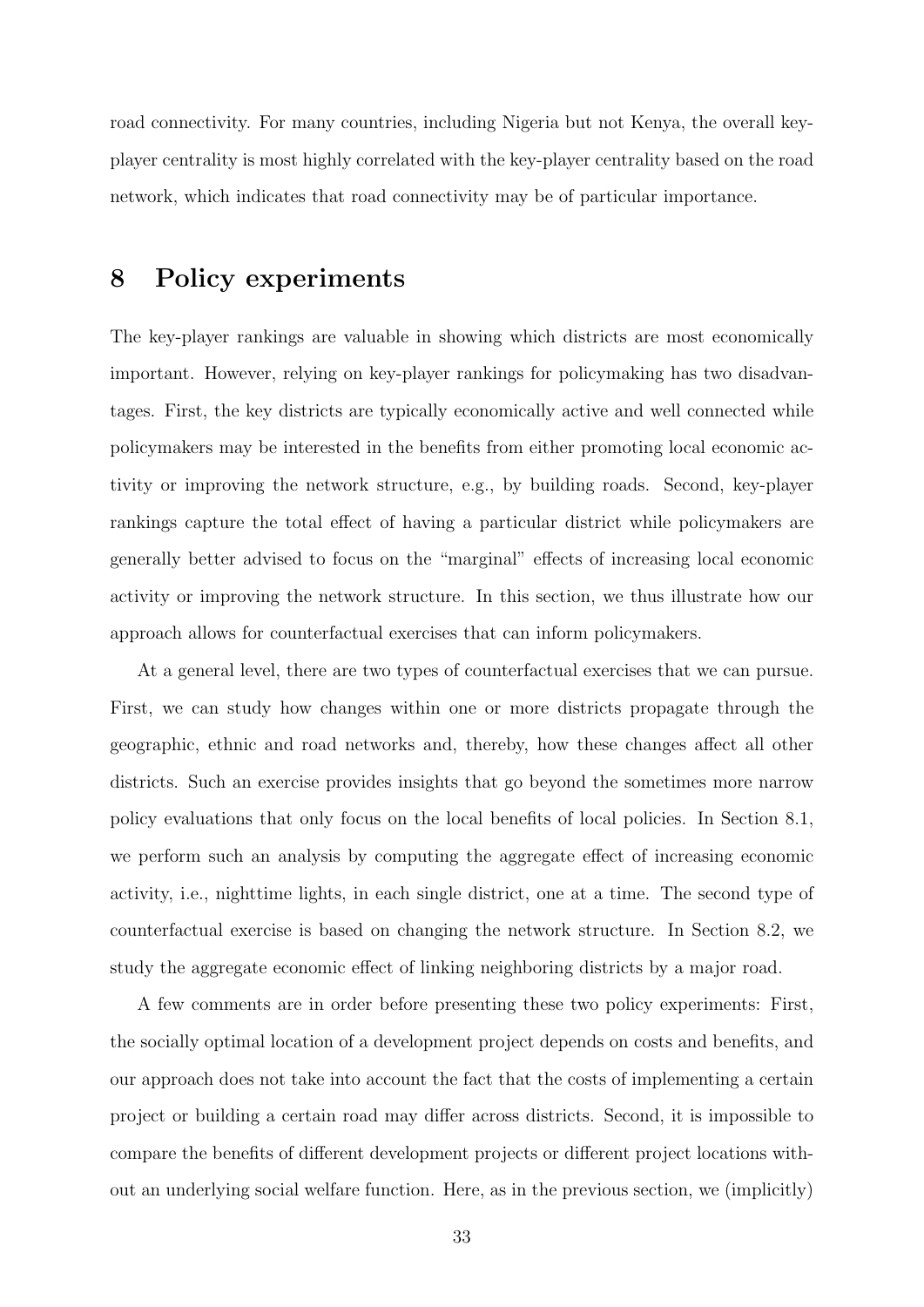measure social welfare in a district by the logarithm of the average nighttime light pixel value, and we give equal weight to all districts when computing aggregate social welfare. Needless to say, one could apply our approach using alternative social welfare functions. Third, these policy experiments do not explicitly take into account the congestion effects that may occur in urban districts when new people move in  $^{33}$  Therefore, our counterfactual policy experiments are most informative about short- to medium-run effects rather than long-run effects.

# 8.1 Policy experiment 1: Increasing local economic activity

The first policy experiment consists in increasing economic activity, i.e., nighttime lights, in each district, one at a time. This experiment may mimic large public investments within the given districts.

We proceed as follows: First, we add the value of 10 to the average nighttime light pixel value in the treatment district, which corresponds to an increase of one standard deviation.<sup>34</sup> Second, we take the logarithm of the now higher average nighttime light pixel value and recalculate the spatially lagged dependent variables with the new values, but keep the estimated  $\rho$ 's from Table 3 (column (8)). Third, we recalculate the predicted nighttime lights (in logs) for each African district and compute the sum across all African districts. Fourth, we compare this sum, which includes the increase in nighttime lights in one district and the subsequent spatial spillovers, with the sum of the district-level nighttime lights (in logs) across Africa from the baseline, i.e., in the absence of any policy intervention. We repeat this exercise for each of the 5,944 districts.<sup>35</sup>

The maps in Figure 3 show the districts in Nigeria (left panel) and Kenya (right panel) where this counterfactual increase in economic activity would create a stronger (darker colors) and lower (lighter colors) overall impact.<sup>36</sup>

<sup>&</sup>lt;sup>33</sup>Observe that the vast majority of our districts in the network are rural districts, and thus the congestion effect might be less of a concern.

 $34$ The nighttime light pixel values are top-coded at 63; and 0.01% of the districts in our sample have an average nighttime light pixel values above 53. We nevertheless increase the average nighttime light pixel value of these districts by 10 as well.

<sup>35</sup>In all steps and for all districts, we average the variables used over the sample period.

<sup>36</sup>Table O1 in the Online Appendix lists the Top 10 districts with the largest overall impact from this counterfactual increase in economic activity and compares the ranks from this policy exercise to the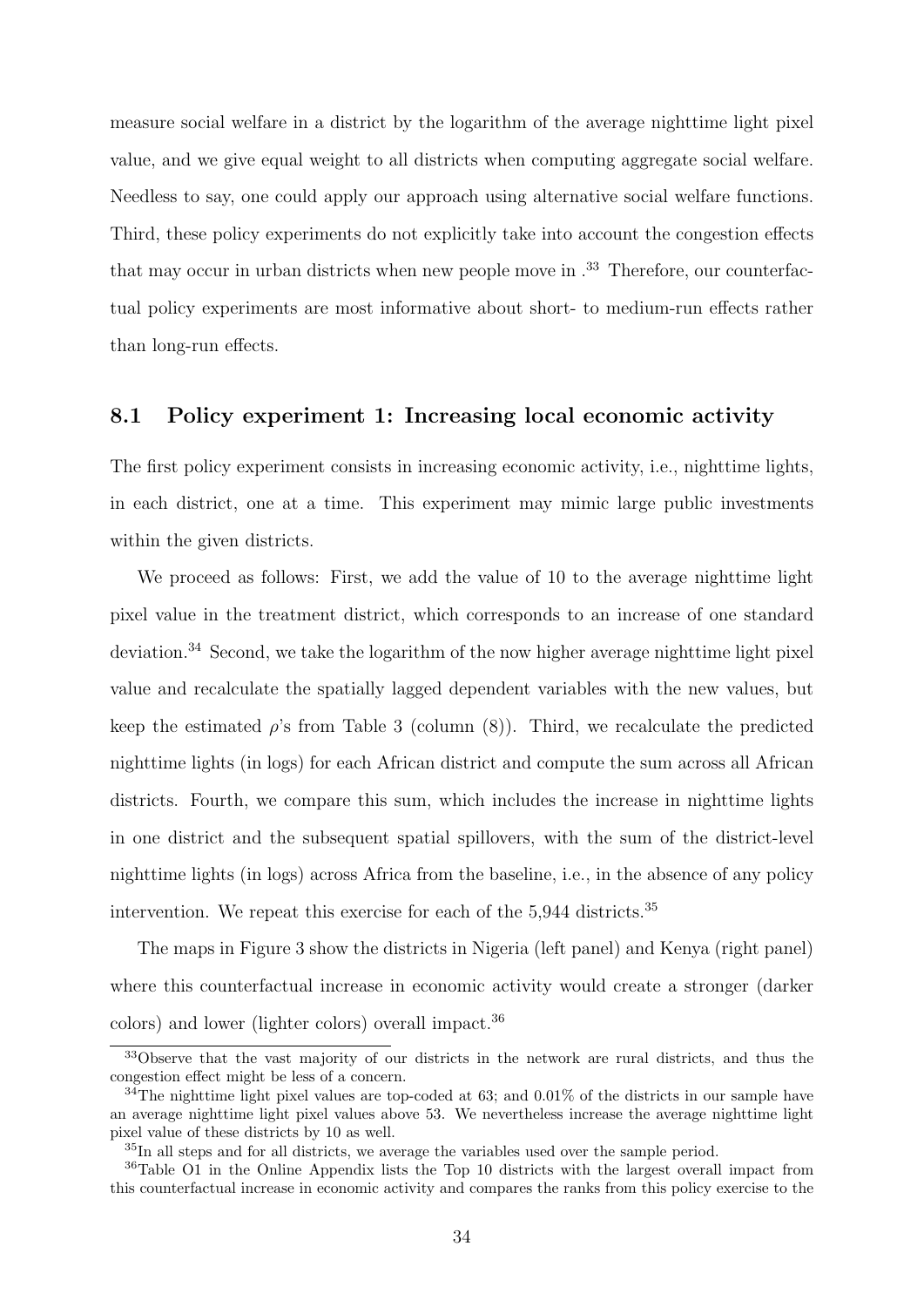#### [Figure 3 about here]

There are various types of districts where the overall impact is particularly high. First, for both Nigeria and Kenya, the districts with the highest impact also have high key-player centrality because they are economically active and well connected, such as the districts from Lagos State. Second, in Nigeria, the top districts includes some districts in Bayelsa and Delta, which are both oil-producing states in the Niger Delta. These districts are economically quite active and well connected but have a low key-player centrality because they are conflict-ridden. An increase in economic activity, however, has a positive impact exactly because of the dense network in the Niger Delta. Third, in Kenya, the districts with the biggest impact includes three poor districts that rank at the bottom in terms of key-player centrality because of their low nighttime light values. In these districts, an increase in absolute nighttime lights leads to a large overall impact, mainly because we measure economic benefits using the logarithm of nighttime lights. Our use of logged values implies that an increase in economic activity is more valuable in poorer districts.

## 8.2 Policy experiment 2: Improving road connectivity

The second policy experiment consists in increasing the road connectivity of each district, again one at a time. This experiment mimics improvements in the road infrastructure.

We proceed as follows: First, for any given district, we determine the set of contiguous districts with which the given district is not yet linked via a major road, and we then choose the district with the highest average nighttime light value from this set of districts. Second, we add a link between these two districts (with a value of 1) in the non-normalized road connectivity matrix. Third, we re-normalize the road connectivity matrix and then recalculate the spatially lagged dependent and independent variables using this new matrix. Fourth, we recalculate the predicted nighttime lights (in logs) for each African district and compute the sum across all African districts. Finally, we again compare this sum with the sum of nighttime lights (in logs) across Africa from the base-

district's overall key-player rank. Table P1 in the Online Appendix presents the same ranking for the five most populous African countries besides Nigeria.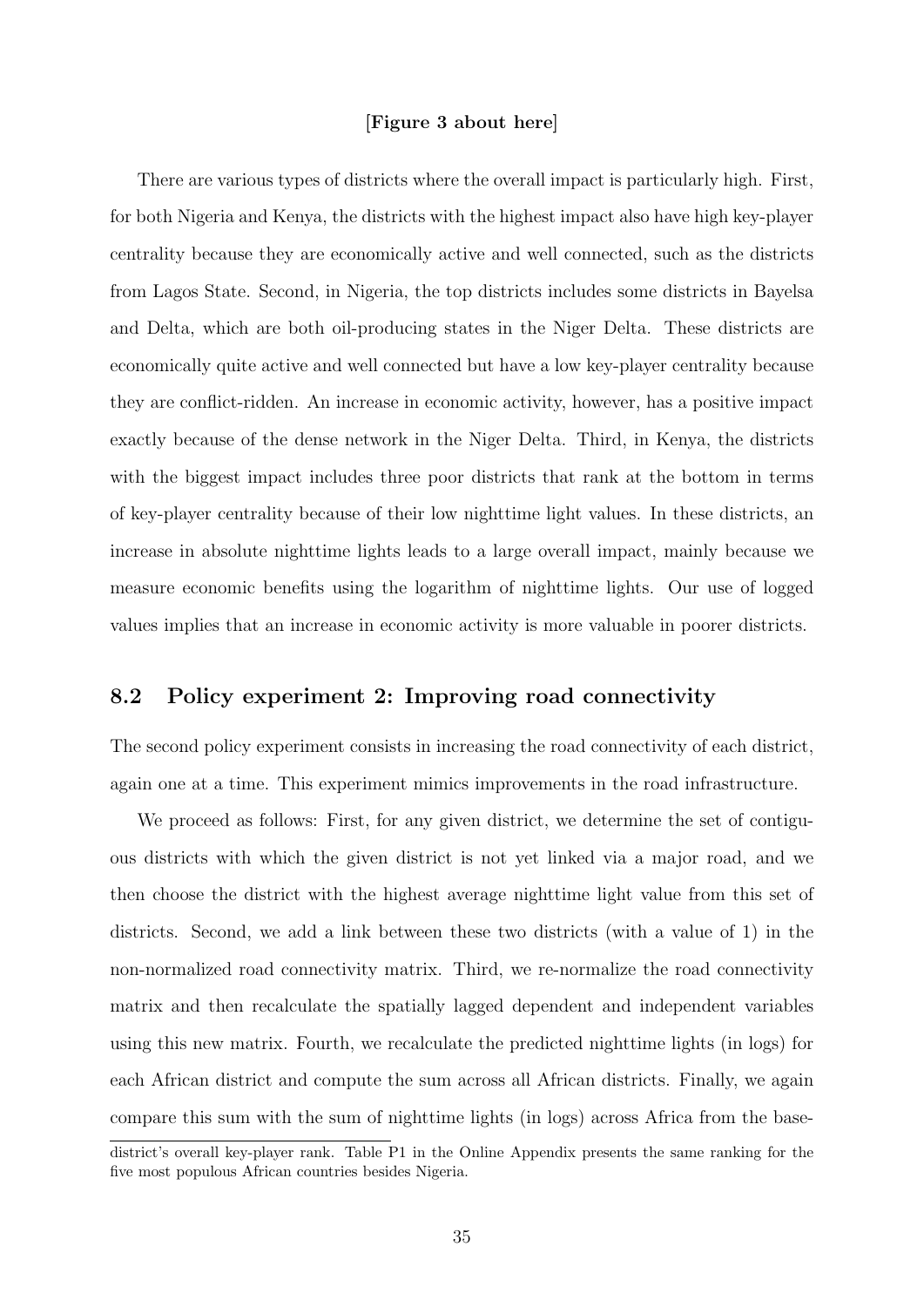line. We repeat this exercise for each of the 5,944 districts to identify, for each country, the districts that have the largest overall impact when improving their road connectivity.

Figure 4 maps the results of this policy experiment for districts in Nigeria (left panel) and Kenya (right panel). Again, districts where a counterfactual improvement of road connectivity would create a stronger overall increase in nighttime light are presented by darker colours.<sup>37</sup>

### [Figure 4 about here]

The top districts in Nigeria are all in the Niger Delta. The top two, Boony and Orika, are both islands with intense nighttime lights but poor road connectivity. Improving their road connectivity would lead to positive economic spillovers from these two districts to other districts in the Niger Delta and beyond. The districts with the strongest overall impact in Kenya again include many districts with high key-player centrality. In addition, the list includes some very dark/poor districts (Machakos, Wajir and Meru), where an increase in economic activity from better road connectivity would be particularly valuable. Along similar lines, better road connectivity would also be valuable in may dark/poor districts in North Eastern Nigeria.

# 9 Concluding remarks

In this paper, we study the role of geographical, ethnic and road networks for the spatial diffusion of local economic shocks. We first develop a simple network model that describes how a district's prosperity is determined by its own economic activity, its observable and unobservable characteristics, and the spillover effects of the economic activity of neighboring districts. Using a panel dataset of 5,944 districts from 53 African countries over the period 1997–2013, we estimate the model's first-order conditions using an econometric model of spatial spillovers. To identify the causal effect of spatial diffusion, we exploit

<sup>&</sup>lt;sup>37</sup>Table O2 in the Online Appendix lists the Top 10 districts with the largest overall impact from this counterfactual increase in economic activity and compares the ranks from this policy exercise to the district's overall key-player rank. Table P2 in the Online Appendix presents the same ranking for the five most populous African countries besides Nigeria.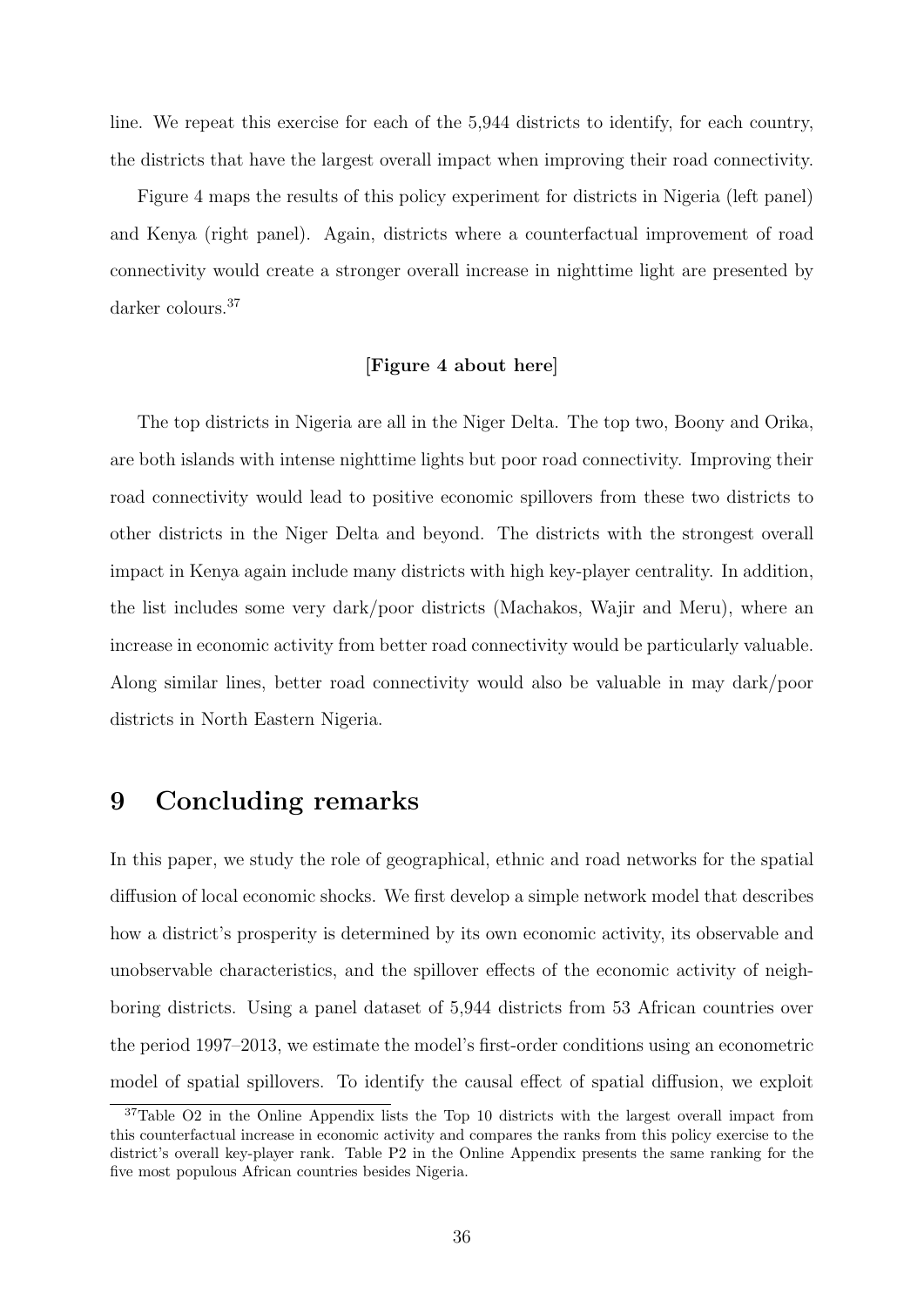cross-sectional variation in the location of mineral mines and time variation in world mineral prices.

We then use our simple model and the estimated parameters to calculate various network centrality measures for each district. In particular, we calculate the key-player centralities by performing a counterfactual exercise, which consists of removing a district and all its direct "links" (in the adjacency matrices representing the geographical, ethnic and road networks) and computing the economic loss to an average African district. We find that primate cities are indeed key for a country's economic development due to their high economic activity and good connectivity, suggesting that policies focusing on the major cities are justified from a growth perspective.

We go one step further by conducting two counterfactual policy exercises based on our estimates and the underlying network structure. The first looks at the aggregate effects of increasing economic activity in each district, one at a time, and the second at the aggregate effects from improving each district's road connectivity. These counterfactual exercises illustrate the potential of our approach for informing policymakers.

# References

- Acemoglu, D., Carvalho, V.M., Ozdaglar, A. and A. Tahbaz-Salehi (2012), "The network origins of aggregate fluctuations," Econometrica 80, 1977–2016.
- Acemoglu, D., Garcia-Gimeno, C. and J.A. Robinson (2015), "State capacity and economic development: a network approach," American Economic Review 105, 2364- –2409.
- Acemoglu, D., Akcigit, U. and W.R. Kerr (2015), "Networks and the macroeconomy: an empirical exploration," NBER Macroeconomics Annual 30, 273–335.
- Alder, S. (2015), "Chinese roads in India: the effect of transport infrastructure on economic development," Mimeo, University of North Carolina.
- Alesina, A., Devleeschauwer, A., Easterly, W., Kurlat, S. and R. Wacziarg (2003), "Fractionalization," Journal of Economic Growth 8, 155–194.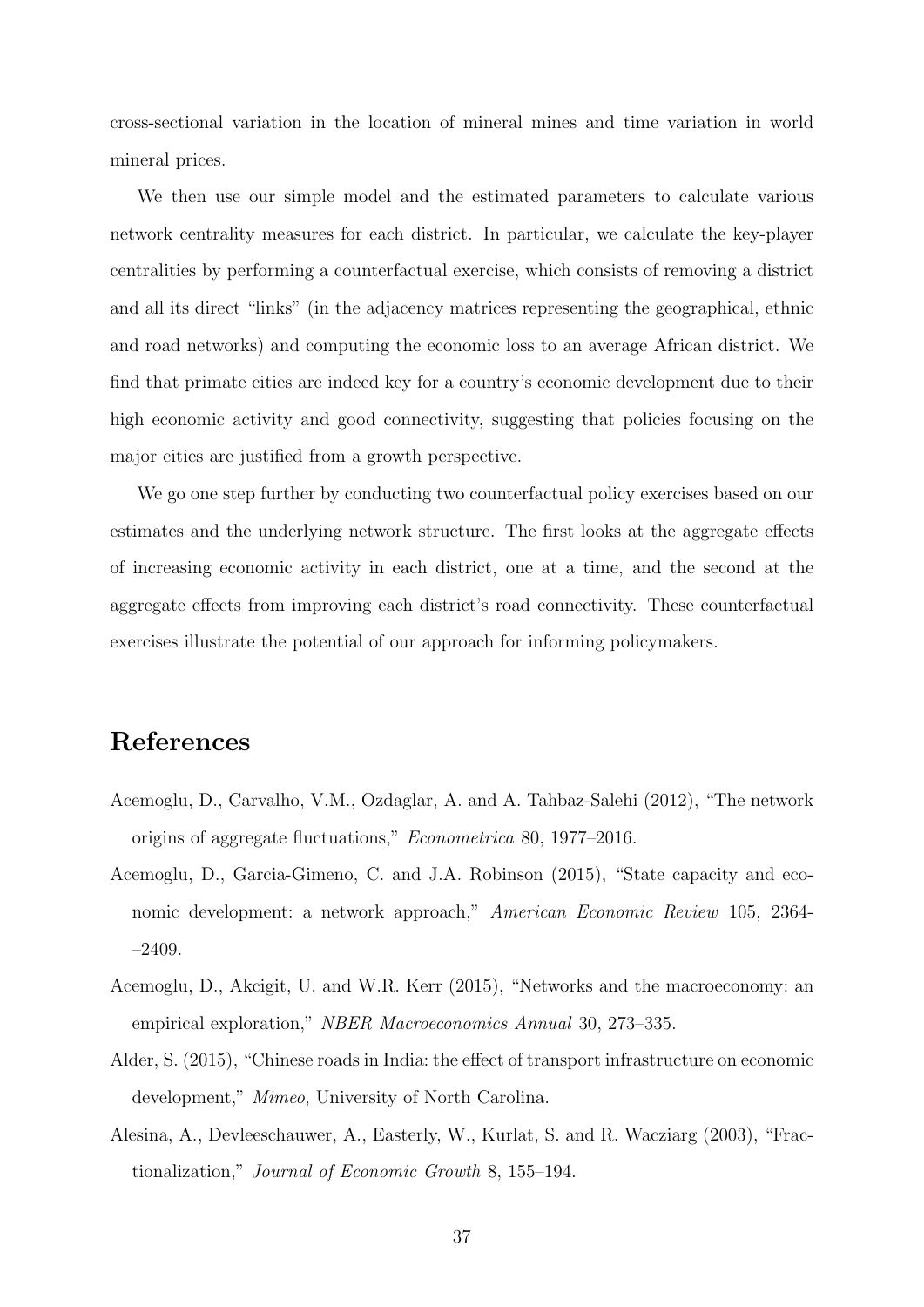- Alesina, A., Michalopoulos, S. and E. Papaioannou (2016), "Ethnic inequality," Journal of Political Economy 124, 428–488.
- Alesina, A. and E. La Ferrara (2005), "Ethnic diversity and economic performance," Journal of Economic Literature 43, 762–800.
- Alesina, A. and E. Zhuravskaya (2011), "Segregation and the quality of government in a cross section of countries," American Economic Review 101, 1872–1911.
- Anselin, L. (1988), Spatial Econometrics: Methods and Models, Dordrecht: Kluwer Academic Publishers.
- Aragon, F.M. and J.P. Rud (2013), "Natural resources and local communities: evidence from a Peruvian gold mine," American Economic Journal: Economic Policy 5, 1–25.
- Aragon, F.M. and J.P. Rud (2016), "Polluting industries and agricultural productivity: evidence from mining in Ghana," Economic Journal 126, 1980–2011.
- Ballester, C., Calvó-Armengol, A. and Y. Zenou (2006), "Who's who in networks. Wanted: the key player," *Econometrica* 74, 1403–1417.
- Ballester, C., Calvó-Armengol, A. and Y. Zenou (2010), "Delinquent networks," Journal of the European Economic Association 8, 34–61.
- Banerjee, A., Duflo, E. and N. Qian (2012), "Transportation infrastructure and economic growth in China," NBER Working Paper 17897.
- Barrot, J.-N. and J. Sauvagnat (2016), "Input specificity and the propagation of idiosyncratic shocks in production networks," Quarterly Journal of Economics 131, 1543- –1592.
- Baugh, K., Elvidge, C., Ghosh, T. and D. Ziskin (2010), "Development of a 2009 stable lights product using DMSP-OLS data," Proceedings of the 30th Asia-Pacific Advanced Network Meeting, 114–130.
- Beegle, K., Christiaensen, L., Dabalen, A. and I. Gaddis (2016), Poverty in a Rising Africa, Washington, DC: World Bank Publications.
- Berman, N., Couttenier, M., Rohner, D. and M. Thoenig (2017), "This mine is mine! How minerals fuel conflicts in Africa," American Economic Review 107, 1564–1610.

Bloom, D.E., Sachs, J.D., Collier, P., and C. Udry, (1998), "Geography, demography, and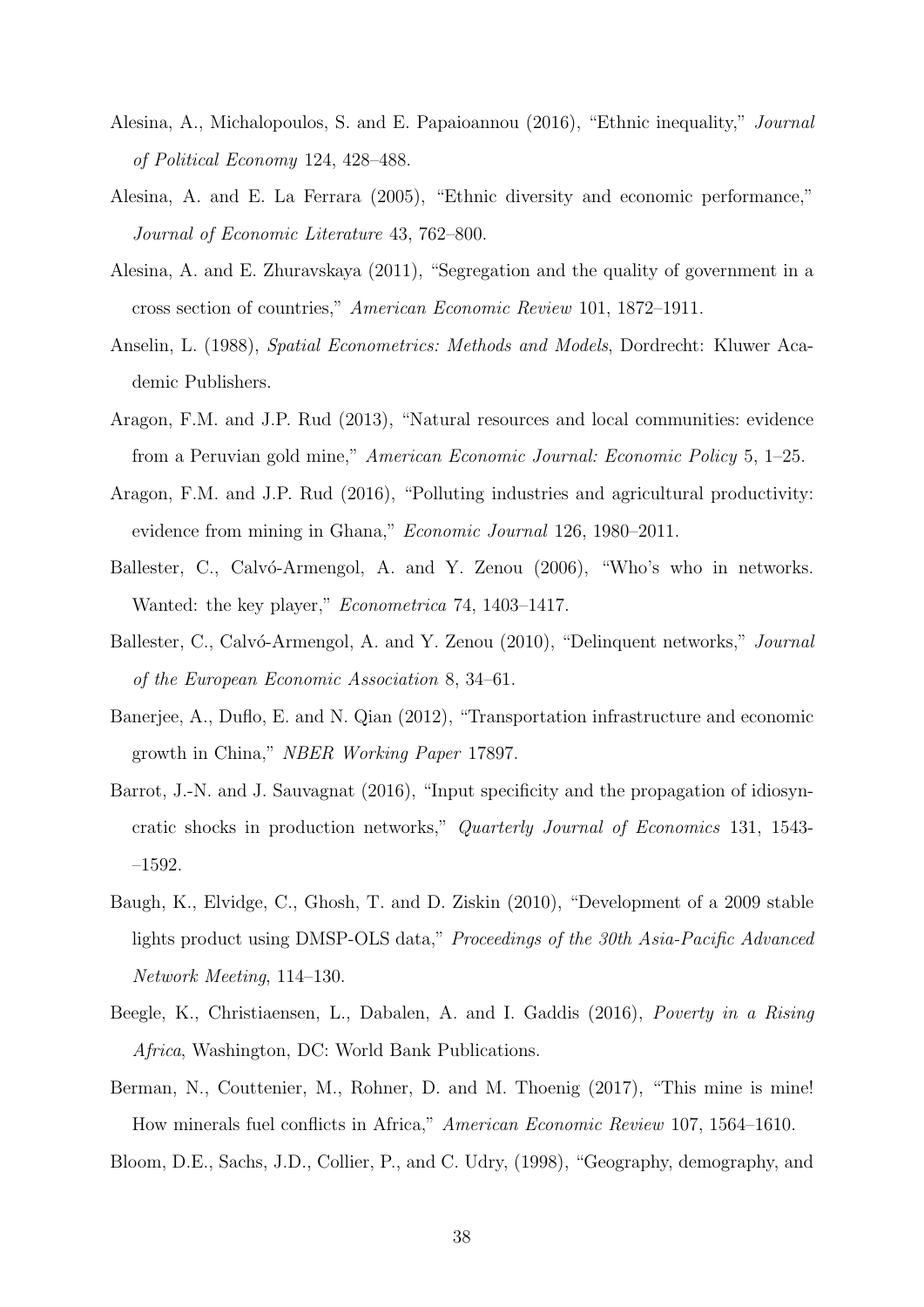economic growth in Africa," Brookings Papers on Economic Activity 2, 207–295.

- Blume, L.E., Brock, W.A., Durlauf, S.N. and Y.M. Ioannides (2011), "Identification of social interactions," In: J. Benhabib, A. Bisin, and M.O. Jackson (Eds.), *Handbook of* Social Economics, Vol. 1B, Amsterdam: Elsevier Science, pp. 853–964.
- Bonacich P. (1987), "Power and centrality: a family of measures," American Journal of Sociology 92, 1170–1182.
- Bonfatti, R., and S. Poelhekke (2017), "From mine to coast: transport infrastructure and the direction of trade in developing countries," Journal of Development Economics 127, 91–108.
- Bramoullé, Y., Djebbari, H. and B. Fortin (2009), "Identification of peer effects through social networks," Journal of Econometrics 150, 41–55.
- Bramoullé, Y., Rogers, B.W. and A. Galeotti (2016), The Oxford handbook of the economics of networks, Oxford: Oxford University Press.
- Brock, W.A. and S.N. Durlauf (2001), "What have we learned from a decade of empirical research on growth? Growth empirics and reality," World Bank Economic Review 15, 229–272.
- Burgess, R., Jedwab, R., Miguel, E., Morjaria, A. and G. Padro i Miquel (2015), "The value of democracy: Evidence from road building in Kenya," American Economic Review 105, 1817–1851.
- Calvó-Armengol, A., Patacchini, E. and Y. Zenou (2009), "Peer effects and social networks in education," Review of Economic Studies 76, 1239–1267.
- Carvalho, V.M. (2015), "From micro to macro via production networks," Journal of Economic Perspectives 28, 23–48.
- Cavalli-Sforza, L.L., Menozzi, P. and A. Piazza (1994), The History and Geography of Human Genes, Princeton: Princeton University Press.
- Cawley, J., Han, E., Kim, J. and E.C. Norton (2017), "Testing for peer effects using genetic data," NBER Working Paper No. 23719.
- Colella, F., Lalive, R., Sakalli, S. and M. Thoening (2018), "Inference with arbitrary clustering," mimeo, Department of Economics, HEC University of Lausanne.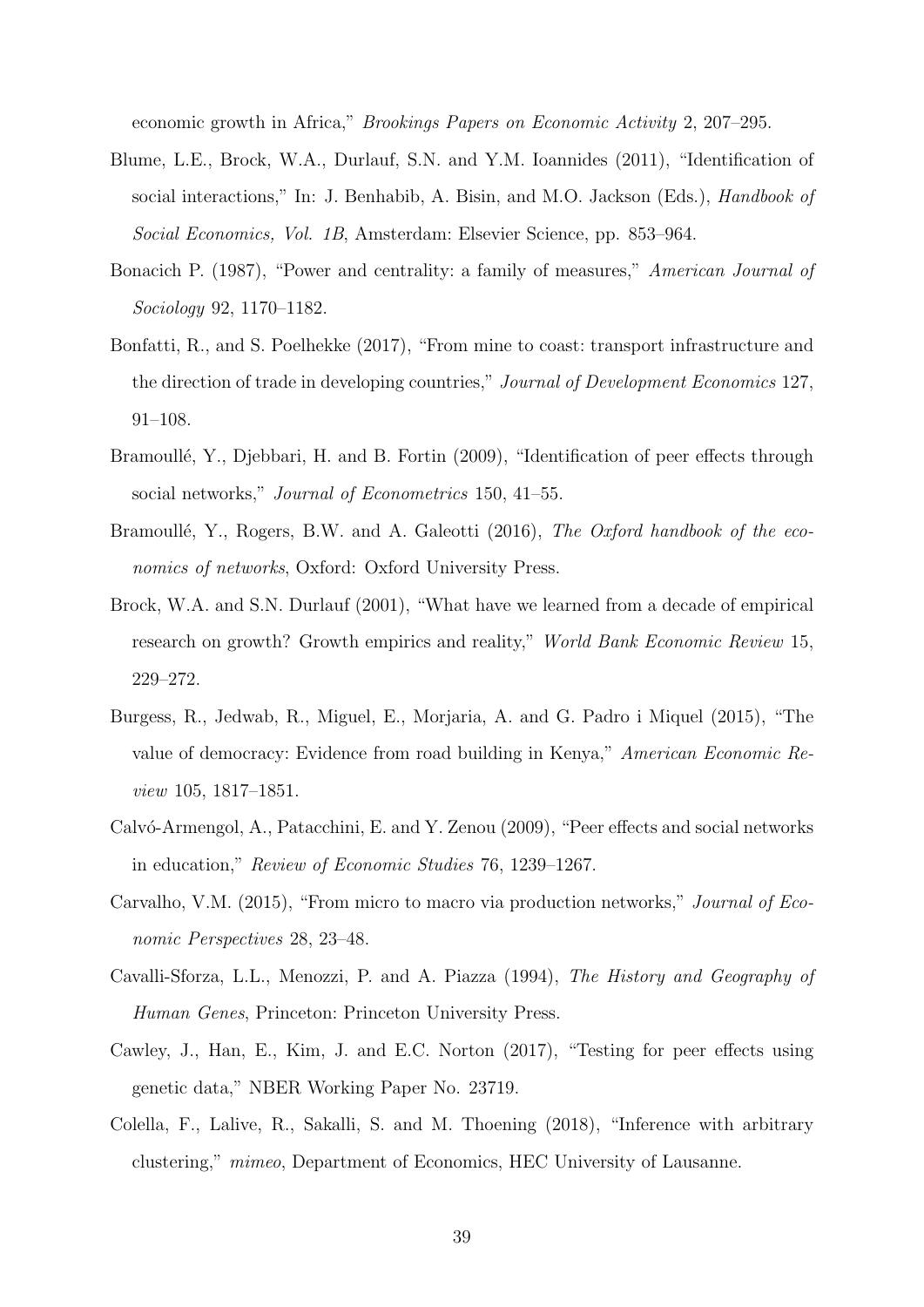- Conley, T.G. (1999), "GMM estimation with cross sectional dependence," Journal of Econometrics 92, 1-45.
- Crespo Cuaresma, J., Doppelhofer, G. and M. Feldkircher (2014), "The determinants of economic growth in European regions," Regional Studies 48, 44–67.
- Crespo Cuaresma, J. (2011), "How different is Africa? A comment on Masanjala and Papageorgiou," Journal of Applied Econometrics 26, 1041–1047.
- De Luca, G. Hodler, R. Raschky, P.A. and M. Valsecchi (2018), "Ethnic favoritism: an axiom of politics?," Journal of Development Economics 132, 115–129.
- Dimico, A.  $(2017)$ , "Size matters: The effect of the size of ethnic groups on development," Oxford Bulletin of Economics and Statistics, 79, 291–318.
- Donaldson, D. (2018), "Railroads of the Raj: Estimating the impact of transportation infrastructure," American Economic Review 108, 899–934.
- Donaldson, D. and R. Hornbeck (2016), "Railroads and American economic growth: A market access approach," Quarterly Journal of Economics 131, 799–858.
- Duranton, G. and D. Puga (2004), "Micro-foundations of urban agglomeration economies," In: J.V. Henderson and J.-F. Thisse (Eds.), Handbook of Regional and Urban Economics, Vol. 4, Amsterdam: Elsevier, pp. 2063–2117.
- Easterly, W. and R. Levine (1997), "Africa's growth tragedy: Policies and ethnic divisions," Quarterly Journal of Economics 122, 1203–1250.
- Faber, B. (2014), "Trade integration, market size, and industrialization: evidence from China's National Trunk Highway System," Review of Economic Studies 81, 1046–1070.
- Franck, R. and I. Rainer (2012), "Does the leader's ethnicity matter? Ethnic favoritism, education and health in Sub-Saharan Africa," American Political Science Review 106, 294–325.
- Fujita, M. and J.-F. Thisse (2013), Economics of Agglomeration. Cities, Industrial Location and Globalization, Second edition, Cambridge: Cambridge University Press.
- Gennaioli, N., LaPorta, R., Lopez-de-Silanes, F. and A. Shleifer (2014), "Growth in regions," Journal of Economic Growth 19, 259–309.
- Gibbons, S. and H.G. Overman (2012), "Mostly pointless spatial econometrics," Journal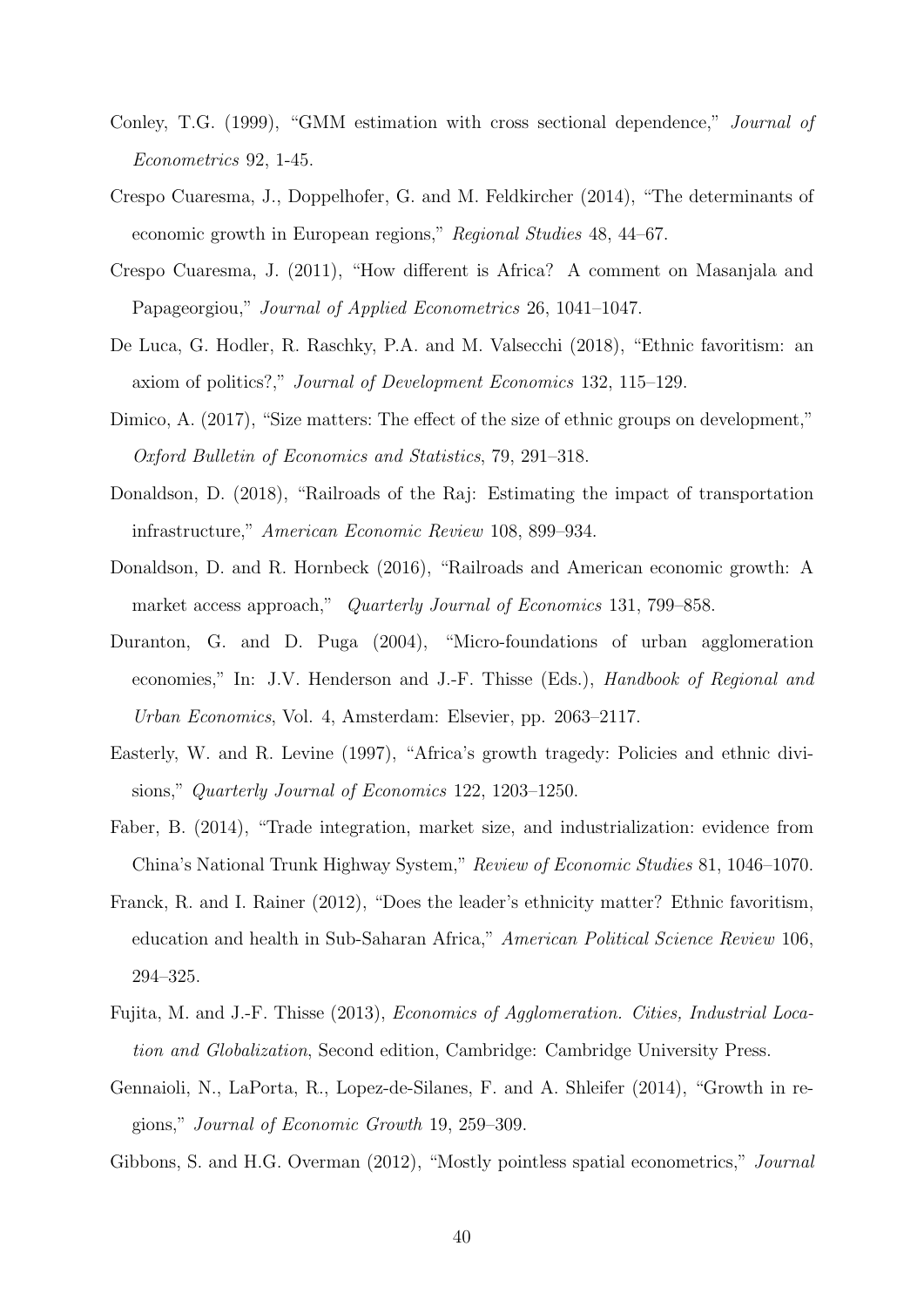of Regional Science 52, 172–191.

- Harari, M. and E. La Ferrara (2018), "Conflict, climate and cells: A disaggregated analysis," Review of Economics and Statistics forthcoming.
- Henderson, V.J., Storeygard A. and D.N. Weil (2012), "Measuring economic growth from outer space," American Economic Review 102, 994–1028.
- Henderson, V.J., Squires, T., Storeygard, A. and D.N. Weil (2018), "The global spatial distribution of economic activity: nature, history, and the role of trade," Quarterly Journal of Economics 133, 357—406.
- Higgins, M.J., Levy, D. and A.T. Young (2006) "Growth and convergence across the United States: evidence from county-level data," Review of Economics and Statistics 88, 671–681
- Hodler, R. and P.A. Raschky (2014), "Regional favoritism," Quarterly Journal of Economics 129, 995–1033.
- Hodler, R. and P.A. Raschky (2017), "Ethnic politics and the diffusion of mobile technology in Africa," Economics Letters 159, 78–81.
- Hodler, R., Valsecchi, M. and A. Vesperoni (2017), "Ethnic geography: Measurement and evidence," CEPR Discussion Paper 12378.
- Hsiang, S. (2010), "Temperatures and cyclones strongly associated with economic production in the Caribbean and Central America," *Proceedings of the National Academy* of Sciences of the United States of America 107, 15367–15372.
- Ioannides, Y.M. (2012), From Neighborhoods to Nations: The Economics of Social Interactions, Princeton: Princeton University Press.
- Jackson, M.O. (2008), Social and economic networks, Princeton, NJ: Princeton University Press.
- Jackson, M.O. (2014), "Networks in the understanding of economic behaviors," Journal of Economic Perspectives 28, 3–22.
- Jackson, M.O. and Y. Zenou (2015), "Games on networks," In: Young, P. and S. Zamir (Eds.), Handbook of game theory Vol. 4, Amsterdam: Elsevier Publisher, pp. 91–157. Jackson, M.O., Rogers, B.W. and Y. Zenou (2017), "The economic consequences of social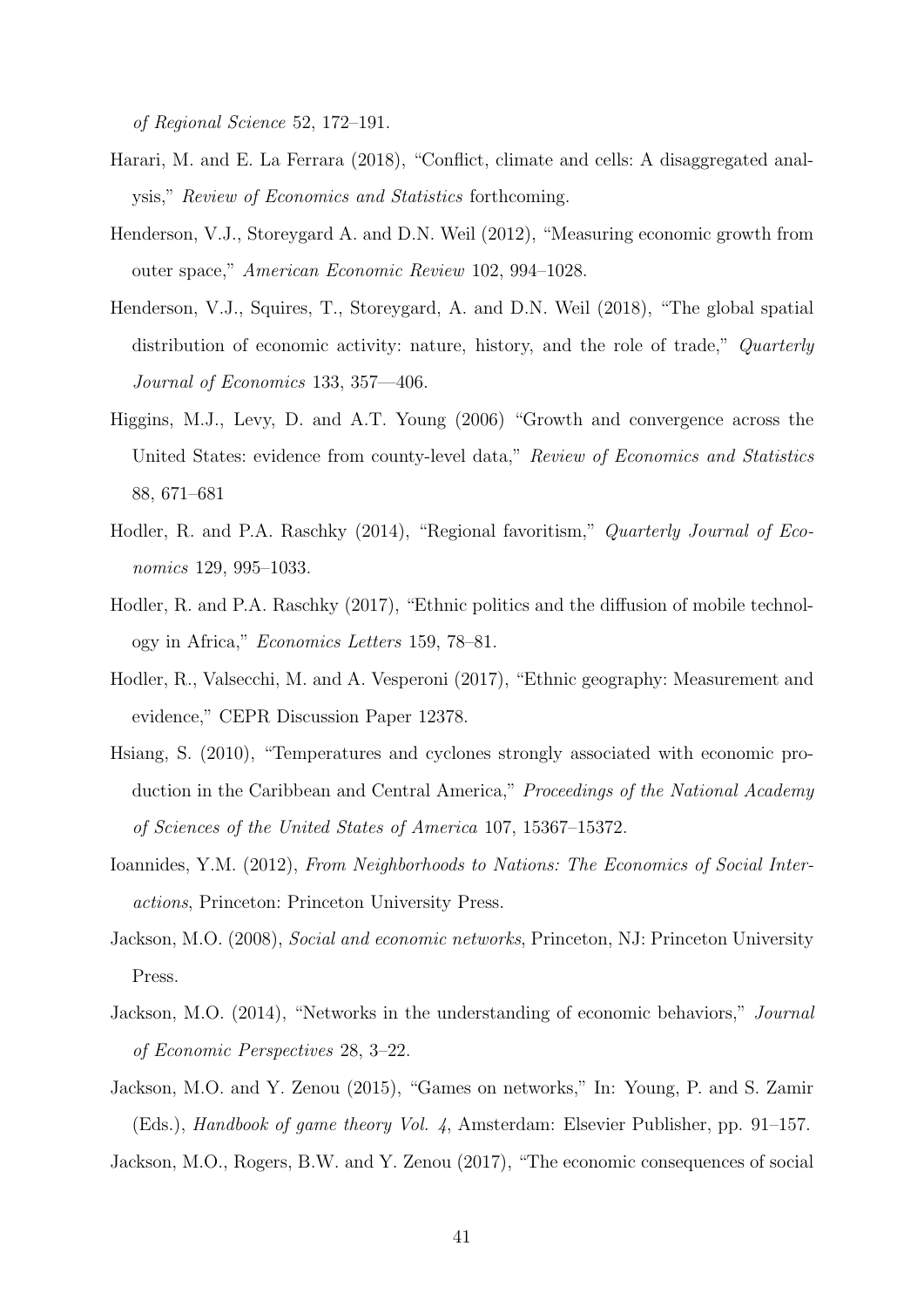network structure," Journal of Economic Literature 55, 49–95.

- Jedwab, R., and A. Storeygard (2018), "The heterogeneous effects of transportation investments: Evidence from sub-Saharan Africa 1960–2010," mimeo.
- Katz, L. (1953), "A new status index derived from sociometric analysis," Psychometrika 18, 39–43.
- Kelejian, H.H. and D.P. Robinson. (1993), "A suggested method of estimation of spatial interdependent models with autocorrelated errors, and an application to a county expenditure model," Papers in Regional Science 72, 297-312.
- Kelejian, H.H. and I.R. Prucha. (1998), "A generalized spatial two-stage least squares procedure for estimating a spatial autoregressive model with autoregressive disturbances," Journal of Real Estate Finance and Economics 17, 99–121.
- König, M.D., Rohner, D., Thoenig, M. and F. Zilibotti (2017), "Networks in conflict: theory and evidence from the Great War of Africa," *Econometrica* 85, 1093-1132.
- Lee, L.-F. (2004), "Asymptotic distributions of quasi-maximum likelihood estimators for spatial autoregressive models," Econometrica 72, 1899–1925
- Mamo, N., Bhattacharyya, S., Moradi, A. and R. Arezki (2017), "Intensive and extensive margins of mining and development: evidence from Sub-Saharan Africa," CSAE Working Paper 2017-05.
- Masanjala, W. H. and C. Papageorgiou (2008), "Rough and lonely road to prosperity: a reexamination of the sources of growth in Africa using Bayesian model averaging," Journal of Applied Econometrics 23, 671–682.
- Meyer, C.D. (2000), *Matrix Analysis and Applied Linear Algebra*, Philadelphia, PA: American Mathematical Society.
- Michalopoulos, S. and E. Papaioannou (2013), "Pre-colonial ethnic institutions and contemporary African development," Econometrica 81, 113–152.
- Michalopoulos, S. and E. Papaioannou (2014), "National institutions and subnational development in Africa," Quarterly Journal of Economics 129, 151–213.
- Michalopoulos, S. and E. Papaioannou (2017), "Spatial patterns of development: A meso approach," NBER Working Paper 24088.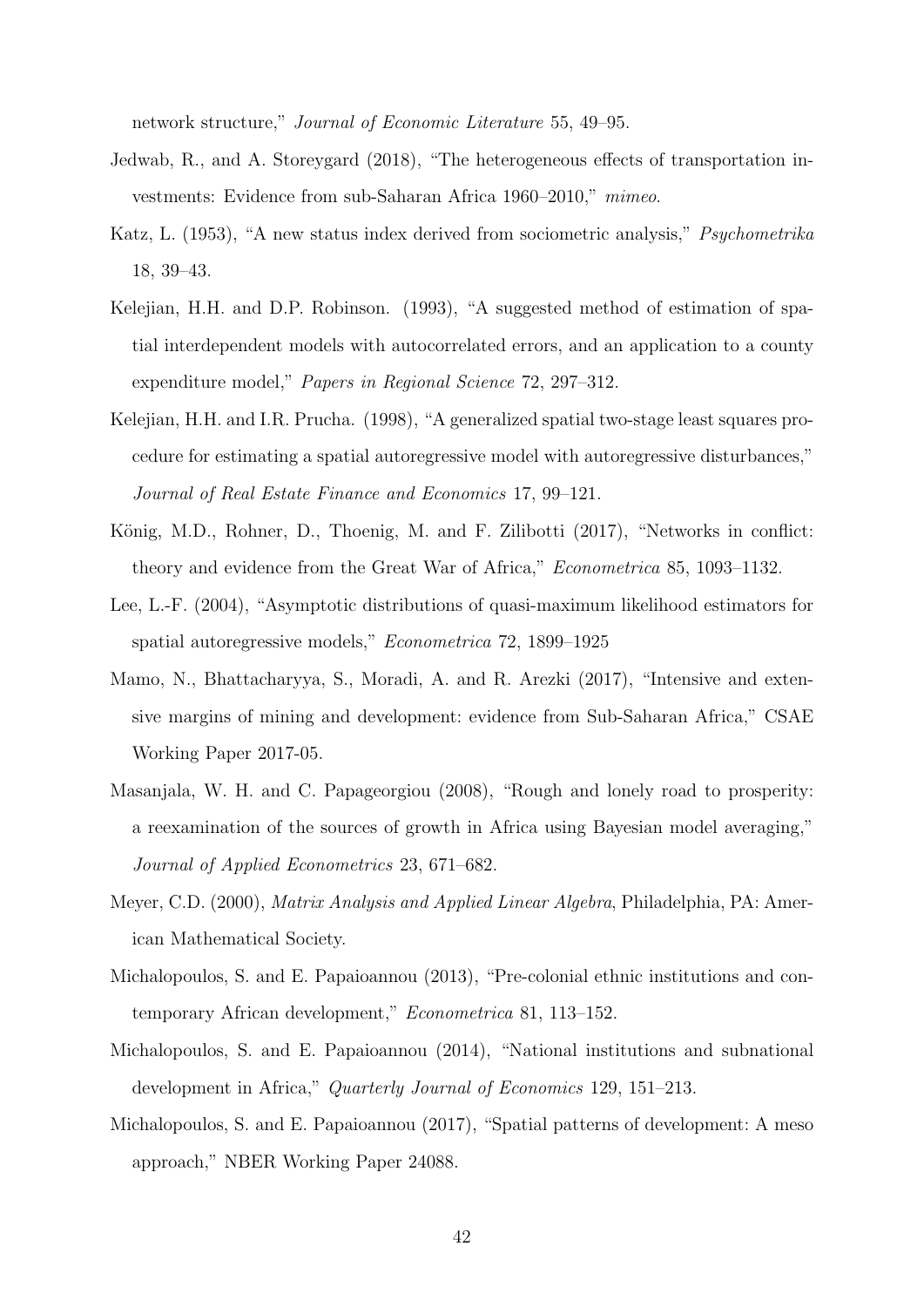- Murdock, G.P. (1959), Africa: Its Peoples and their Culture History, New York: McGraw-Hill Book Company.
- Rodney, W. (1982), How Europe underdeveloped Africa, Washington DC: Howard University Press.
- Sachs, J. and A. Warner (2001), "The curse of natural resources," European Economic Review 45, 827–838.
- Storeygard, A. (2016), "Farther on down the road: transport costs, trade and urban growth," Review of Economic Studies, 83, 1263–1295.
- USGS (2014), "*Minerals yearbook*," Retrieved from https://minerals.usgs.gov/minerals/pubs/myb.html.
- van der Ploeg, F. (2011), "Natural resources: curse or blessing?," Journal of Economic Literature 49, 366–420.
- Zenou, Y. (2016), "Key players," In: Y. Bramoullé, B.W. Rogers and A. Galeotti (Eds.), The Oxford Handbook of the Economics of Networks, Oxford: Oxford University Press, pp. 244–274.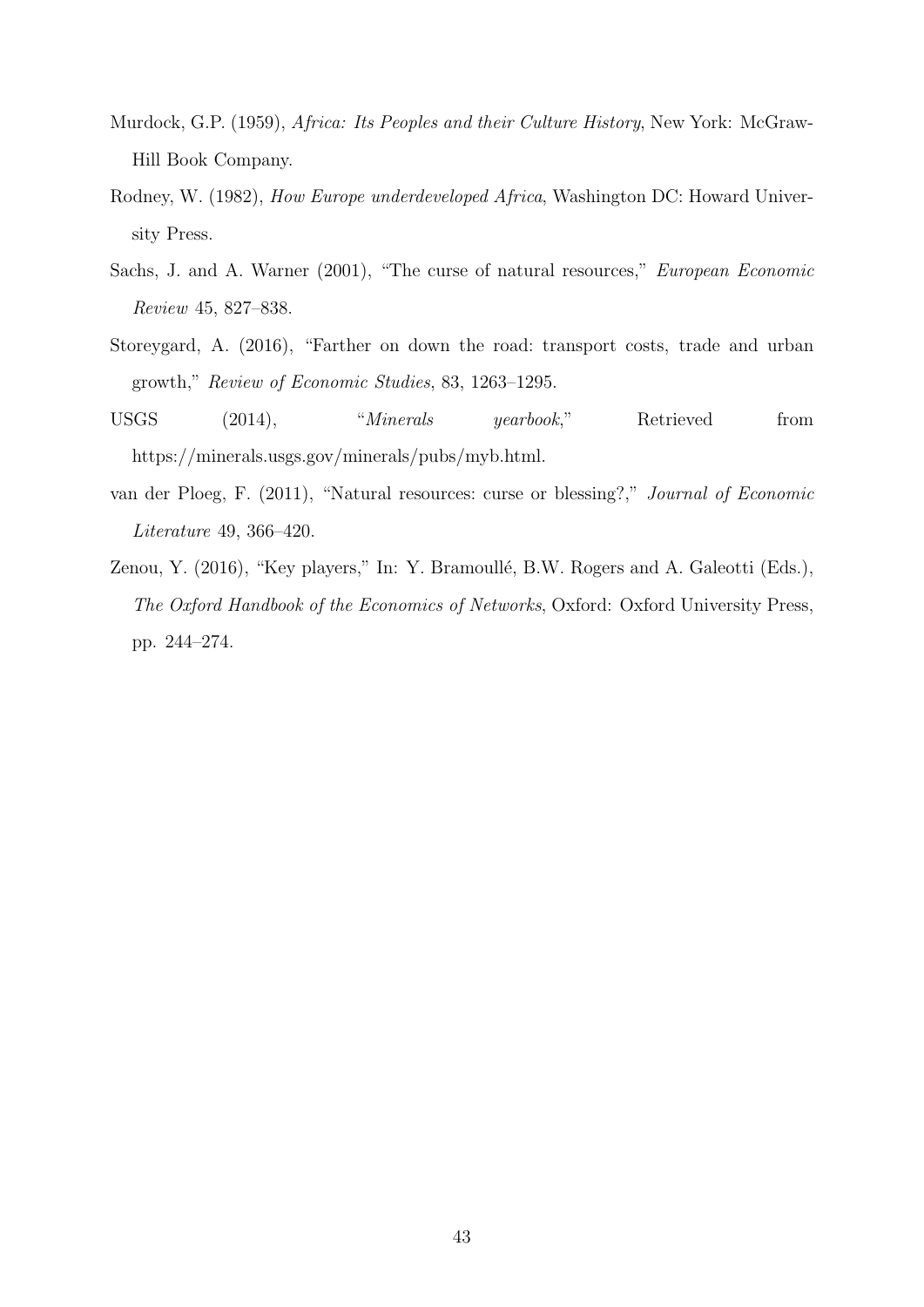# Figures and Tables



Figure 1: Coefficients on the Spatial Lag of the Dependent Variable

(b) Coefficient on  $Inv$  Road W Light<sub>jct</sub>

*Notes:* Dots show the coefficients on  $Inv\,Dist\,W\,Light_{jet}$  and  $Inv\, Road\,W\, Light_{jet}$  from the second-stage regression reported in Table 3, column (8), when applying different distance cutoffs for the weighting matrices for geographic and road connectivity. The vertical lines show the 90% confidence interval based on standard errors clustered along the relevant network.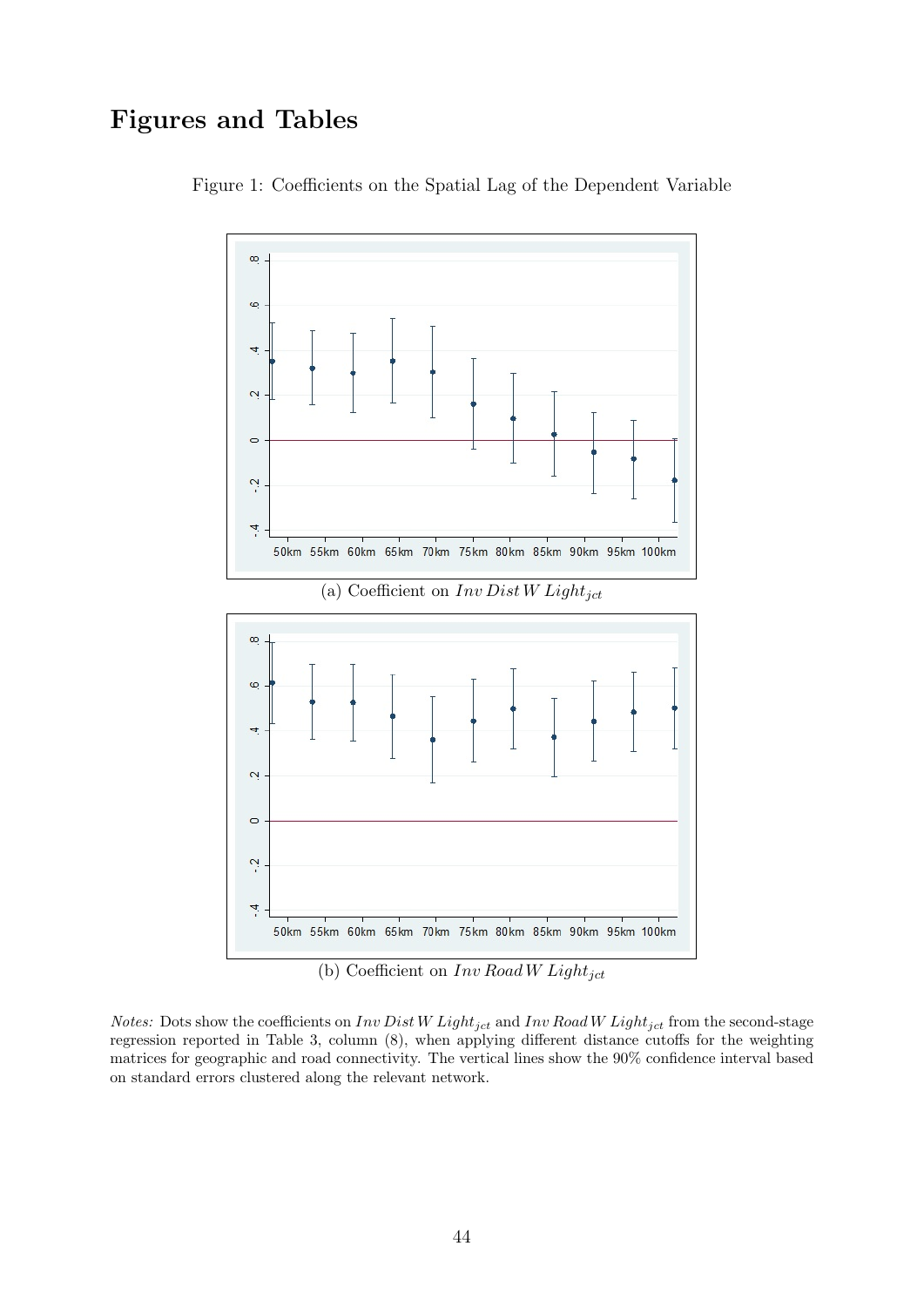Figure 2: Key-player Centrality, Nighttime Light Intensity, and Population Density in Nigeria and Kenya





Average nighttime lights across Nigeria Average nighttime lights across Kenya



Population density across Nigeria Population density across Kenya



Key-player centrality across Nigeria Key-player centrality across Kenya





Notes: This figure compares districts' key-player centrality (top row) with the average nighttime light intensity (middle row) and population density (bottom row) for Nigeria (left column) and Kenya (right column). Darker colors indicate higher values.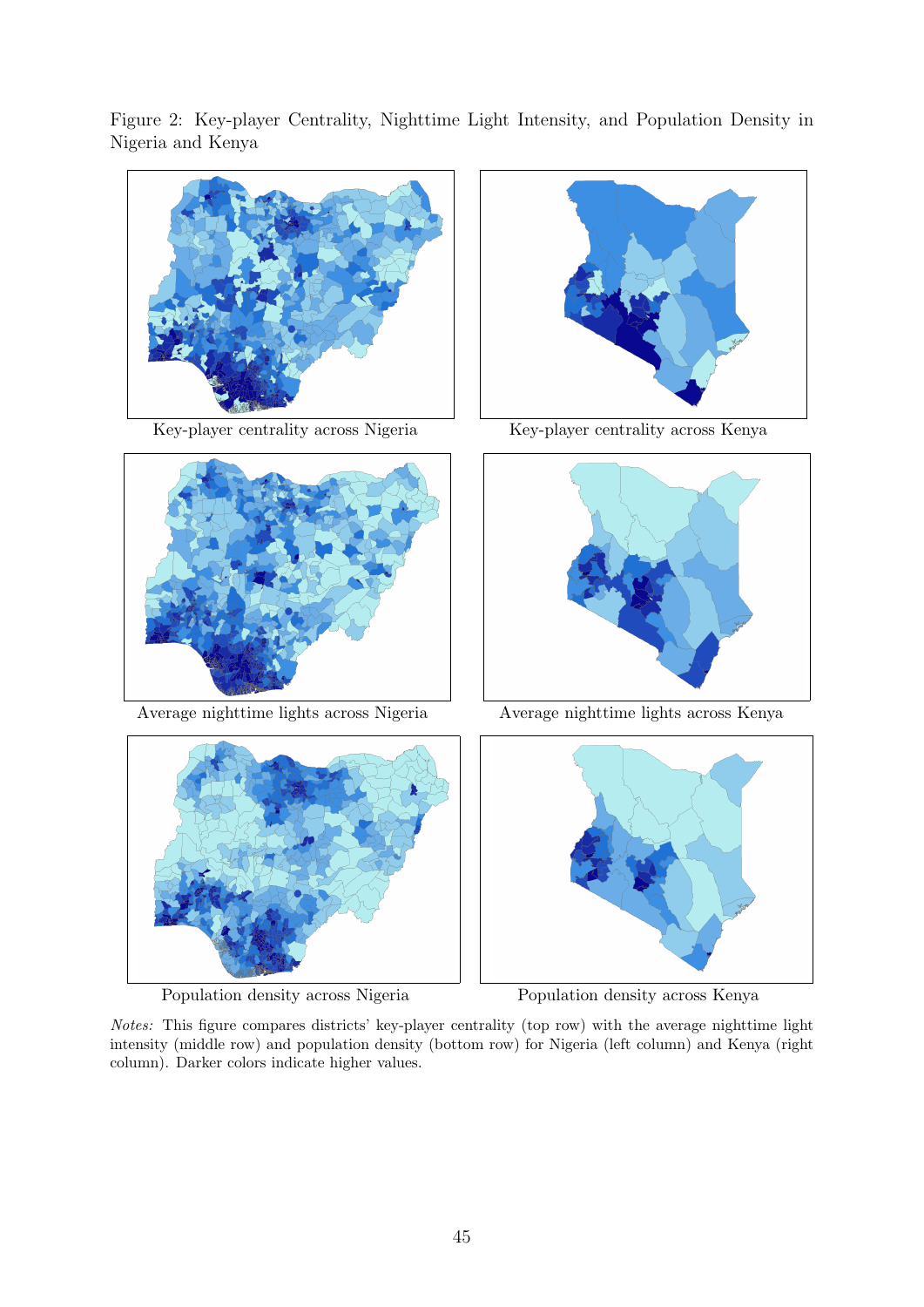## Figure 3: Policy Experiment 1: Counterfactual Increase in Economic Activity



Notes: This figure shows the overall increase in nighttime light intensity from a counterfactual increase in economic activity in the respective Nigerian (left) and Kenyan (right) districts. Darker colors indicate higher overall impact.

Figure 4: Policy Experiment 2: Counterfactual Improvement in Road Connectivity



Notes: This figure shows the overall increase in nighttime light intensity from a counterfactual improvement in the respective district's road connectivity for Nigerian (left) and Kenyan (right) districts. Darker colors indicate higher overall impact.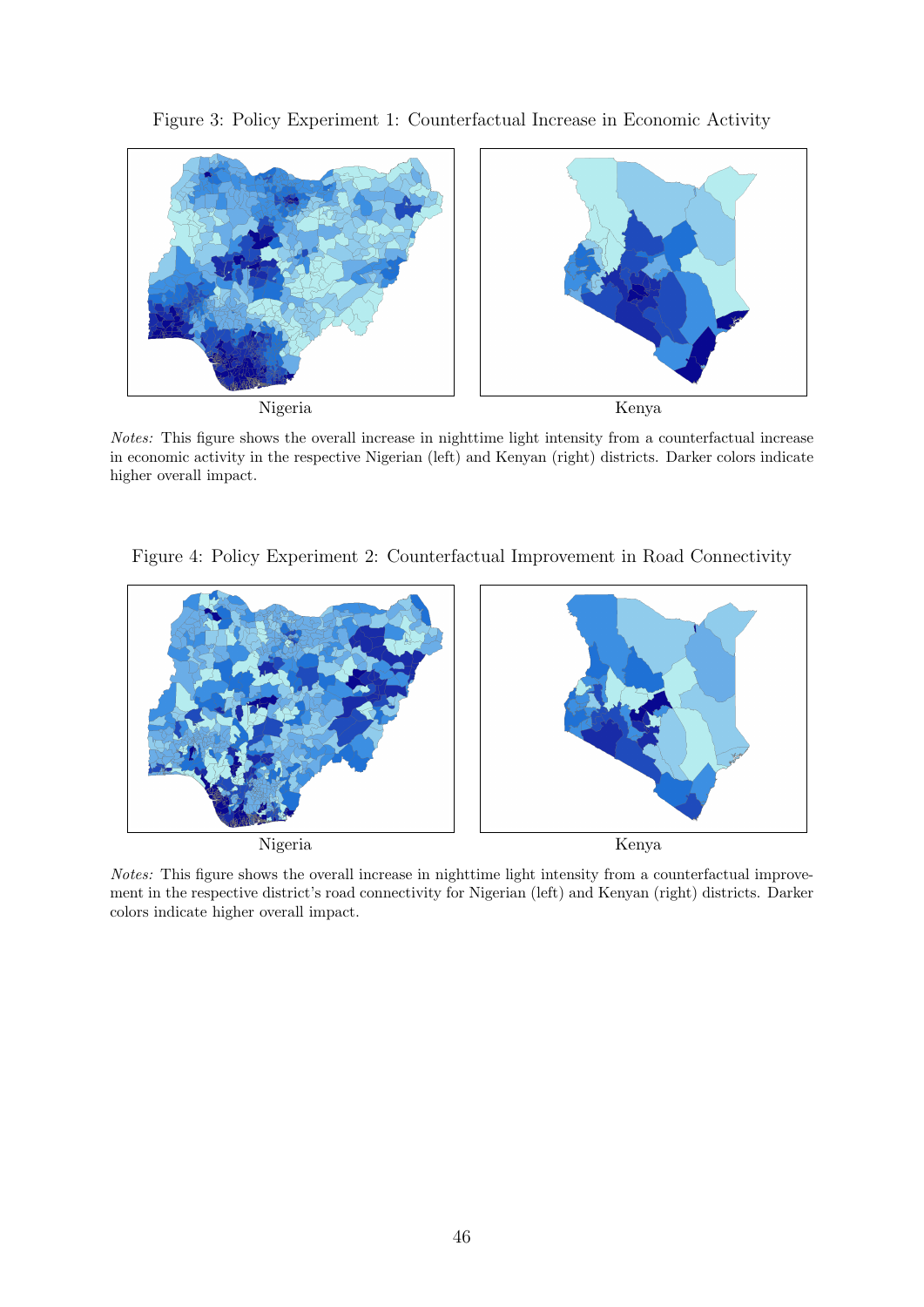|                                       | ( 1                 | $\left( 2\right)$                     | $\left(3\right)$                  |
|---------------------------------------|---------------------|---------------------------------------|-----------------------------------|
|                                       | $Eth W Light_{ict}$ | <i>Inv Dist W Light<sub>ict</sub></i> | $Inv$ Road W Light <sub>ict</sub> |
| $Eth W Light_{ict}$                   | 1.000               |                                       |                                   |
|                                       | (1.000)             |                                       |                                   |
| <i>Inv Dist W Light<sub>ict</sub></i> | 0.341               | 1.000                                 |                                   |
|                                       | (0.379)             | (1.000)                               |                                   |
| $Inv$ Road W Light <sub>ict</sub>     | 0.382               | 0.410                                 | 1.000                             |
|                                       | (0.412)             | (0.429)                               | (1.000)                           |

Table 1: Correlation Between Connectivity Matrices

l,

Notes: Correlation between demeaned variables (demeaned with respect to country-year fixed effects) presented in parenthesis.

| Variable           | <b>Observations</b> | Mean     | Std. Dev. | Min.     | Max.   |
|--------------------|---------------------|----------|-----------|----------|--------|
| $Light_{ict}$      | 101,048             | $-1.257$ | 2.703     | $-4.605$ | 4.143  |
| $Conflict_{ict}$   | 101,048             | 0.126    | 0.332     |          |        |
| $Population_{ict}$ | 101,048             | 10.733   | 2.129     | $-4.605$ | 16.204 |
| $MP_{ict}$         | 101,048             | 0.218    | 1.233     | $-2.161$ | 11 133 |

Table 2: Descriptive statistics

Notes: See Section 4 for the definitions of all variables. Note that  $Light_{ict}$ , Population<sub>ict</sub> and  $MP_{ict}$  are in logs.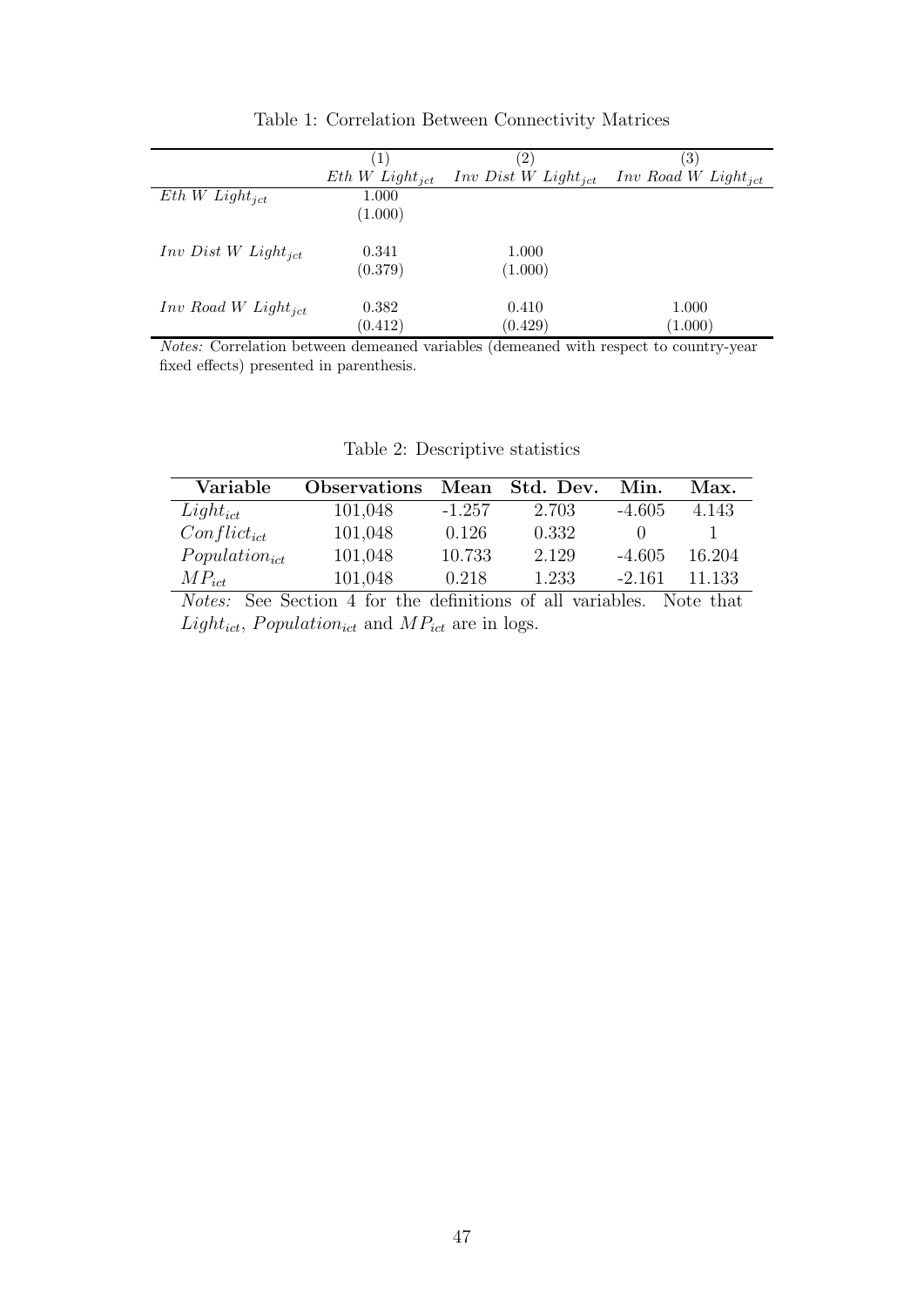|                                   | $\left( 1\right)$ | (2)                               | $\left( 3\right)$ | $\left( 4\right)$ | (5)                               | (6)        | $\left( 7\right)$ | (8)        |  |
|-----------------------------------|-------------------|-----------------------------------|-------------------|-------------------|-----------------------------------|------------|-------------------|------------|--|
|                                   | <b>OLS</b>        | IV                                | <b>OLS</b>        | IV                | <b>OLS</b>                        | IV         | <b>OLS</b>        | IV         |  |
|                                   |                   | Dependent variable: $Light_{ict}$ |                   |                   |                                   |            |                   |            |  |
|                                   |                   |                                   |                   |                   |                                   |            |                   |            |  |
| $Ethnicity\ W\ Light_{ict}$       | $0.552***$        | 0.271                             |                   |                   |                                   |            | $0.160***$        | $0.342***$ |  |
|                                   | (0.015)           | (0.176)                           |                   |                   |                                   |            | (0.013)           | (0.122)    |  |
| $Inv\ Dist\ W\ Light_{ict}$       |                   |                                   | $0.550***$        | $0.639***$        |                                   |            | $0.246***$        | $0.305**$  |  |
|                                   |                   |                                   | (0.012)           | (0.131)           |                                   |            | (0.011)           | (0.124)    |  |
| $Inv$ Road W Light <sub>ict</sub> |                   |                                   |                   |                   | $0.556***$                        | $0.280**$  | $0.393***$        | $0.361***$ |  |
|                                   |                   |                                   |                   |                   | (0.010)                           | (0.113)    | (0.015)           | (0.116)    |  |
| First stage:                      |                   |                                   |                   |                   | Dependent variable: $Light_{ict}$ |            |                   |            |  |
|                                   |                   |                                   |                   |                   |                                   |            |                   |            |  |
| $MP_{ict}$                        |                   | $0.121***$                        |                   | $0.124***$        |                                   | $0.119***$ |                   | $0.123***$ |  |
|                                   |                   | (0.015)                           |                   | (0.013)           |                                   | (0.014)    |                   | (0.015)    |  |
|                                   |                   |                                   |                   |                   |                                   |            |                   |            |  |
| First-stage F-stat                |                   | 67.83                             |                   | 85.00             |                                   | 71.90      |                   | 63.64      |  |
|                                   |                   |                                   |                   |                   |                                   |            |                   |            |  |
| Observations                      | 101,048           | 101,048                           | 101,048           | 101,048           | 101,048                           | 101,048    | 101,048           | 101,048    |  |
| District FE                       | <b>YES</b>        | <b>YES</b>                        | <b>YES</b>        | <b>YES</b>        | <b>YES</b>                        | <b>YES</b> | <b>YES</b>        | <b>YES</b> |  |
| Country-year FE                   | <b>YES</b>        | <b>YES</b>                        | <b>YES</b>        | <b>YES</b>        | <b>YES</b>                        | <b>YES</b> | <b>YES</b>        | YES        |  |
| Additional controls               | YES               | YES                               | <b>YES</b>        | YES               | YES                               | YES        | <b>YES</b>        | YES        |  |

Table 3: Connectivity based on ethnicity, geography and roads

 Notes: Even columns report standard fixed effects regressions with district and country-year fixed effects, and oddcolumns report IV estimates. See Section 4 for the definitions of all variables. *Ethnicity W Light<sub>jct</sub>* is weighted  $Light_{jet}$ , with weights based on the row-normalized ethnicity matrix. Inv  $Dist\,W\,Light_{jet}$  (Inv Road W Light<sub>jct</sub>) is weighted  $Light_{jet}$ , with weights based on the row-normalized matrix of the inverse altitude-adjusted geodesic distances (inverse road distances) truncated at 70km. Additional control variables are population, conflict and $MP_{ict}$  as well as weighted population and conflict in districts  $j \neq i$ .  $MP_{ict}$  is an interaction term based on cross-sectional information on the location of mines and time-varying world prices of the commodities produced in these mines (see equation (11)). The first stage further includes the control variables indicated in equation (10). Standard errors, clustered at the network level, are in parentheses. \*\*\*, \*\*, \* indicate significance at the 1, 5 and 10% level, respectively.